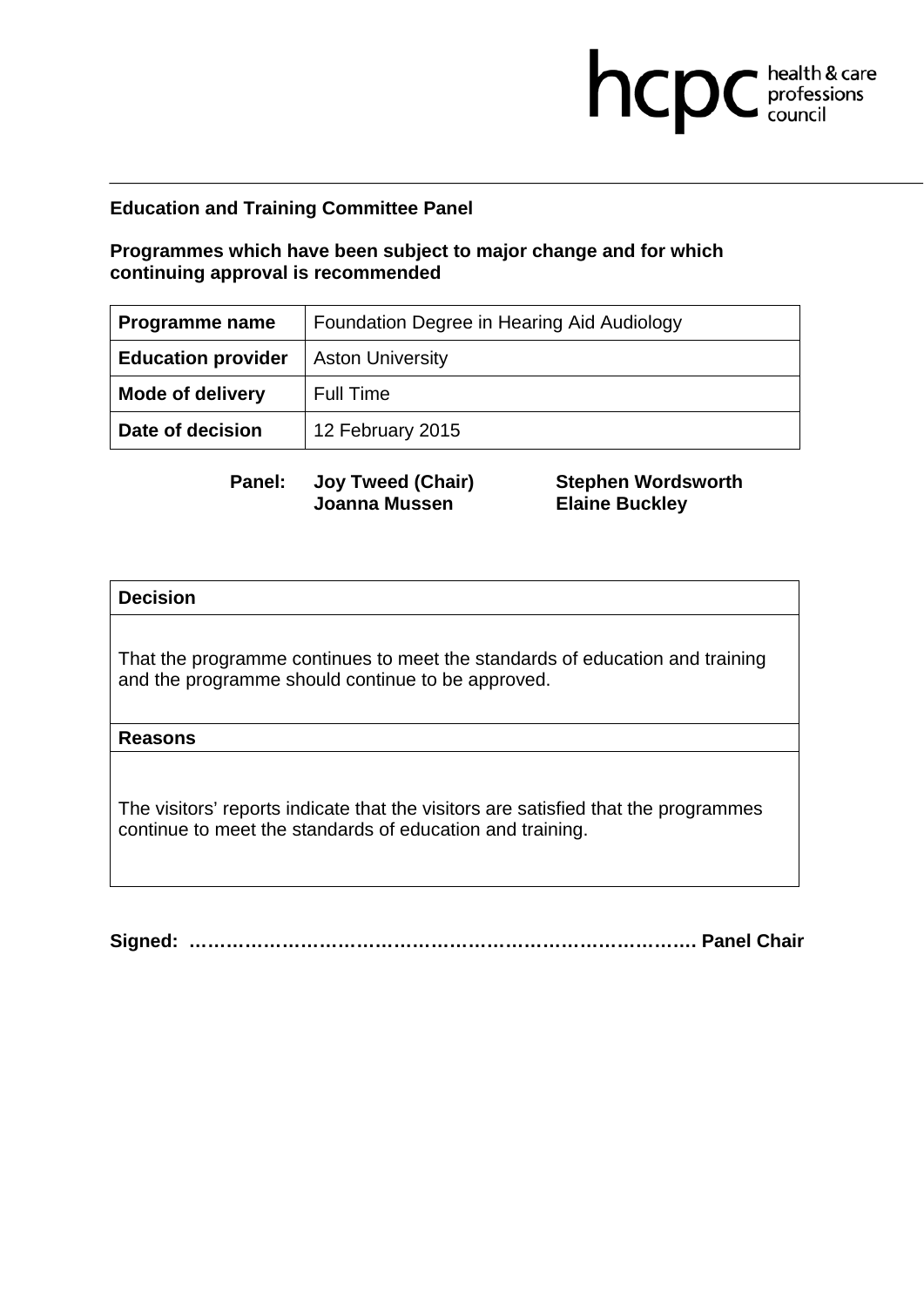## **Programmes which have been subject to major change and for which continuing approval is recommended**

| Programme name            | <b>BSc (Hons) Podiatry</b>      |
|---------------------------|---------------------------------|
| <b>Education provider</b> | Birmingham Metropolitan College |
| <b>Mode of delivery</b>   | <b>Full Time</b>                |
| Date of decision          | 12 February 2015                |

**Panel: Joy Tweed (Chair) Joanna Mussen** 

**Stephen Wordsworth Elaine Buckley** 

hcpc health & care

### **Decision**

That the programme continues to meet the standards of education and training and the programme should continue to be approved.

### **Reasons**

The visitors' reports indicate that the visitors are satisfied that the programmes continue to meet the standards of education and training.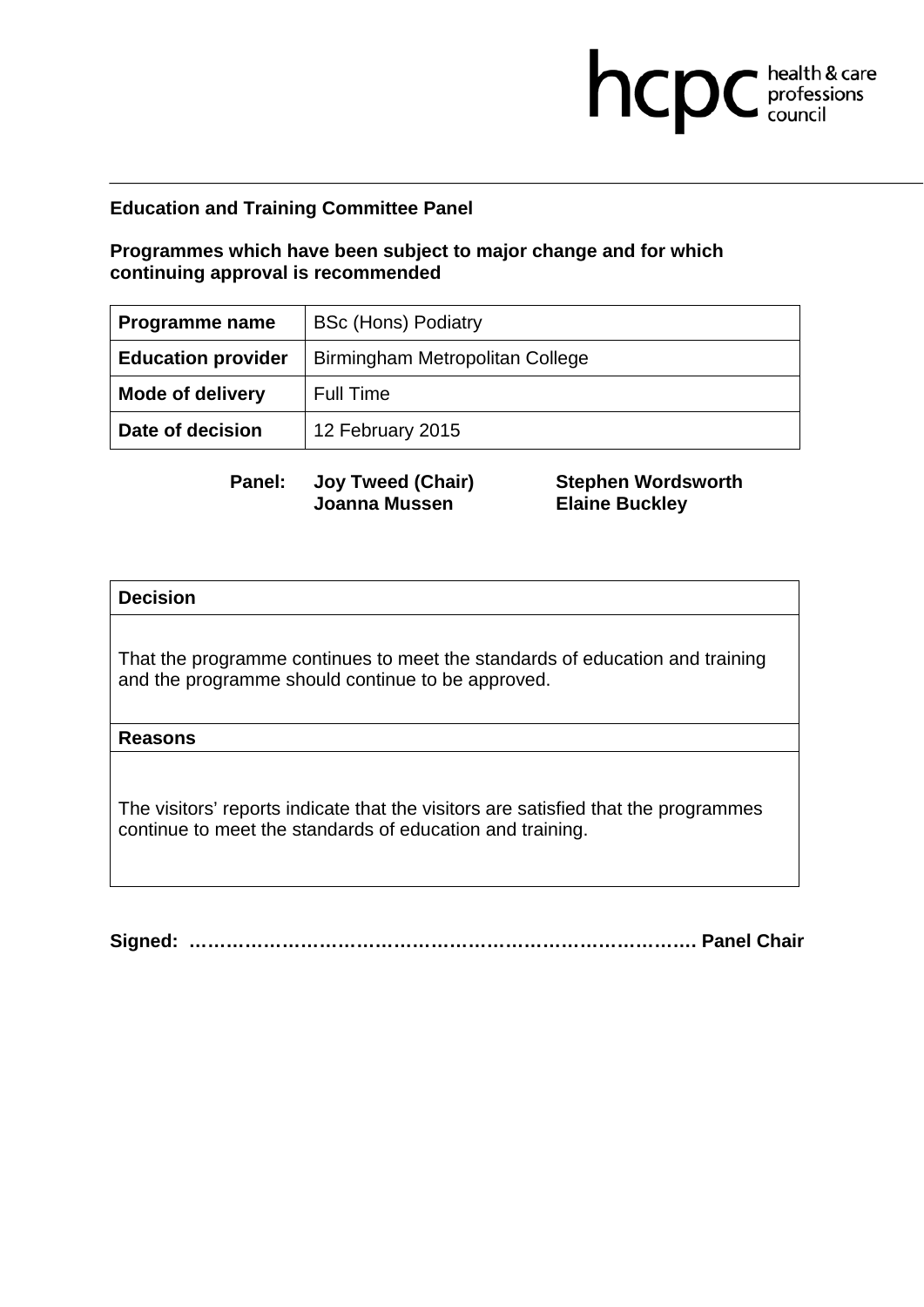## **Programmes which have been subject to major change and for which continuing approval is recommended**

| <b>Programme name</b>     | BSc (Hons) Physiotherapy      |
|---------------------------|-------------------------------|
| <b>Education provider</b> | <b>Bournemouth University</b> |
| <b>Mode of delivery</b>   | <b>Full Time</b>              |
| Date of decision          | 12 February 2015              |

**Panel: Joy Tweed (Chair) Joanna Mussen** 

**Stephen Wordsworth Elaine Buckley** 

hcpc health & care

### **Decision**

That the programme continues to meet the standards of education and training and the programme should continue to be approved.

### **Reasons**

The visitors' reports indicate that the visitors are satisfied that the programmes continue to meet the standards of education and training.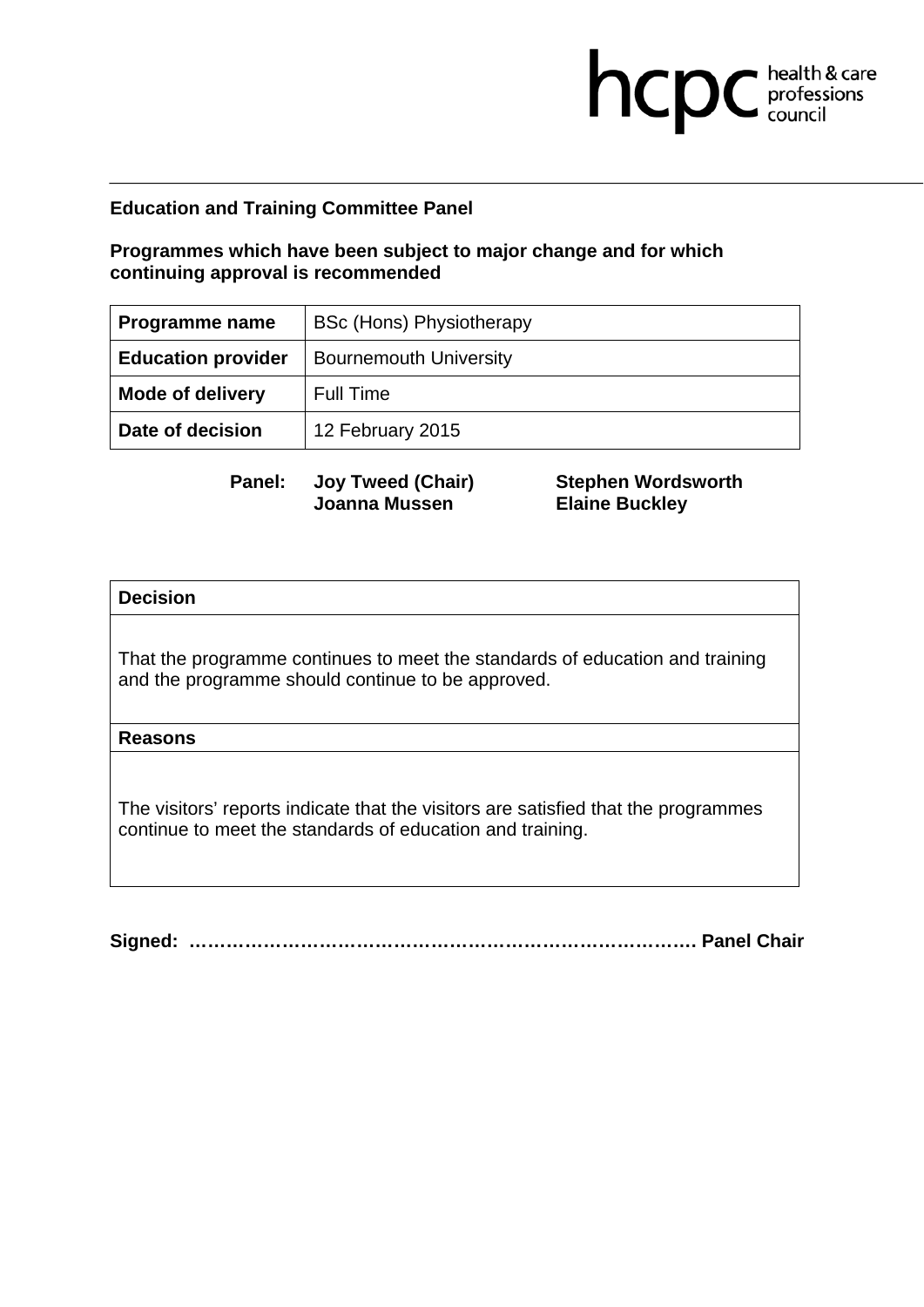## **Programmes which have been subject to major change and for which continuing approval is recommended**

| <b>Programme name</b>     | <b>BSc (Hons) Paramedic Science</b>        |
|---------------------------|--------------------------------------------|
| <b>Education provider</b> | <b>Canterbury Christ Church University</b> |
| <b>Mode of delivery</b>   | <b>Full Time</b>                           |
| Date of decision          | 12 February 2015                           |

**Panel: Joy Tweed (Chair) Joanna Mussen** 

**Stephen Wordsworth Elaine Buckley** 

hcpc health & care

### **Decision**

That the programme continues to meet the standards of education and training and the programme should continue to be approved.

### **Reasons**

The visitors' reports indicate that the visitors are satisfied that the programmes continue to meet the standards of education and training.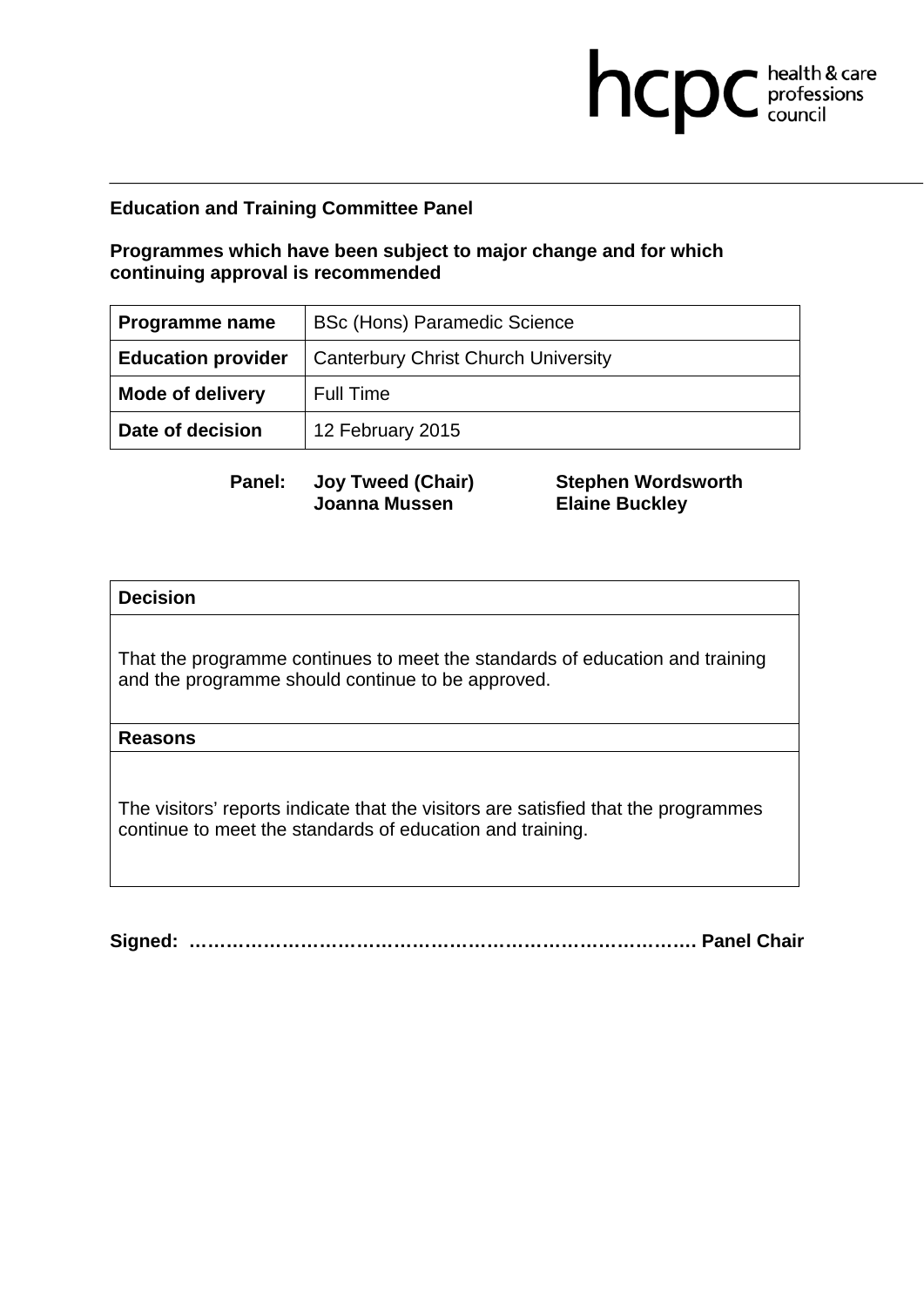## **Programmes which have been subject to major change and for which continuing approval is recommended**

| Programme name            | <b>BSc (Hons) Podiatry</b>             |
|---------------------------|----------------------------------------|
| <b>Education provider</b> | <b>Cardiff Metropolitan University</b> |
| <b>Mode of delivery</b>   | <b>Full Time</b>                       |
| Date of decision          | 12 February 2015                       |

**Panel: Joy Tweed (Chair) Joanna Mussen** 

**Stephen Wordsworth Elaine Buckley** 

hcpc health & care

### **Decision**

That the programme continues to meet the standards of education and training and the programme should continue to be approved.

### **Reasons**

The visitors' reports indicate that the visitors are satisfied that the programmes continue to meet the standards of education and training.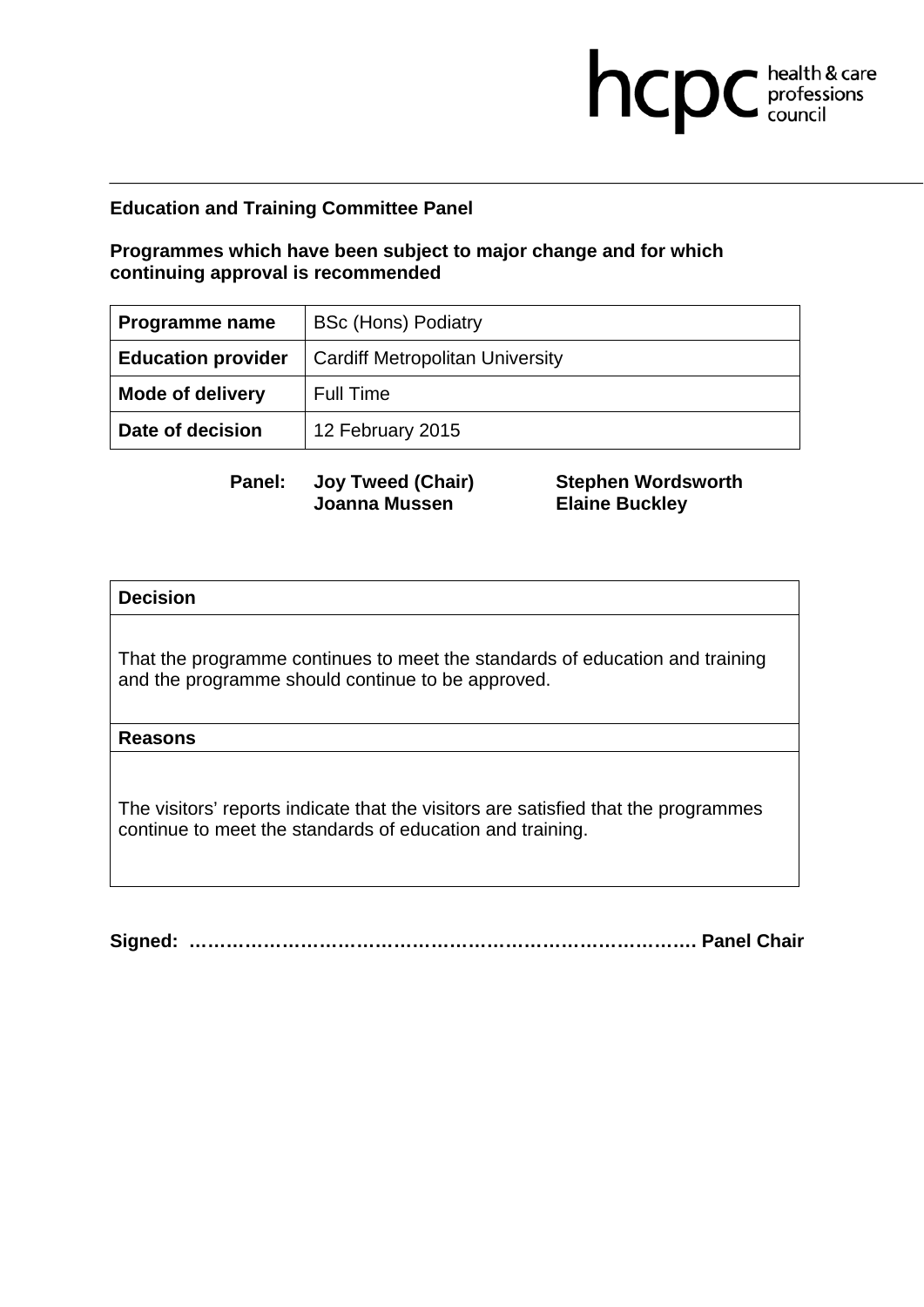## **Programmes which have been subject to major change and for which continuing approval is recommended**

| Programme name            | Doctorate in Forensic Psychology       |
|---------------------------|----------------------------------------|
| <b>Education provider</b> | <b>Cardiff Metropolitan University</b> |
| <b>Mode of delivery</b>   | <b>Full Time</b>                       |
| Date of decision          | 12 February 2015                       |

**Panel: Joy Tweed (Chair) Joanna Mussen** 

**Stephen Wordsworth Elaine Buckley** 

hcpc health & care

### **Decision**

That the programme continues to meet the standards of education and training and the programme should continue to be approved.

### **Reasons**

The visitors' reports indicate that the visitors are satisfied that the programmes continue to meet the standards of education and training.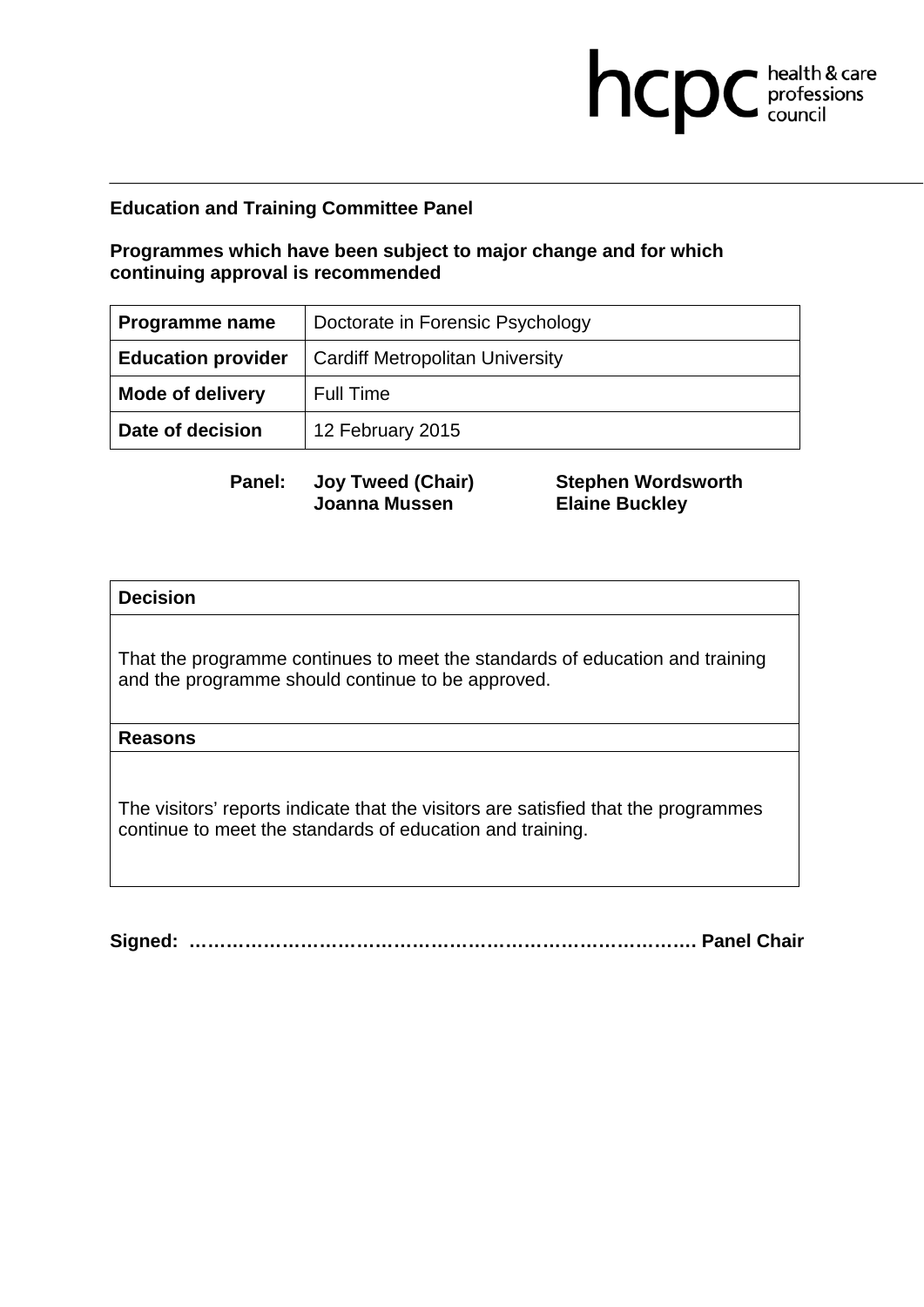## **Programmes which have been subject to major change and for which continuing approval is recommended**

| Programme name            | Doctorate in Forensic Psychology       |
|---------------------------|----------------------------------------|
| <b>Education provider</b> | <b>Cardiff Metropolitan University</b> |
| <b>Mode of delivery</b>   | <b>Part Time</b>                       |
| Date of decision          | 12 February 2015                       |

**Panel: Joy Tweed (Chair) Joanna Mussen** 

**Stephen Wordsworth Elaine Buckley** 

hcpc health & care

### **Decision**

That the programme continues to meet the standards of education and training and the programme should continue to be approved.

### **Reasons**

The visitors' reports indicate that the visitors are satisfied that the programmes continue to meet the standards of education and training.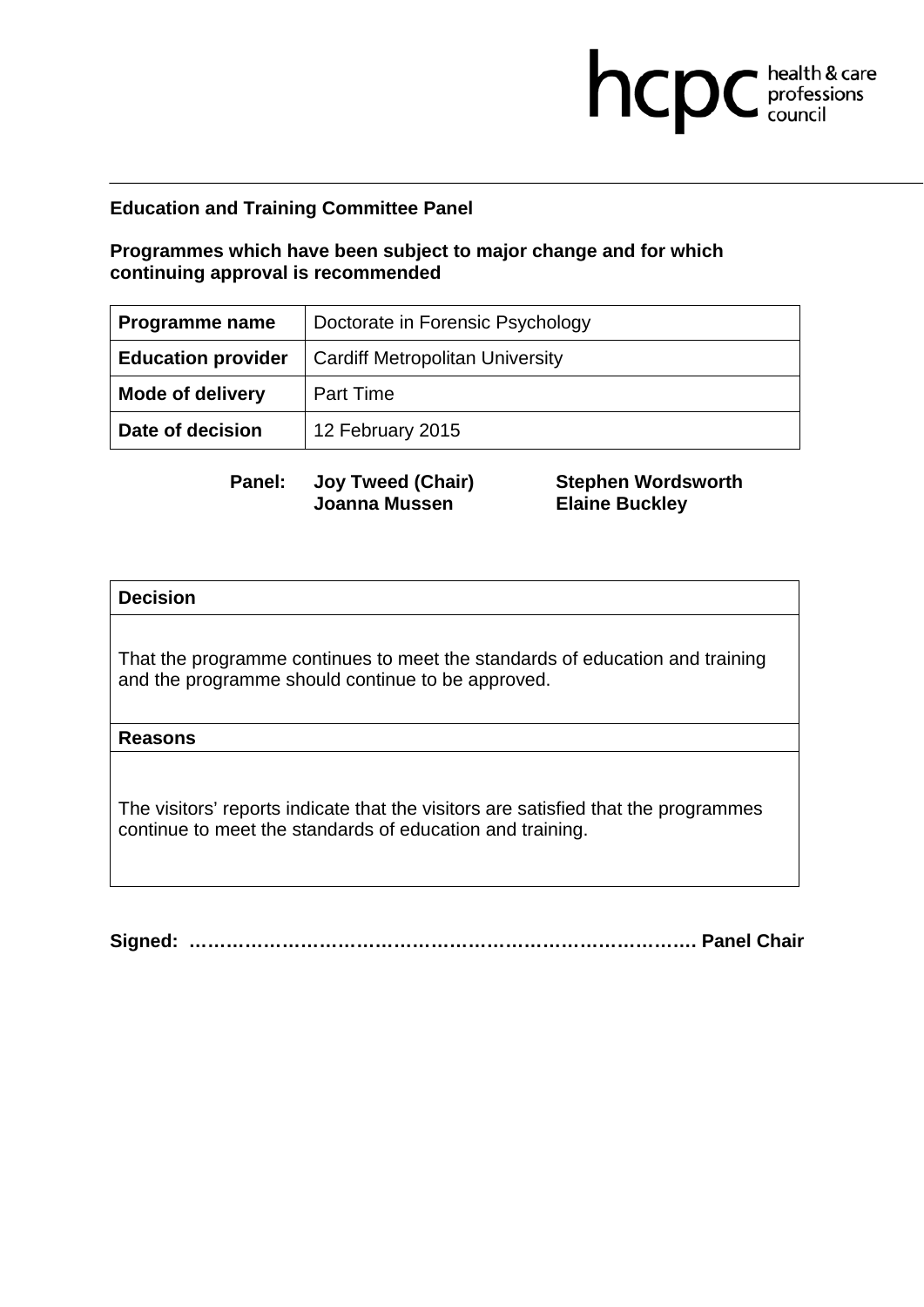## **Programmes which have been subject to major change and for which continuing approval is recommended**

| Programme name            | <b>MSc Dietetics</b>                   |
|---------------------------|----------------------------------------|
| <b>Education provider</b> | <b>Cardiff Metropolitan University</b> |
| <b>Mode of delivery</b>   | <b>Full Time</b>                       |
| Date of decision          | 12 February 2015                       |

**Panel: Joy Tweed (Chair) Joanna Mussen** 

**Stephen Wordsworth Elaine Buckley** 

hcpc health & care

### **Decision**

That the programme continues to meet the standards of education and training and the programme should continue to be approved.

### **Reasons**

The visitors' reports indicate that the visitors are satisfied that the programmes continue to meet the standards of education and training.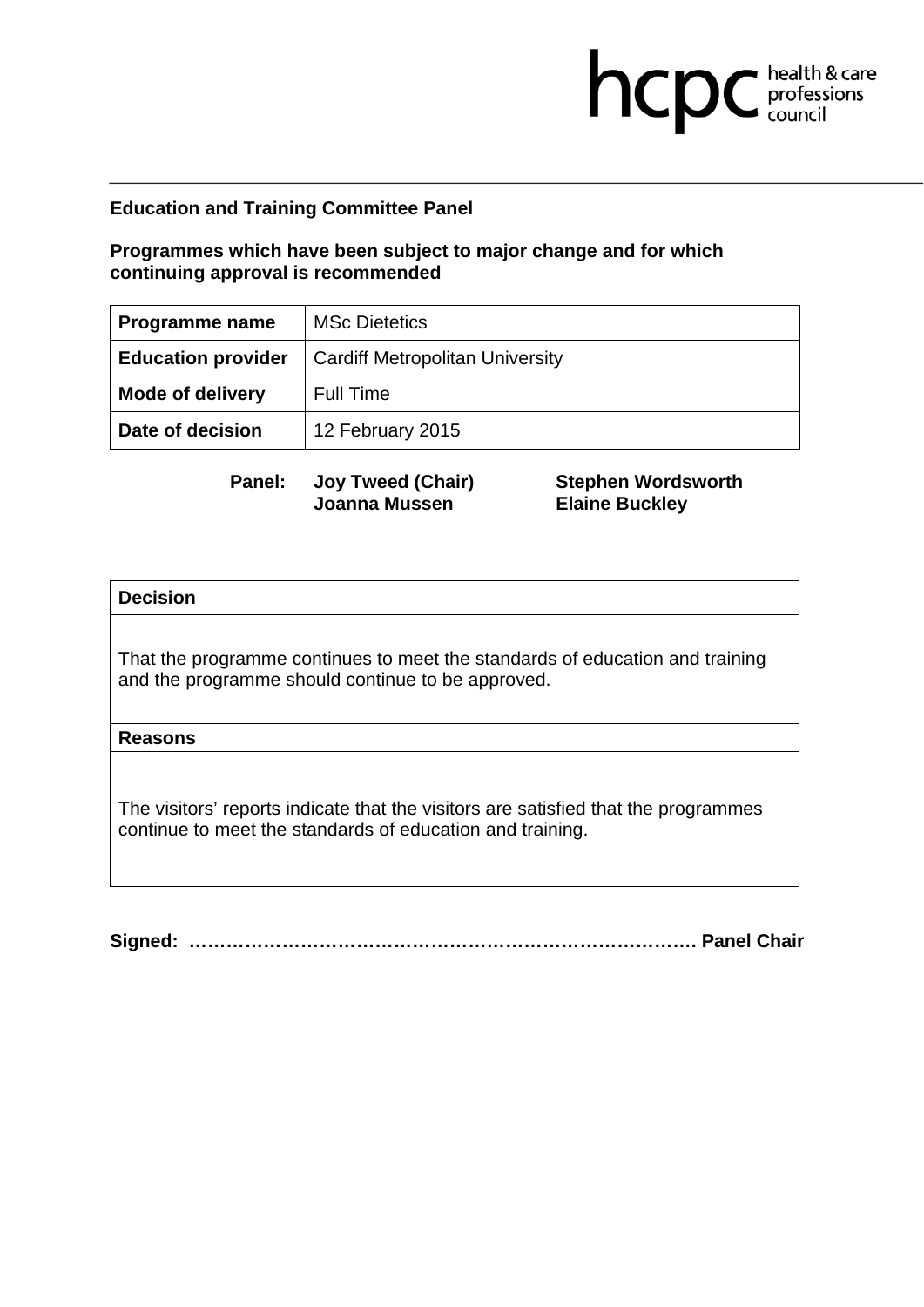## **Programmes which have been subject to major change and for which continuing approval is recommended**

| Programme name            | <b>Pg Dip Dietetics</b>                |
|---------------------------|----------------------------------------|
| <b>Education provider</b> | <b>Cardiff Metropolitan University</b> |
| <b>Mode of delivery</b>   | <b>Full Time</b>                       |
| Date of decision          | 12 February 2015                       |

**Panel: Joy Tweed (Chair) Joanna Mussen** 

**Stephen Wordsworth Elaine Buckley** 

hcpc health & care

### **Decision**

That the programme continues to meet the standards of education and training and the programme should continue to be approved.

### **Reasons**

The visitors' reports indicate that the visitors are satisfied that the programmes continue to meet the standards of education and training.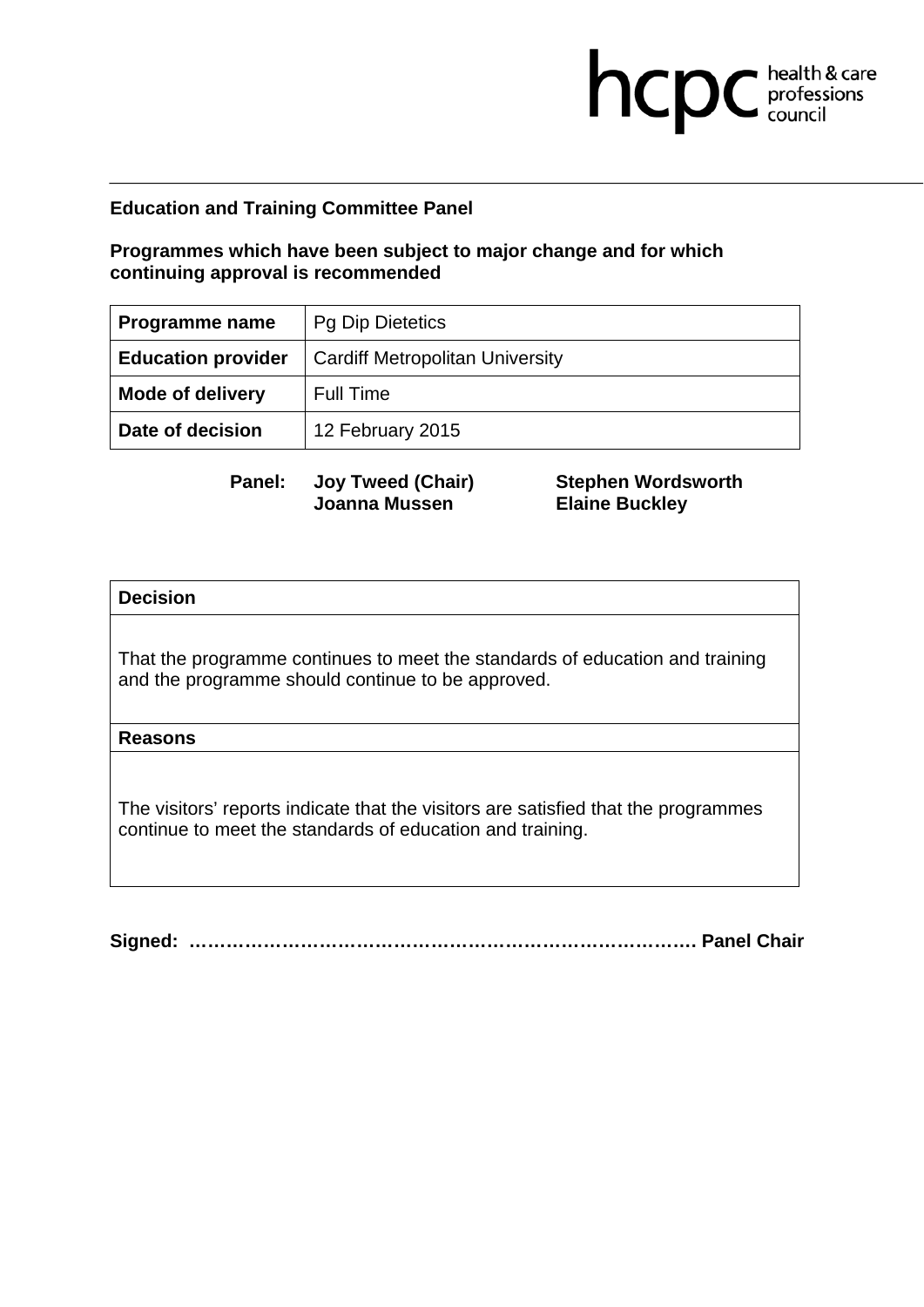# **Programmes which have been subject to major change and for which continuing approval is recommended**

| <b>Programme name</b>     | Post Graduate Diploma in Practitioner Forensic<br>Psychology |
|---------------------------|--------------------------------------------------------------|
| <b>Education provider</b> | <b>Cardiff Metropolitan University</b>                       |
| <b>Mode of delivery</b>   | <b>Full Time</b>                                             |
| Date of decision          | 12 February 2015                                             |

**Panel: Joy Tweed (Chair) Joanna Mussen** 

**Stephen Wordsworth Elaine Buckley** 

hcpc health & care

### **Decision**

That the programme continues to meet the standards of education and training and the programme should continue to be approved.

### **Reasons**

The visitors' reports indicate that the visitors are satisfied that the programmes continue to meet the standards of education and training.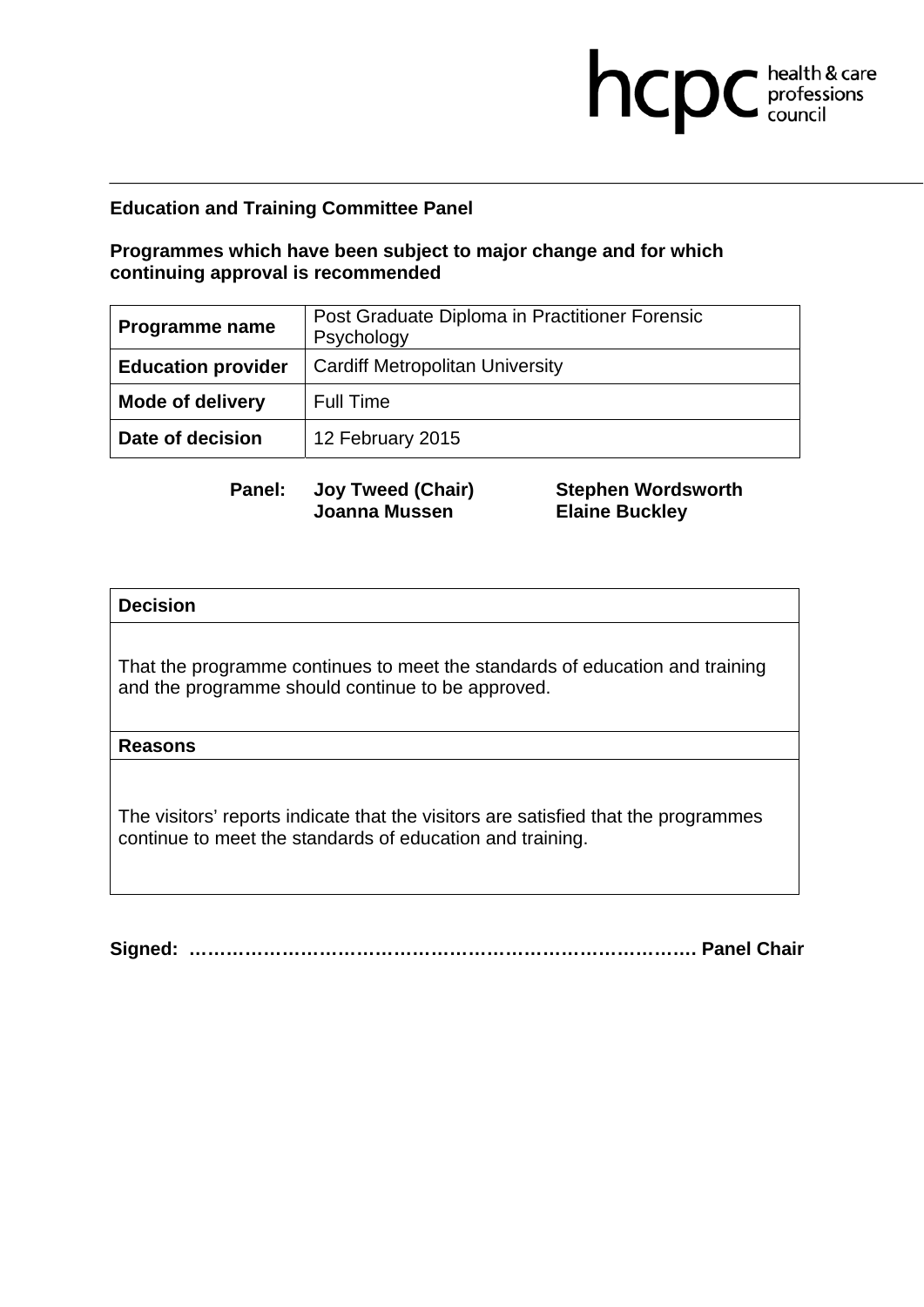# **Programmes which have been subject to major change and for which continuing approval is recommended**

| <b>Programme name</b>     | Post Graduate Diploma in Practitioner Forensic<br>Psychology |
|---------------------------|--------------------------------------------------------------|
| <b>Education provider</b> | <b>Cardiff Metropolitan University</b>                       |
| <b>Mode of delivery</b>   | <b>Part Time</b>                                             |
| Date of decision          | 12 February 2015                                             |

**Panel: Joy Tweed (Chair) Joanna Mussen** 

**Stephen Wordsworth Elaine Buckley** 

hcpc health & care

### **Decision**

That the programme continues to meet the standards of education and training and the programme should continue to be approved.

### **Reasons**

The visitors' reports indicate that the visitors are satisfied that the programmes continue to meet the standards of education and training.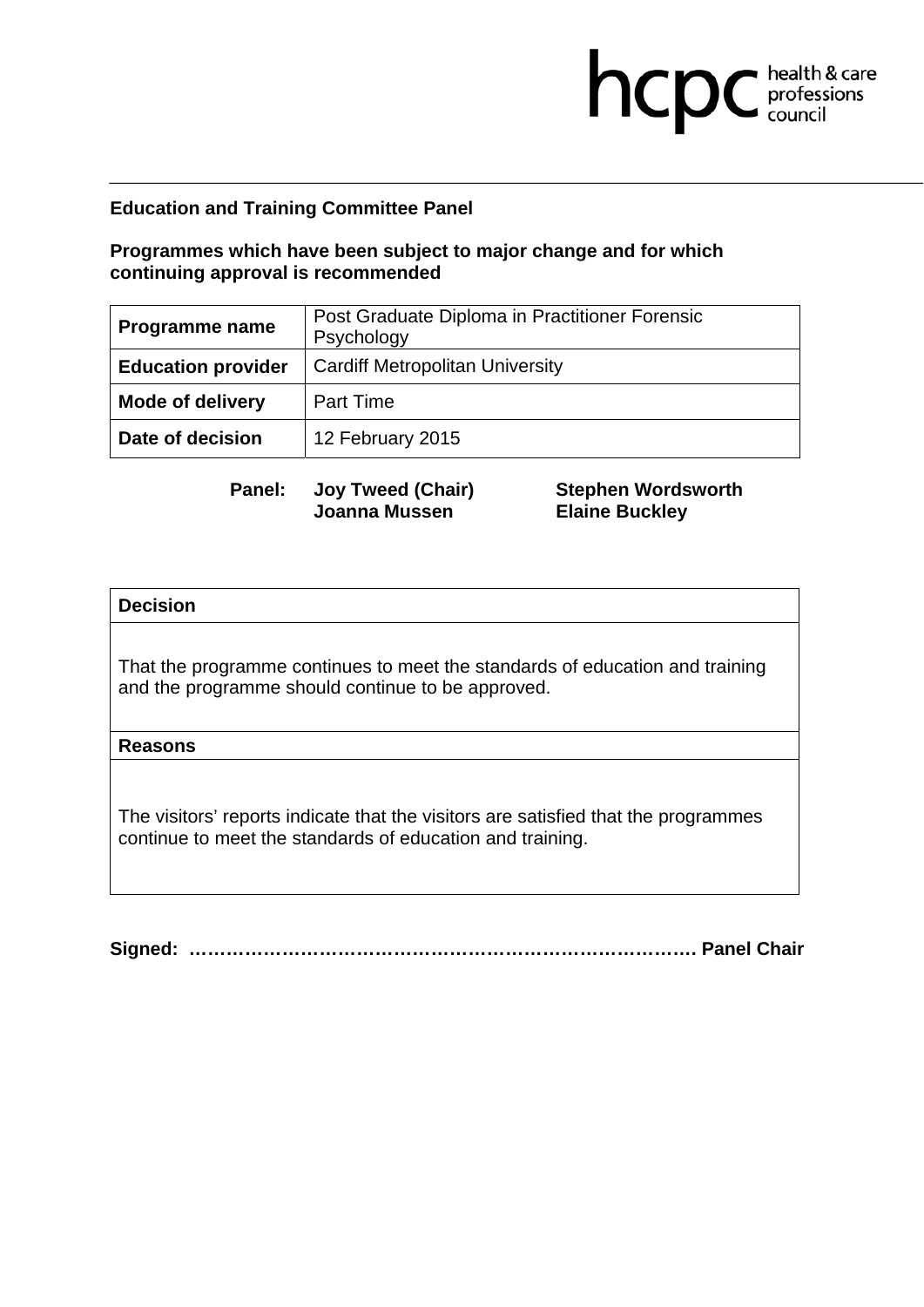## **Programmes which have been subject to major change and for which continuing approval is recommended**

| Programme name            | <b>BSc (Hons) Podiatry</b>                                            |
|---------------------------|-----------------------------------------------------------------------|
| <b>Education provider</b> | Cardiff Metropolitan University (validated by University of<br>Wales) |
| <b>Mode of delivery</b>   | <b>Full Time</b>                                                      |
| Date of decision          | 12 February 2015                                                      |

**Panel: Joy Tweed (Chair) Joanna Mussen** 

**Stephen Wordsworth Elaine Buckley** 

hcpc health & care

### **Decision**

That the programme continues to meet the standards of education and training and the programme should continue to be approved.

### **Reasons**

The visitors' reports indicate that the visitors are satisfied that the programmes continue to meet the standards of education and training.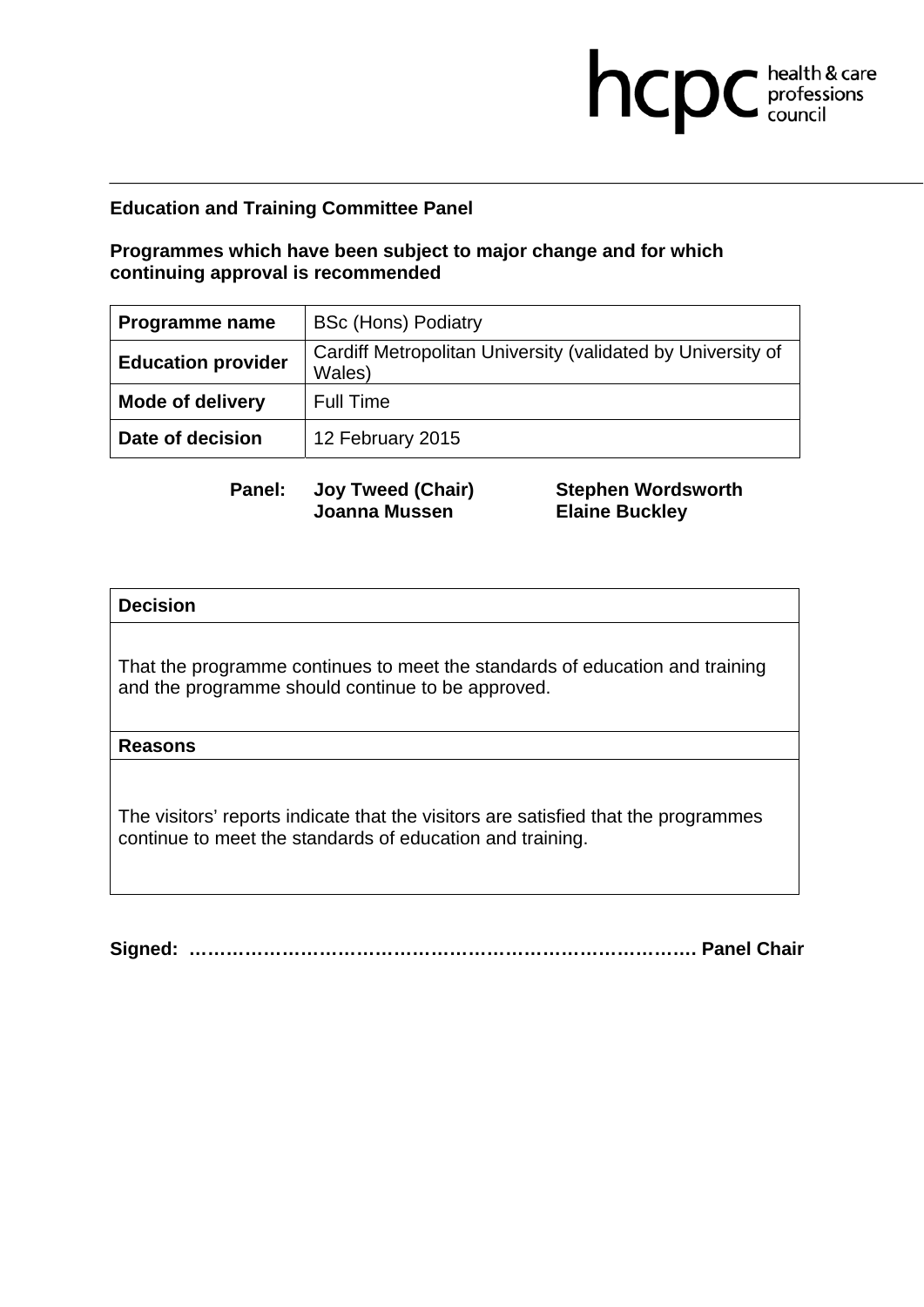## **Programmes which have been subject to major change and for which continuing approval is recommended**

| Programme name            | BSc (Hons) Diagnostic Imaging        |
|---------------------------|--------------------------------------|
| <b>Education provider</b> | <b>Glasgow Caledonian University</b> |
| <b>Mode of delivery</b>   | <b>Full Time</b>                     |
| Date of decision          | 12 February 2015                     |

**Panel: Joy Tweed (Chair) Joanna Mussen** 

**Stephen Wordsworth Elaine Buckley** 

hcpc health & care

### **Decision**

That the programme continues to meet the standards of education and training and the programme should continue to be approved.

### **Reasons**

The visitors' reports indicate that the visitors are satisfied that the programmes continue to meet the standards of education and training.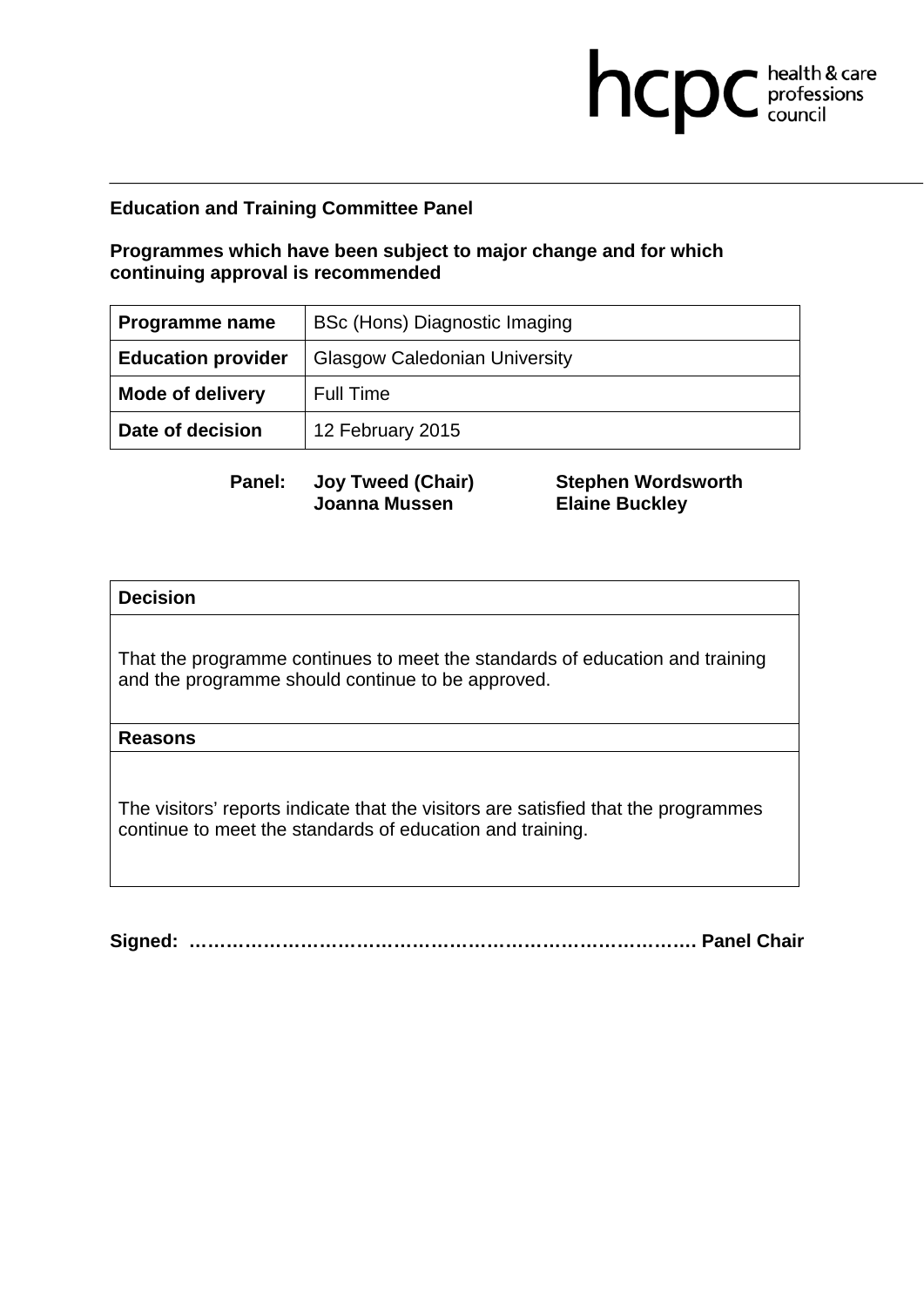# **Programmes which have been subject to major change and for which continuing approval is recommended**

| Programme name            | MSc Physiotherapy (Pre-registration) |
|---------------------------|--------------------------------------|
| <b>Education provider</b> | <b>Glasgow Caledonian University</b> |
| <b>Mode of delivery</b>   | <b>Full Time</b>                     |
| Date of decision          | 12 February 2015                     |

**Panel: Joy Tweed (Chair) Joanna Mussen** 

**Stephen Wordsworth Elaine Buckley** 

hcpc health & care

### **Decision**

That the programme continues to meet the standards of education and training and the programme should continue to be approved.

### **Reasons**

The visitors' reports indicate that the visitors are satisfied that the programmes continue to meet the standards of education and training.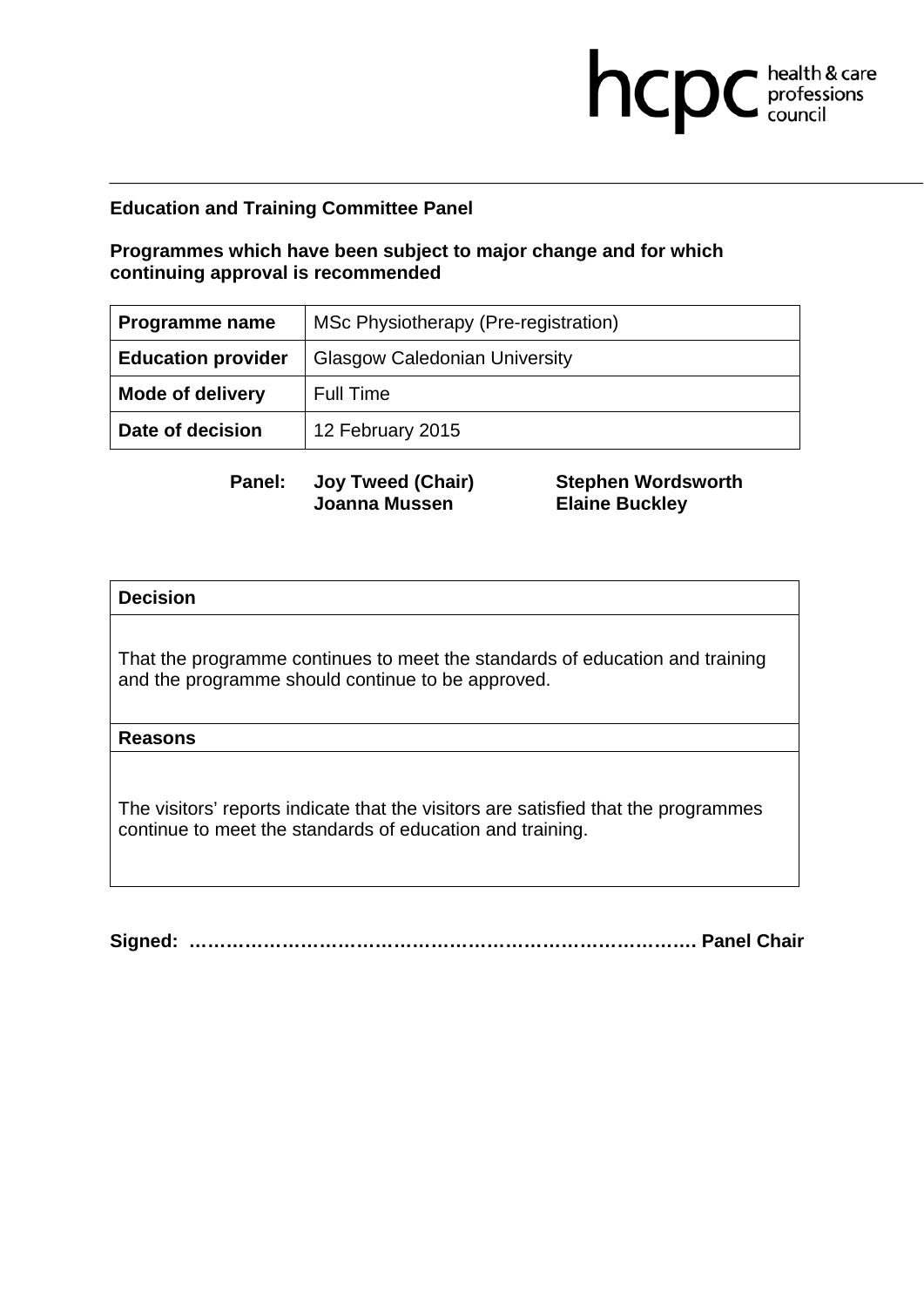## **Programmes which have been subject to major change and for which continuing approval is recommended**

| Programme name            | <b>BA (Hons) Social Work</b>    |
|---------------------------|---------------------------------|
| <b>Education provider</b> | <b>Leeds Beckett University</b> |
| <b>Mode of delivery</b>   | Full Time                       |
| Date of decision          | 12 February 2015                |

**Panel: Joy Tweed (Chair) Joanna Mussen** 

**Stephen Wordsworth Elaine Buckley** 

hcpc health & care

### **Decision**

That the programme continues to meet the standards of education and training and the programme should continue to be approved.

### **Reasons**

The visitors' reports indicate that the visitors are satisfied that the programmes continue to meet the standards of education and training.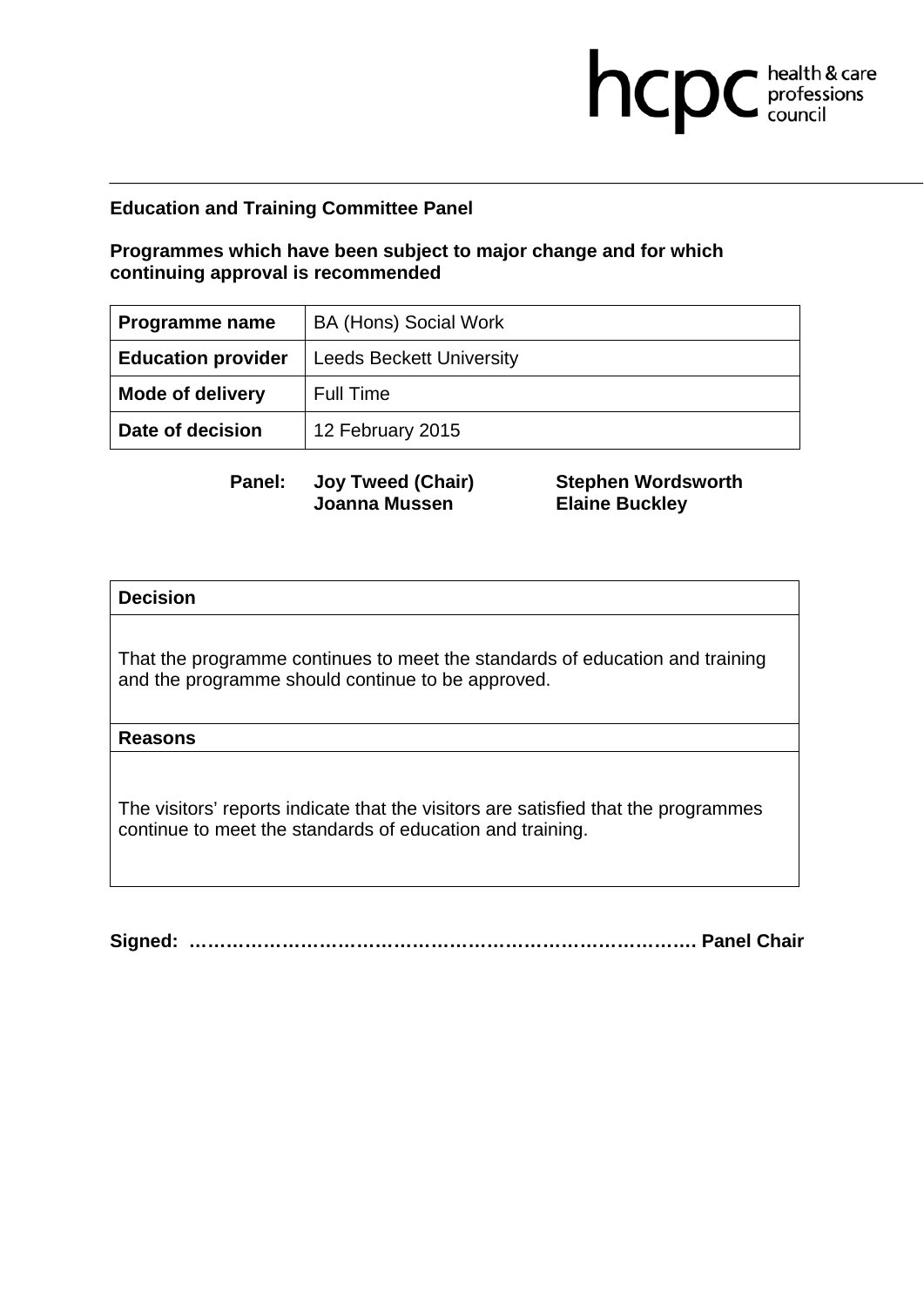## **Programmes which have been subject to major change and for which continuing approval is recommended**

| Programme name            | <b>BSc (Hons) Dietetics</b>     |
|---------------------------|---------------------------------|
| <b>Education provider</b> | <b>Leeds Beckett University</b> |
| <b>Mode of delivery</b>   | Full Time                       |
| Date of decision          | 12 February 2015                |

**Panel: Joy Tweed (Chair) Joanna Mussen** 

**Stephen Wordsworth Elaine Buckley** 

hcpc health & care

### **Decision**

That the programme continues to meet the standards of education and training and the programme should continue to be approved.

### **Reasons**

The visitors' reports indicate that the visitors are satisfied that the programmes continue to meet the standards of education and training.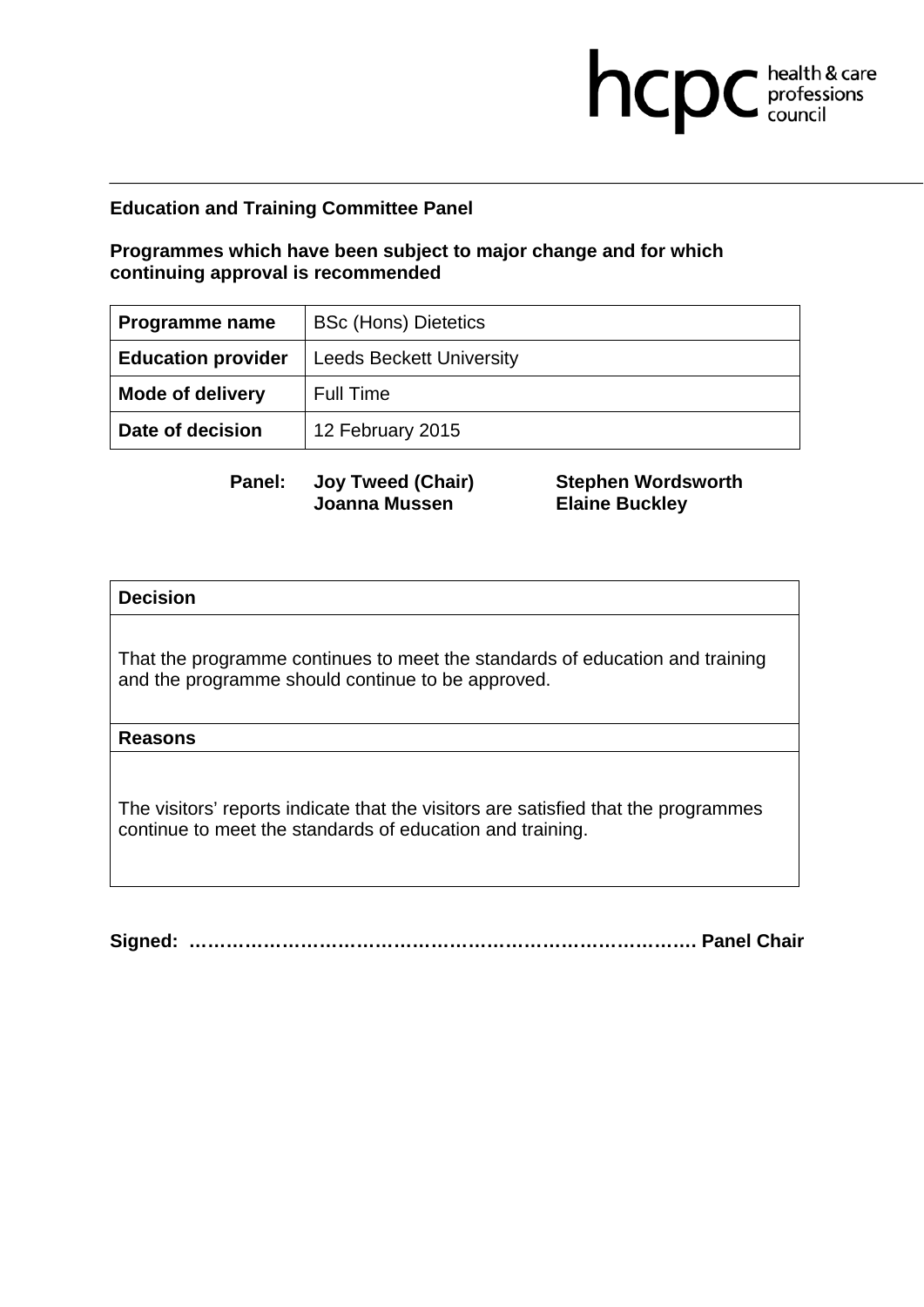# **Programmes which have been subject to major change and for which continuing approval is recommended**

| <b>Programme name</b>     | BSc (Hons) Speech Pathology and Therapy   |
|---------------------------|-------------------------------------------|
| <b>Education provider</b> | <b>Manchester Metropolitan University</b> |
| <b>Mode of delivery</b>   | <b>Full Time</b>                          |
| Date of decision          | 12 February 2015                          |

**Panel: Joy Tweed (Chair) Joanna Mussen** 

**Stephen Wordsworth Elaine Buckley** 

hcpc health & care

### **Decision**

That the programme continues to meet the standards of education and training and the programme should continue to be approved.

### **Reasons**

The visitors' reports indicate that the visitors are satisfied that the programmes continue to meet the standards of education and training.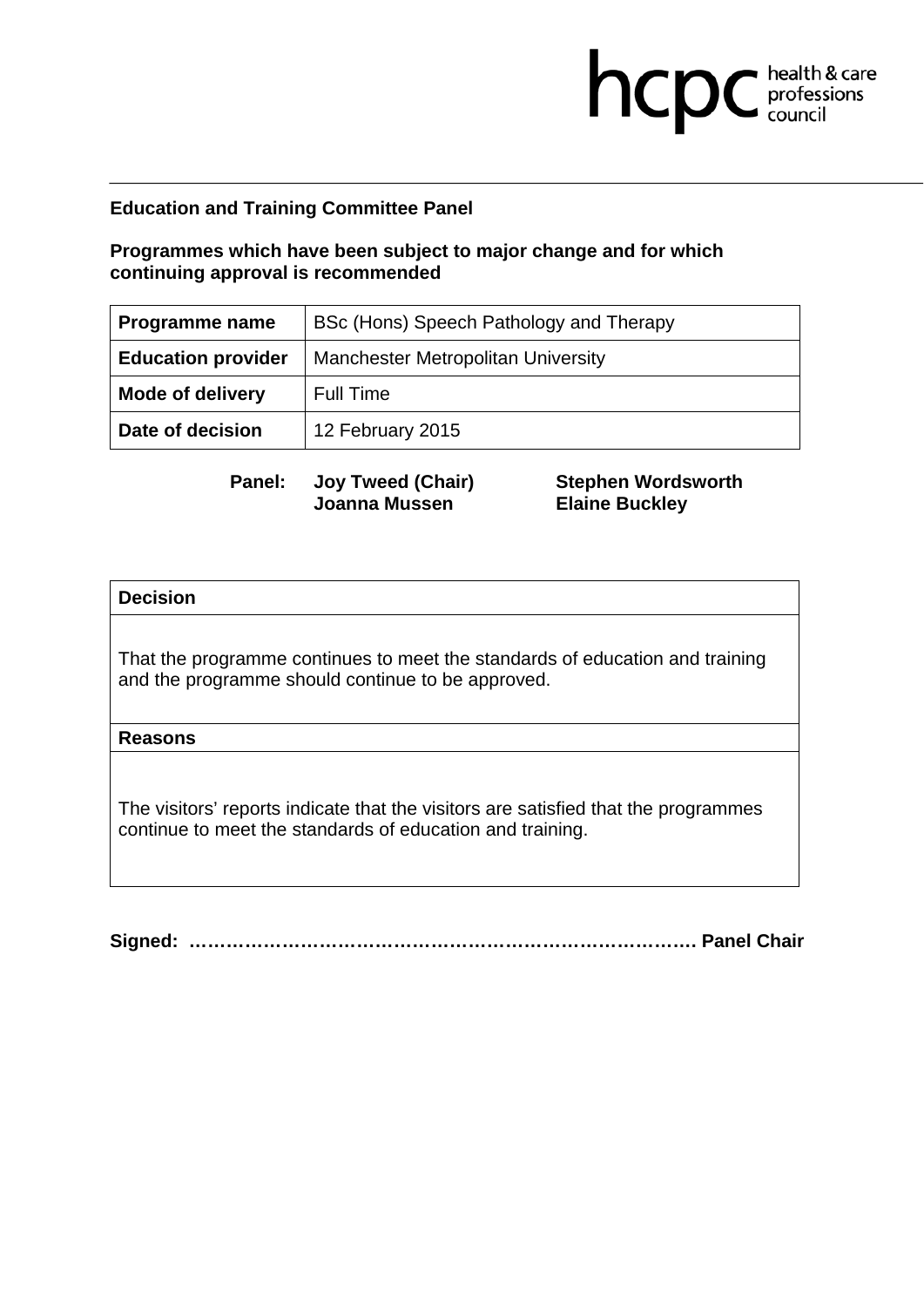## **Programmes which have been subject to major change and for which continuing approval is recommended**

| Programme name            | <b>BSc (Hons) Podiatry</b>                                    |
|---------------------------|---------------------------------------------------------------|
| <b>Education provider</b> | New College Durham (validated by Leeds Beckett<br>University) |
| <b>Mode of delivery</b>   | <b>Full Time</b>                                              |
| Date of decision          | 12 February 2015                                              |

**Panel: Joy Tweed (Chair) Joanna Mussen** 

**Stephen Wordsworth Elaine Buckley** 

hcpc health & care

### **Decision**

That the programme continues to meet the standards of education and training and the programme should continue to be approved.

### **Reasons**

The visitors' reports indicate that the visitors are satisfied that the programmes continue to meet the standards of education and training.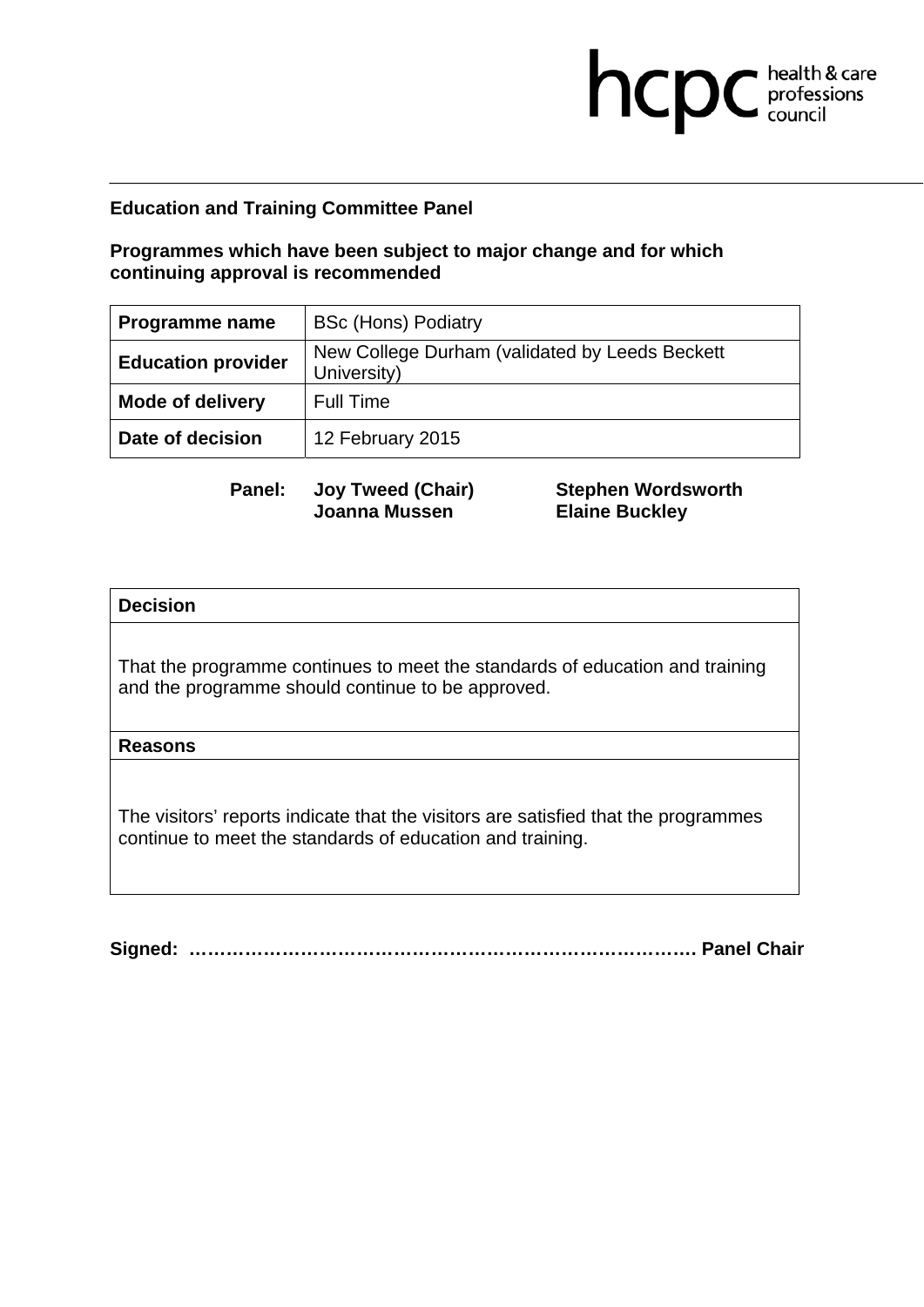## **Programmes which have been subject to major change and for which continuing approval is recommended**

| <b>Programme name</b>     | <b>BSc (Hons) Podiatry</b>                            |
|---------------------------|-------------------------------------------------------|
| <b>Education provider</b> | New College Durham (validated by Teesside University) |
| <b>Mode of delivery</b>   | <b>Full Time</b>                                      |
| Date of decision          | 12 February 2015                                      |

**Panel: Joy Tweed (Chair) Joanna Mussen** 

**Stephen Wordsworth Elaine Buckley** 

hcpc health & care

### **Decision**

That the programme continues to meet the standards of education and training and the programme should continue to be approved.

### **Reasons**

The visitors' reports indicate that the visitors are satisfied that the programmes continue to meet the standards of education and training.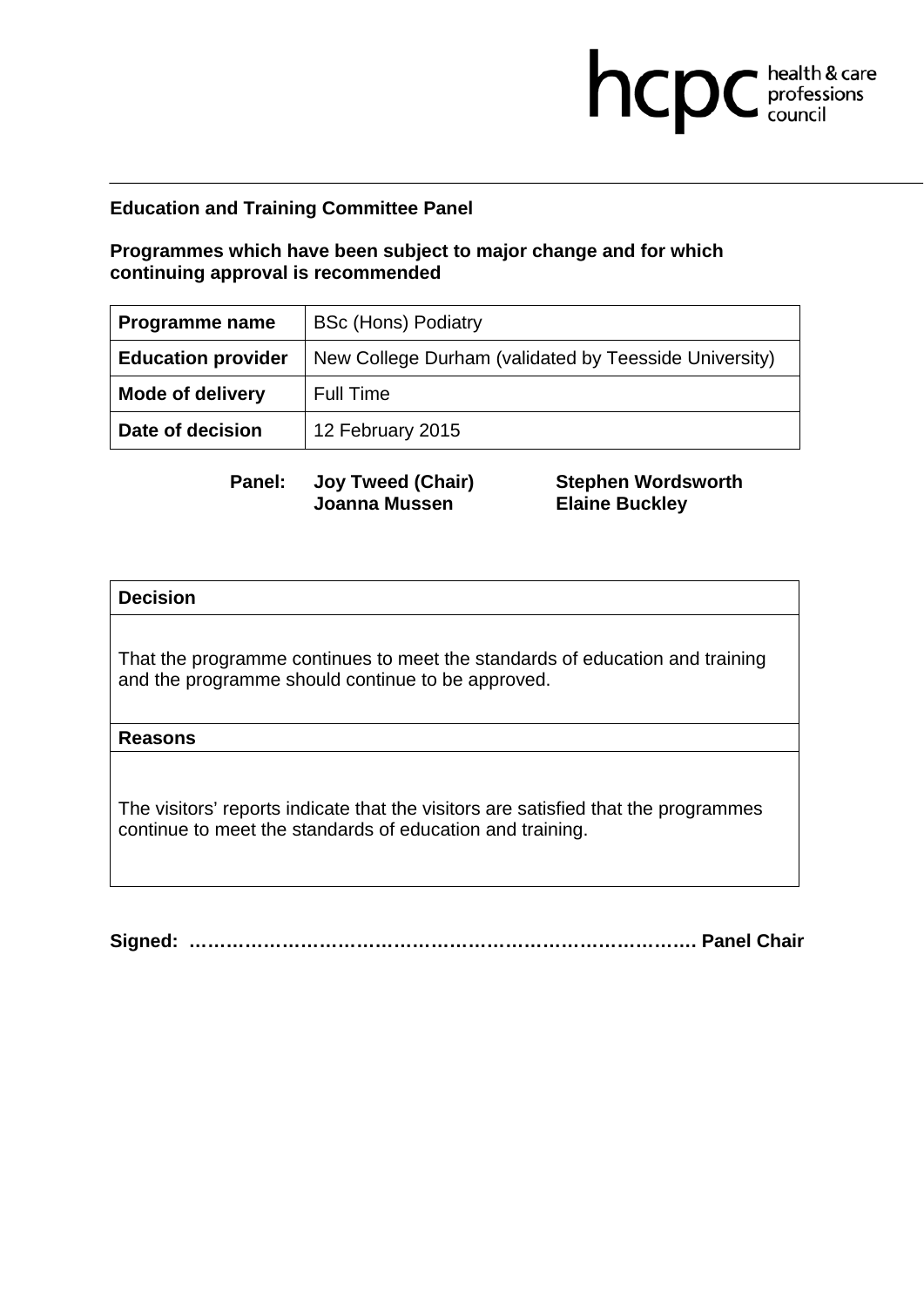# **Programmes which have been subject to major change and for which continuing approval is recommended**

| Programme name            | Doctorate in Counselling Psychology and Psychotherapy<br>by Professional Studies (DCPsych) |
|---------------------------|--------------------------------------------------------------------------------------------|
| <b>Education provider</b> | New School of Psychotherapy & Counselling & Middlesex<br>University                        |
| <b>Mode of delivery</b>   | <b>Full Time</b>                                                                           |
| Date of decision          | 12 February 2015                                                                           |

**Panel: Joy Tweed (Chair) Joanna Mussen** 

**Stephen Wordsworth Elaine Buckley** 

hcpc health & care

### **Decision**

That the programme continues to meet the standards of education and training and the programme should continue to be approved.

### **Reasons**

The visitors' reports indicate that the visitors are satisfied that the programmes continue to meet the standards of education and training.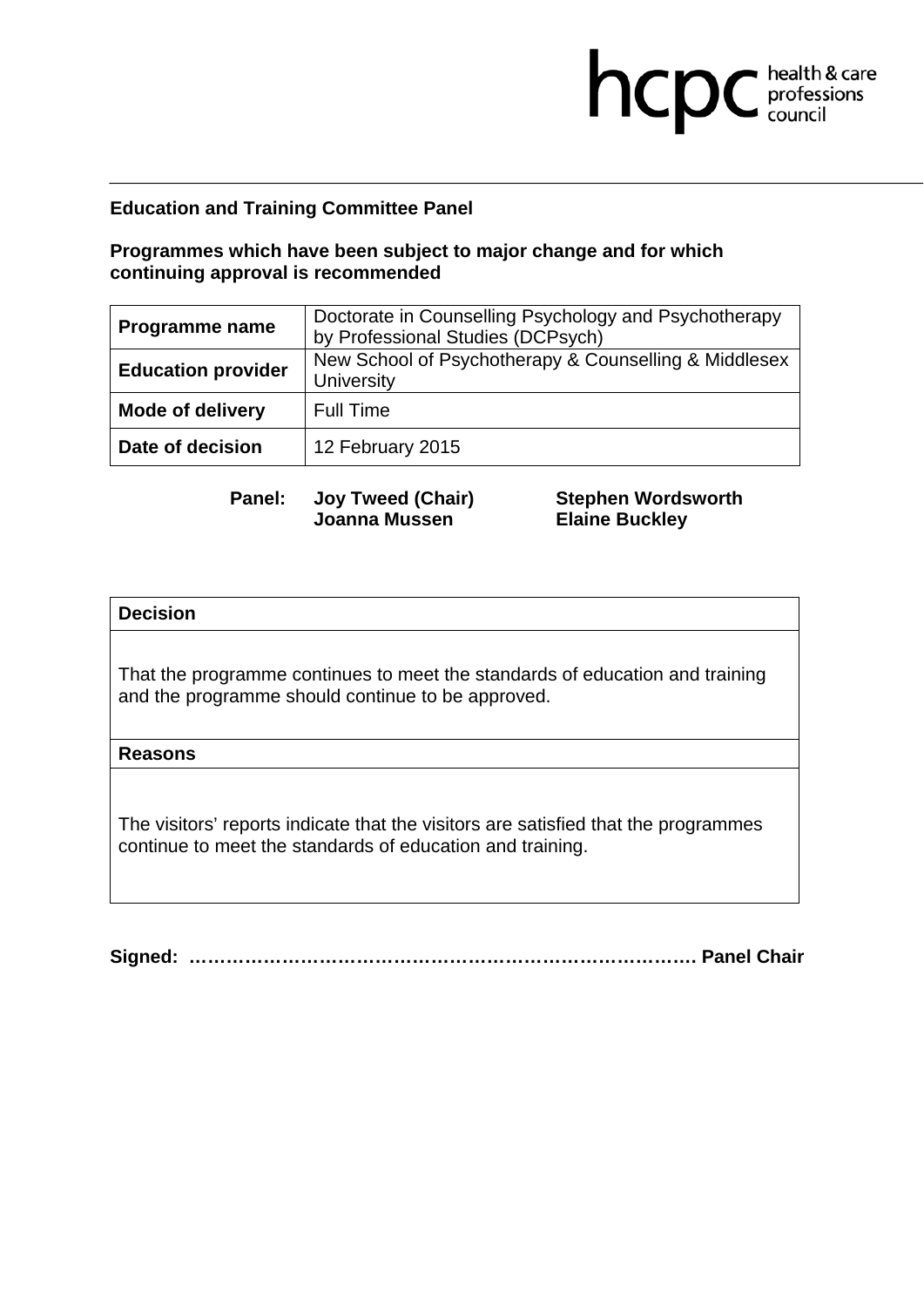## **Programmes which have been subject to major change and for which continuing approval is recommended**

| Programme name            | <b>BA (Hons) Social Work</b>       |
|---------------------------|------------------------------------|
| <b>Education provider</b> | <b>Nottingham Trent University</b> |
| <b>Mode of delivery</b>   | Full Time                          |
| Date of decision          | 12 February 2015                   |

**Panel: Joy Tweed (Chair) Joanna Mussen** 

**Stephen Wordsworth Elaine Buckley** 

hcpc health & care

### **Decision**

That the programme continues to meet the standards of education and training and the programme should continue to be approved.

### **Reasons**

The visitors' reports indicate that the visitors are satisfied that the programmes continue to meet the standards of education and training.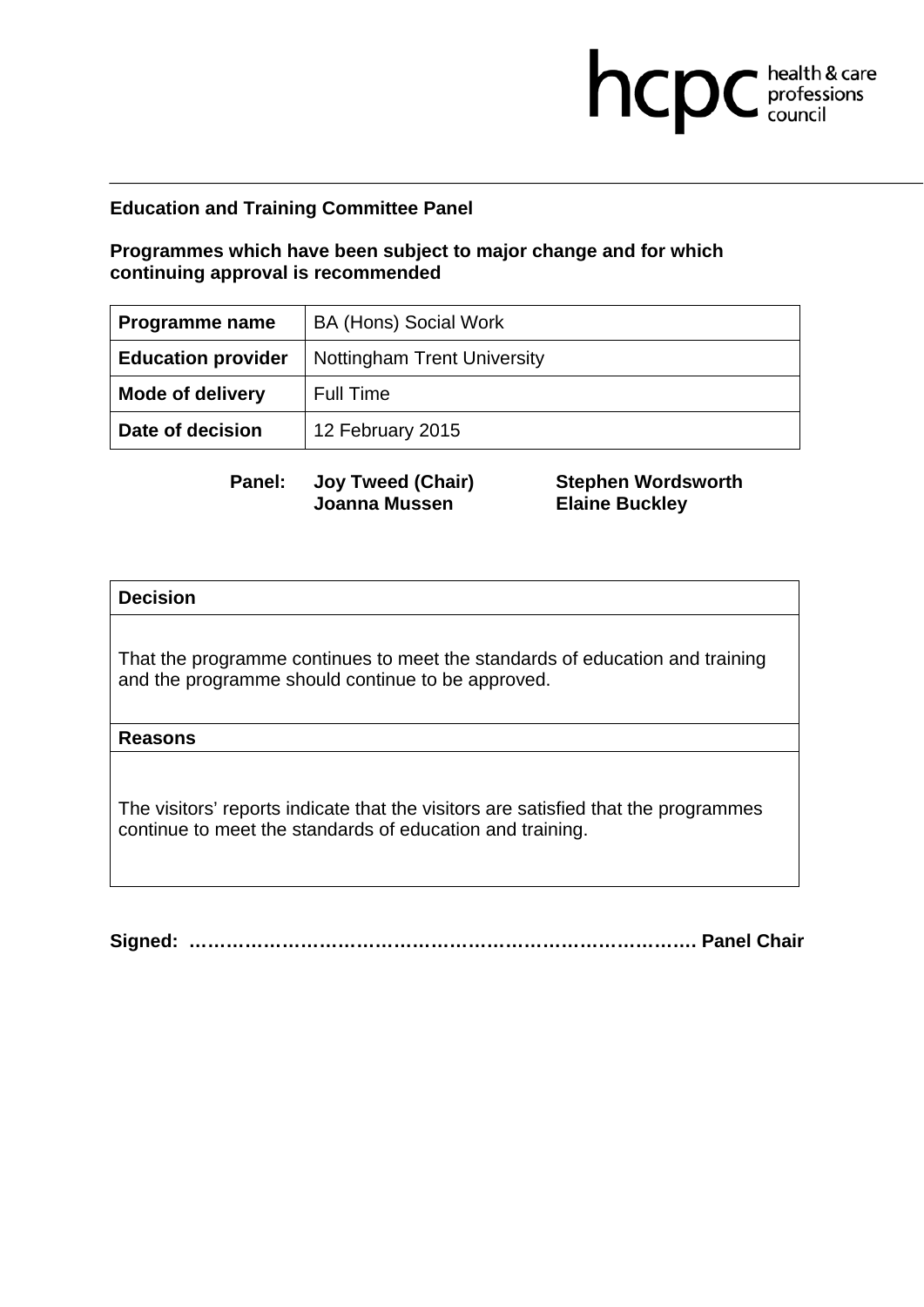## **Programmes which have been subject to major change and for which continuing approval is recommended**

| <b>Programme name</b>     | <b>BA (Hons) Social Work</b>       |
|---------------------------|------------------------------------|
| <b>Education provider</b> | <b>Nottingham Trent University</b> |
| <b>Mode of delivery</b>   | <b>Work Based learning</b>         |
| Date of decision          | 12 February 2015                   |

**Panel: Joy Tweed (Chair) Joanna Mussen** 

**Stephen Wordsworth Elaine Buckley** 

hcpc health & care

### **Decision**

That the programme continues to meet the standards of education and training and the programme should continue to be approved.

### **Reasons**

The visitors' reports indicate that the visitors are satisfied that the programmes continue to meet the standards of education and training.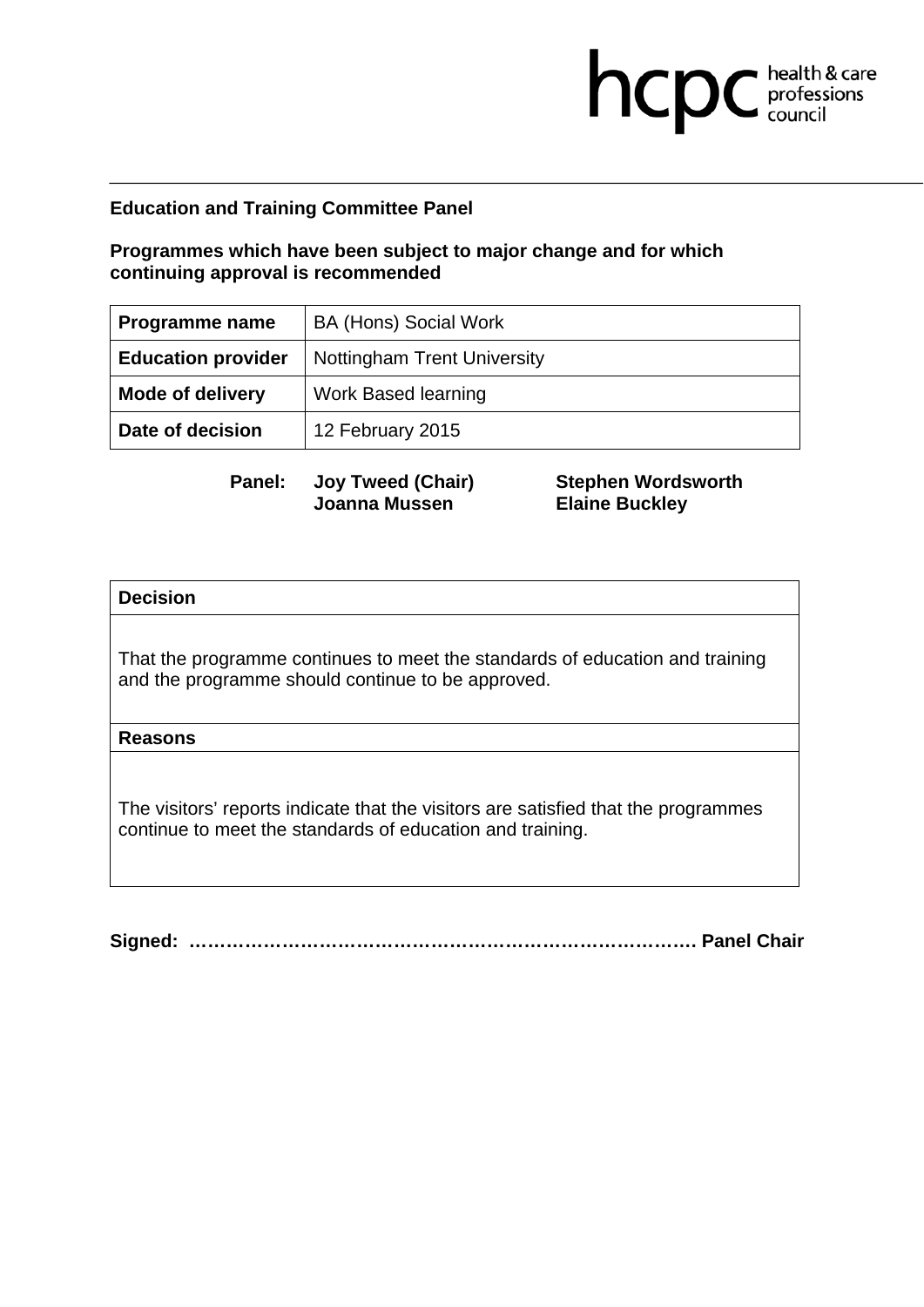## **Programmes which have been subject to major change and for which continuing approval is recommended**

| Programme name            | <b>MA Social Work</b>              |
|---------------------------|------------------------------------|
| <b>Education provider</b> | <b>Nottingham Trent University</b> |
| <b>Mode of delivery</b>   | Full Time                          |
| Date of decision          | 12 February 2015                   |

**Panel: Joy Tweed (Chair) Joanna Mussen** 

**Stephen Wordsworth Elaine Buckley** 

hcpc health & care

### **Decision**

That the programme continues to meet the standards of education and training and the programme should continue to be approved.

### **Reasons**

The visitors' reports indicate that the visitors are satisfied that the programmes continue to meet the standards of education and training.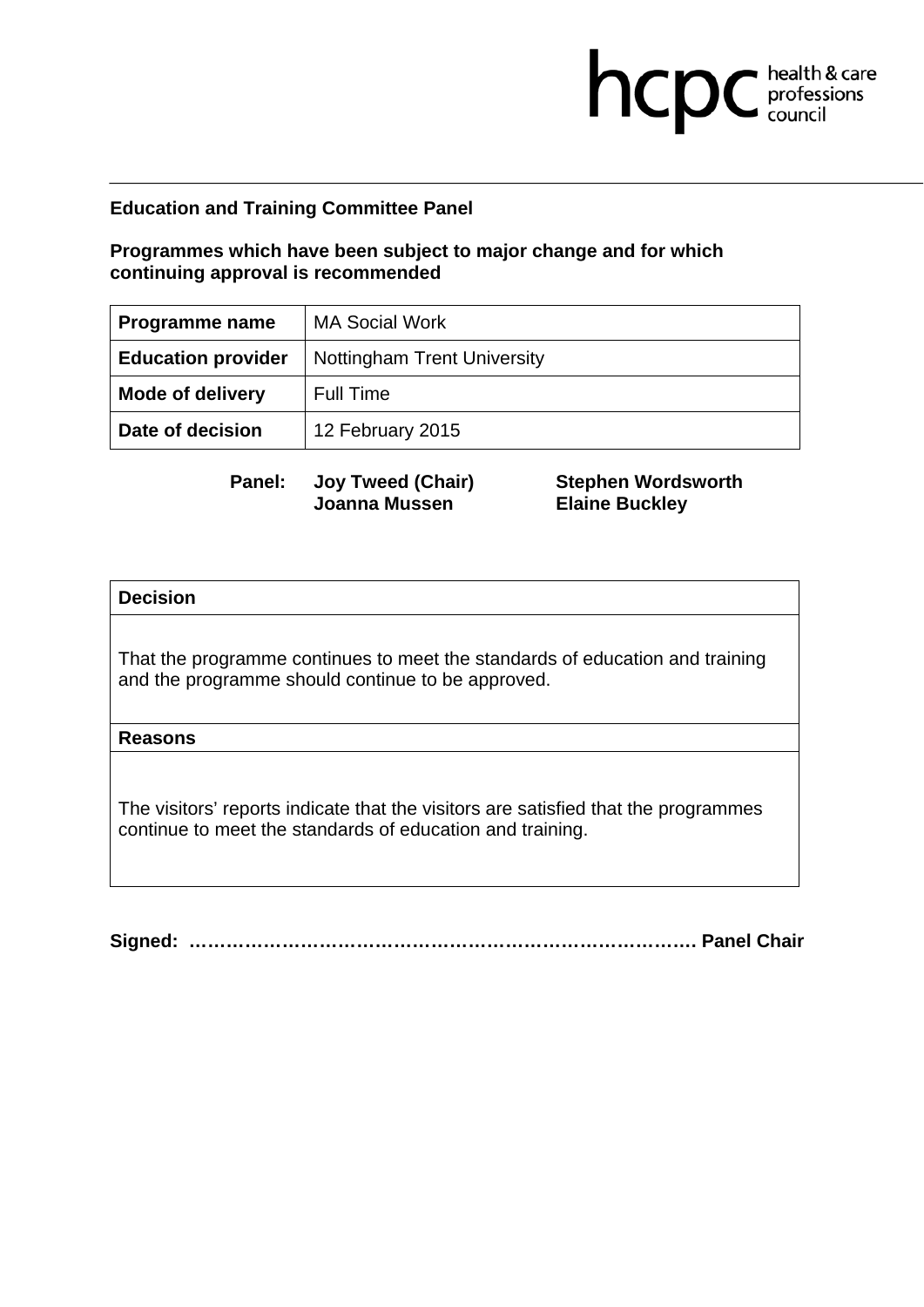## **Programmes which have been subject to major change and for which continuing approval is recommended**

| Programme name            | <b>MA Social Work</b>              |
|---------------------------|------------------------------------|
| <b>Education provider</b> | <b>Nottingham Trent University</b> |
| <b>Mode of delivery</b>   | <b>Work Based learning</b>         |
| Date of decision          | 12 February 2015                   |

**Panel: Joy Tweed (Chair) Joanna Mussen** 

**Stephen Wordsworth Elaine Buckley** 

hcpc health & care

### **Decision**

That the programme continues to meet the standards of education and training and the programme should continue to be approved.

### **Reasons**

The visitors' reports indicate that the visitors are satisfied that the programmes continue to meet the standards of education and training.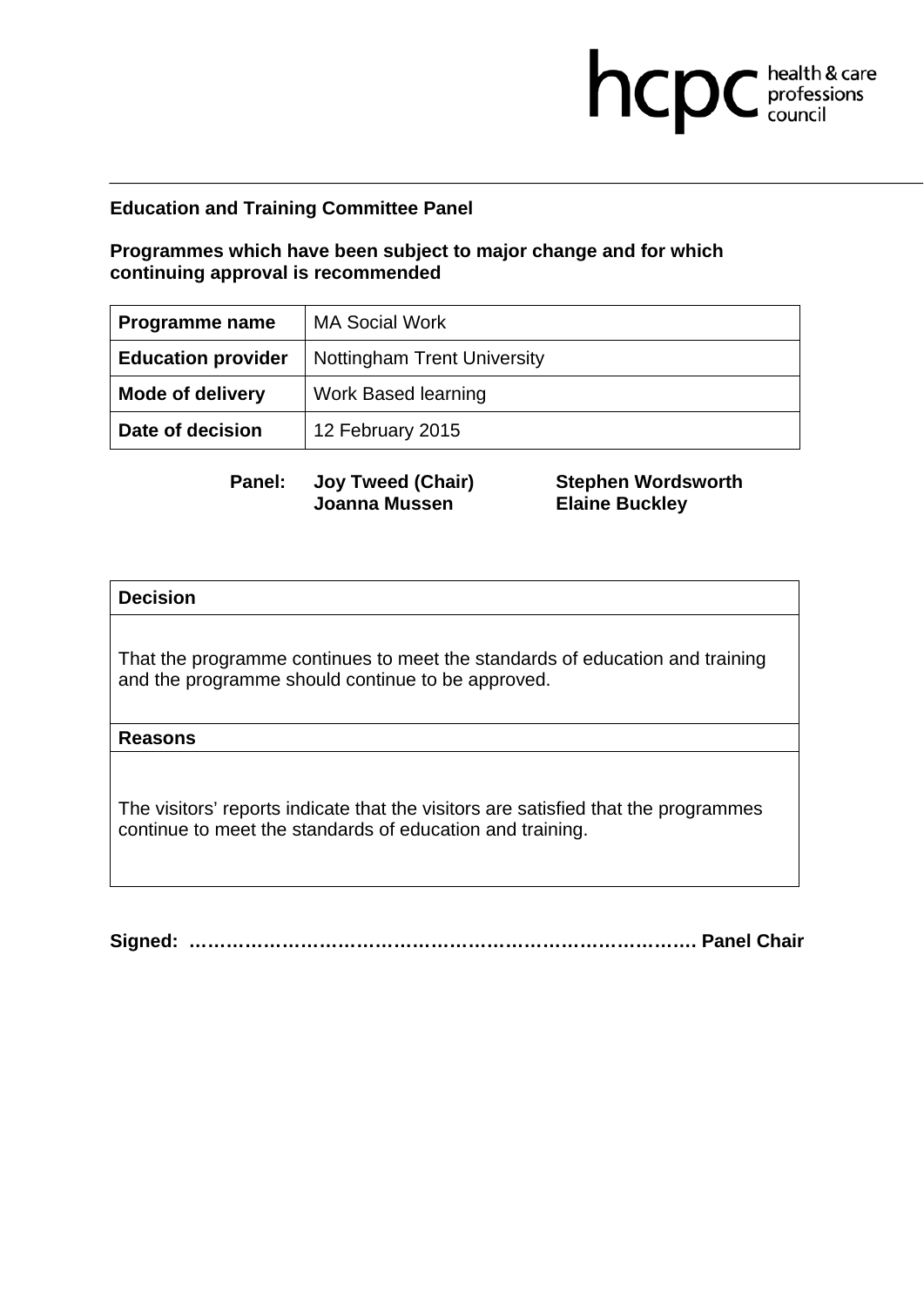# **Programmes which have been subject to major change and for which continuing approval is recommended**

| <b>Programme name</b>     | PGDip in Social Work (Masters exit route only) |
|---------------------------|------------------------------------------------|
| <b>Education provider</b> | <b>Nottingham Trent University</b>             |
| <b>Mode of delivery</b>   | <b>Full Time</b>                               |
| Date of decision          | 12 February 2015                               |

**Panel: Joy Tweed (Chair) Joanna Mussen** 

**Stephen Wordsworth Elaine Buckley** 

hcpc health & care

### **Decision**

That the programme continues to meet the standards of education and training and the programme should continue to be approved.

### **Reasons**

The visitors' reports indicate that the visitors are satisfied that the programmes continue to meet the standards of education and training.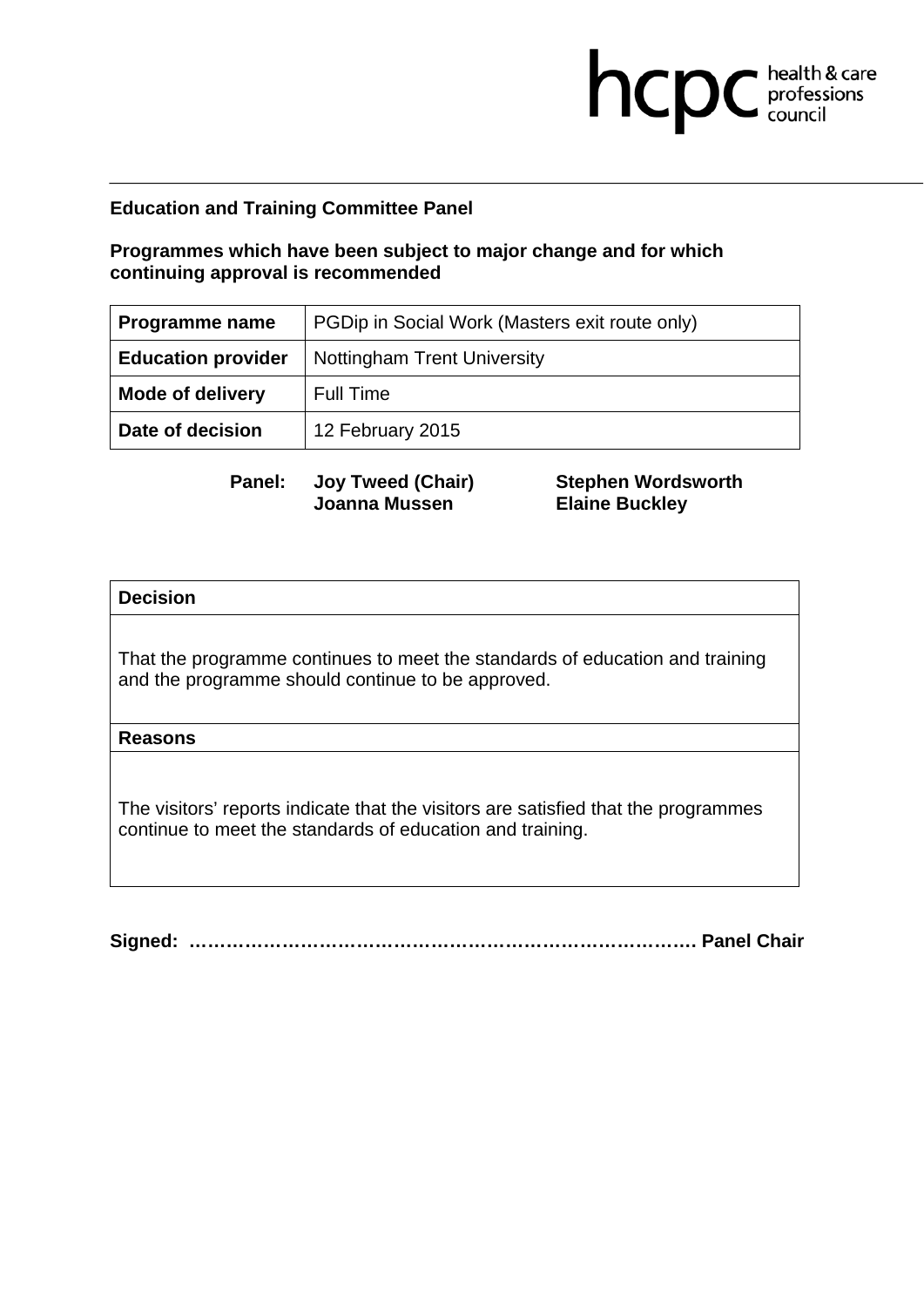# **Programmes which have been subject to major change and for which continuing approval is recommended**

| <b>Programme name</b>     | PGDip in Social Work (Masters exit route only) |
|---------------------------|------------------------------------------------|
| <b>Education provider</b> | <b>Nottingham Trent University</b>             |
| <b>Mode of delivery</b>   | <b>Work Based learning</b>                     |
| Date of decision          | 12 February 2015                               |

**Panel: Joy Tweed (Chair) Joanna Mussen** 

**Stephen Wordsworth Elaine Buckley** 

hcpc health & care

### **Decision**

That the programme continues to meet the standards of education and training and the programme should continue to be approved.

### **Reasons**

The visitors' reports indicate that the visitors are satisfied that the programmes continue to meet the standards of education and training.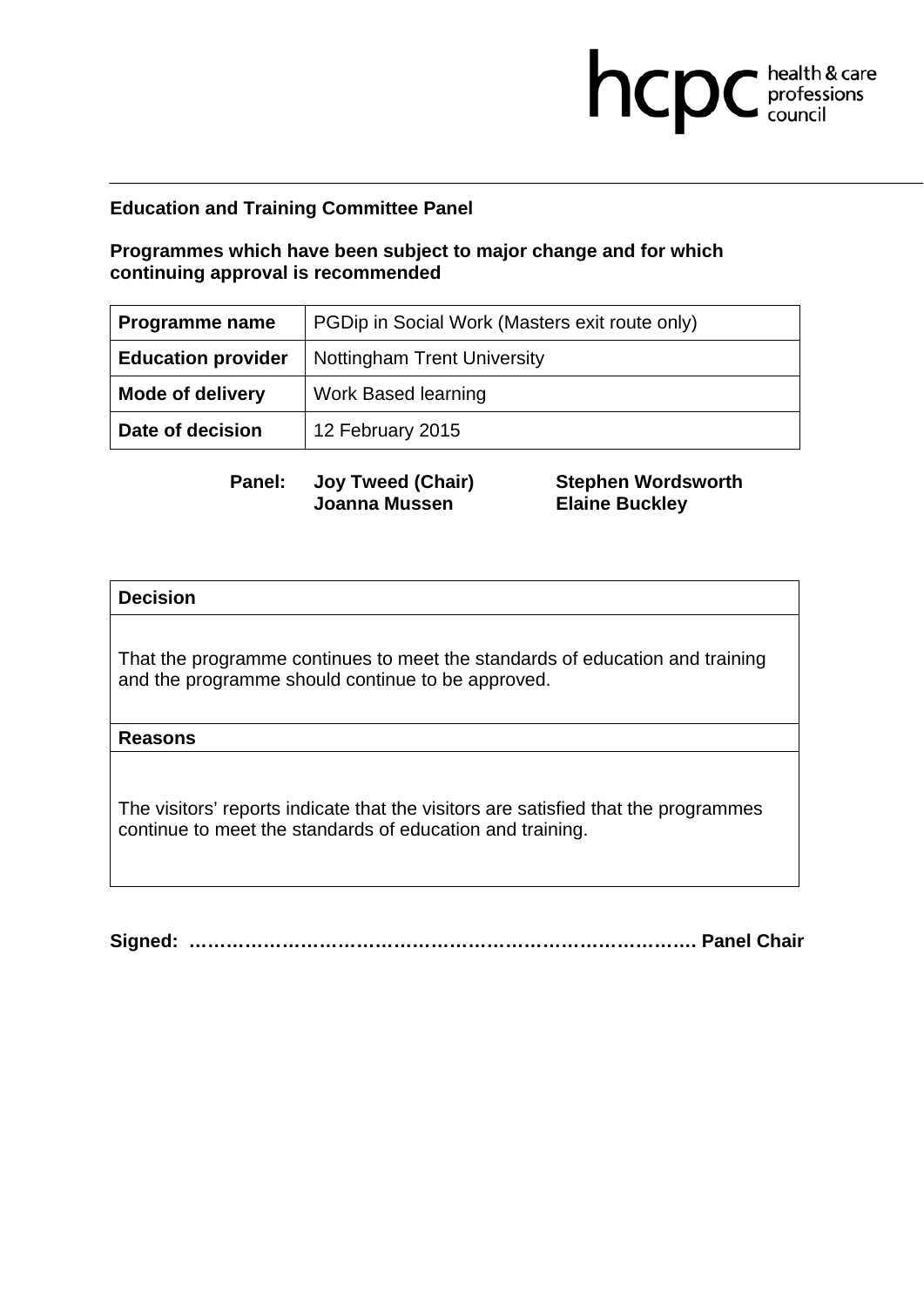## **Programmes which have been subject to major change and for which continuing approval is recommended**

| Programme name            | <b>BA (Hons) Social Work</b>     |
|---------------------------|----------------------------------|
| <b>Education provider</b> | <b>Oxford Brookes University</b> |
| <b>Mode of delivery</b>   | Full Time                        |
| Date of decision          | 12 February 2015                 |

**Panel: Joy Tweed (Chair) Joanna Mussen** 

**Stephen Wordsworth Elaine Buckley** 

hcpc health & care

### **Decision**

That the programme continues to meet the standards of education and training and the programme should continue to be approved.

### **Reasons**

The visitors' reports indicate that the visitors are satisfied that the programmes continue to meet the standards of education and training.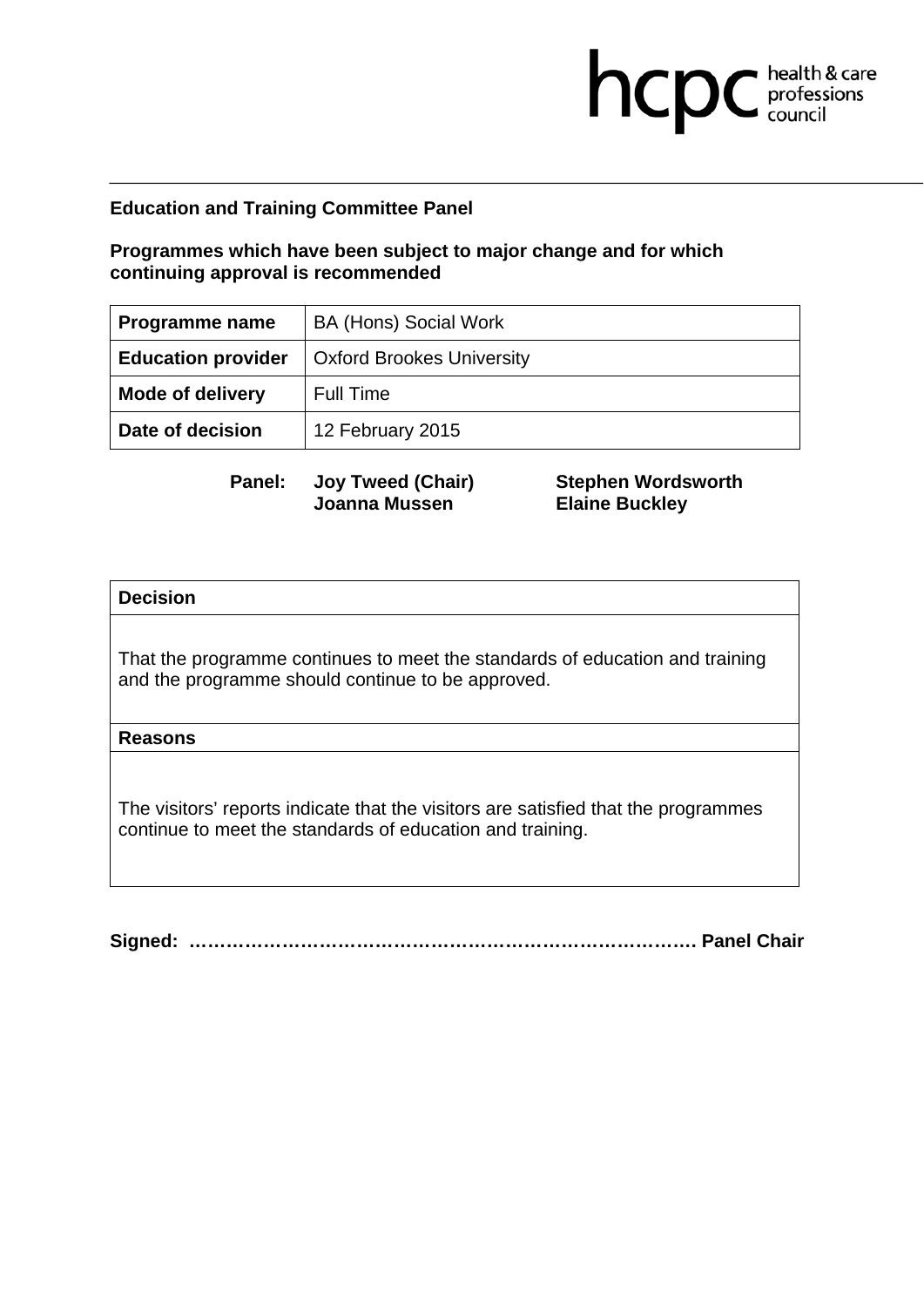## **Programmes which have been subject to major change and for which continuing approval is recommended**

| Programme name            | <b>BA (Hons) Social Work</b>     |
|---------------------------|----------------------------------|
| <b>Education provider</b> | <b>Oxford Brookes University</b> |
| <b>Mode of delivery</b>   | <b>Part Time</b>                 |
| Date of decision          | 12 February 2015                 |

**Panel: Joy Tweed (Chair) Joanna Mussen** 

**Stephen Wordsworth Elaine Buckley** 

hcpc health & care

### **Decision**

That the programme continues to meet the standards of education and training and the programme should continue to be approved.

### **Reasons**

The visitors' reports indicate that the visitors are satisfied that the programmes continue to meet the standards of education and training.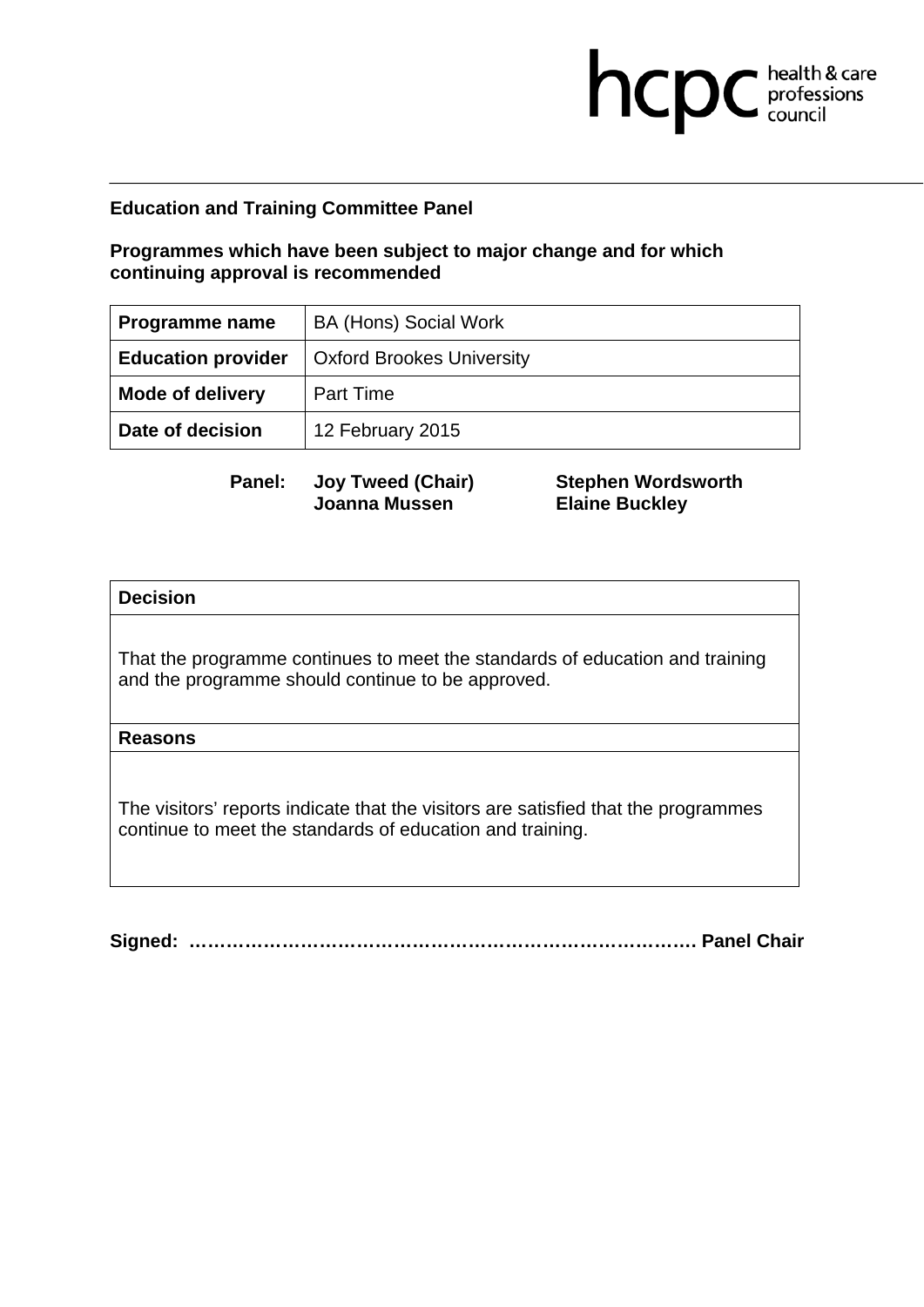## **Programmes which have been subject to major change and for which continuing approval is recommended**

| <b>Programme name</b>     | <b>FdSc Paramedic Emergency Care</b> |
|---------------------------|--------------------------------------|
| <b>Education provider</b> | <b>Oxford Brookes University</b>     |
| <b>Mode of delivery</b>   | <b>Flexible</b>                      |
| Date of decision          | 12 February 2015                     |

**Panel: Joy Tweed (Chair) Joanna Mussen** 

**Stephen Wordsworth Elaine Buckley** 

hcpc health & care

### **Decision**

That the programme continues to meet the standards of education and training and the programme should continue to be approved.

### **Reasons**

The visitors' reports indicate that the visitors are satisfied that the programmes continue to meet the standards of education and training.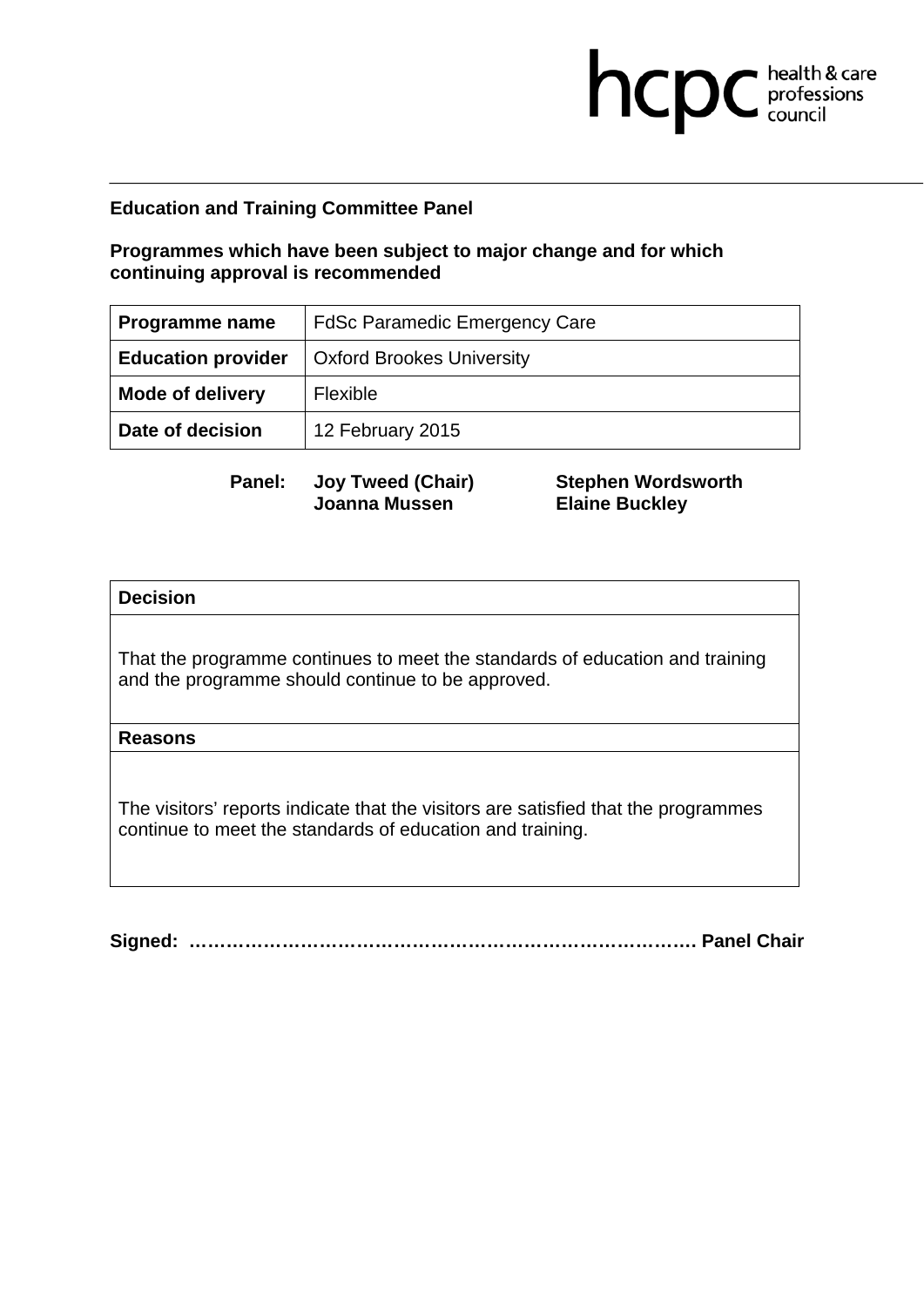## **Programmes which have been subject to major change and for which continuing approval is recommended**

| Programme name            | <b>FdSc Paramedic Emergency Care</b> |
|---------------------------|--------------------------------------|
| <b>Education provider</b> | <b>Oxford Brookes University</b>     |
| <b>Mode of delivery</b>   | <b>Full Time</b>                     |
| Date of decision          | 12 February 2015                     |

**Panel: Joy Tweed (Chair) Joanna Mussen** 

**Stephen Wordsworth Elaine Buckley** 

hcpc health & care

### **Decision**

That the programme continues to meet the standards of education and training and the programme should continue to be approved.

### **Reasons**

The visitors' reports indicate that the visitors are satisfied that the programmes continue to meet the standards of education and training.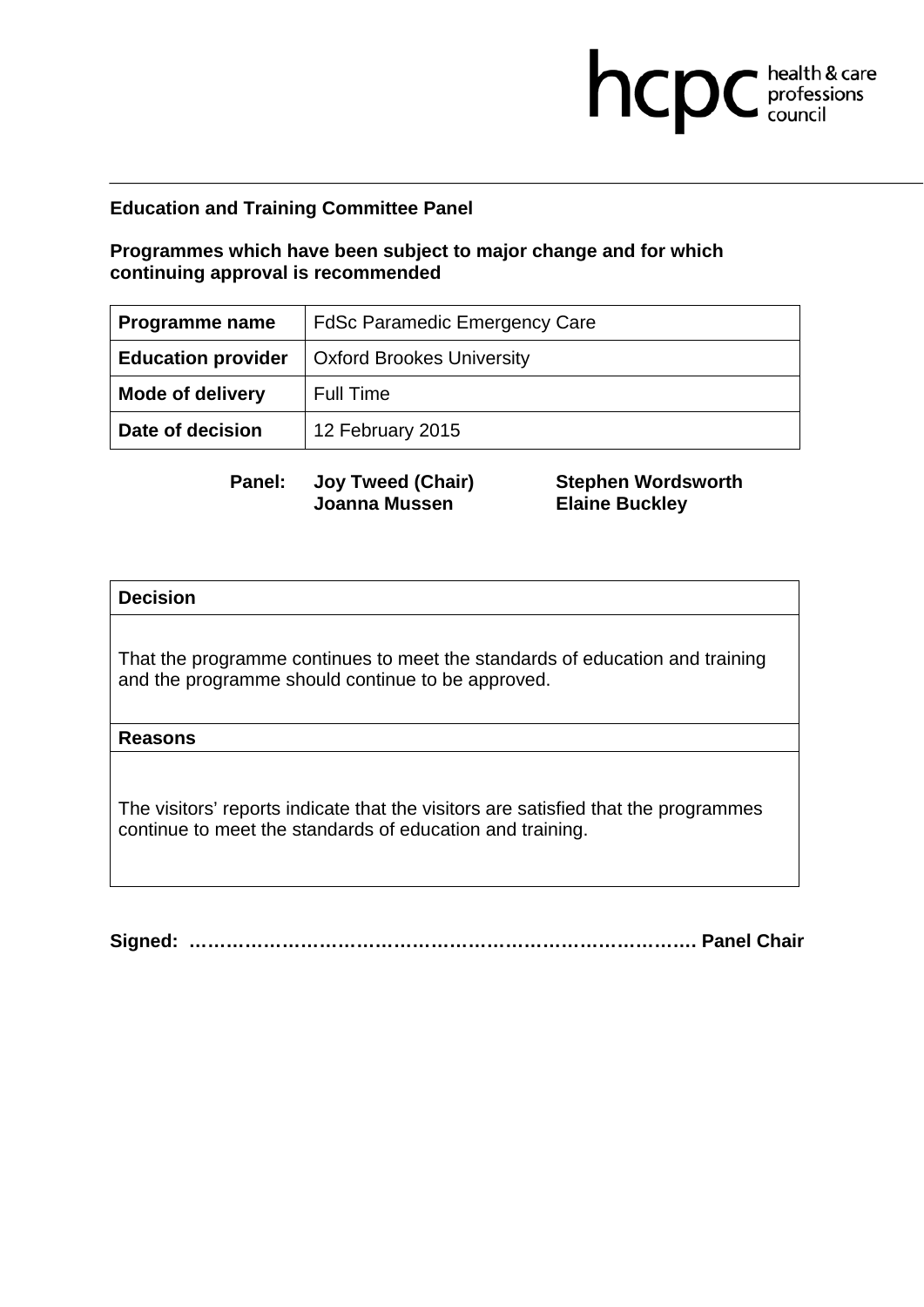## **Programmes which have been subject to major change and for which continuing approval is recommended**

| <b>Programme name</b>     | <b>FdSc Paramedic Emergency Care</b> |
|---------------------------|--------------------------------------|
| <b>Education provider</b> | <b>Oxford Brookes University</b>     |
| <b>Mode of delivery</b>   | <b>Part Time</b>                     |
| Date of decision          | 12 February 2015                     |

**Panel: Joy Tweed (Chair) Joanna Mussen** 

**Stephen Wordsworth Elaine Buckley** 

hcpc health & care

### **Decision**

That the programme continues to meet the standards of education and training and the programme should continue to be approved.

### **Reasons**

The visitors' reports indicate that the visitors are satisfied that the programmes continue to meet the standards of education and training.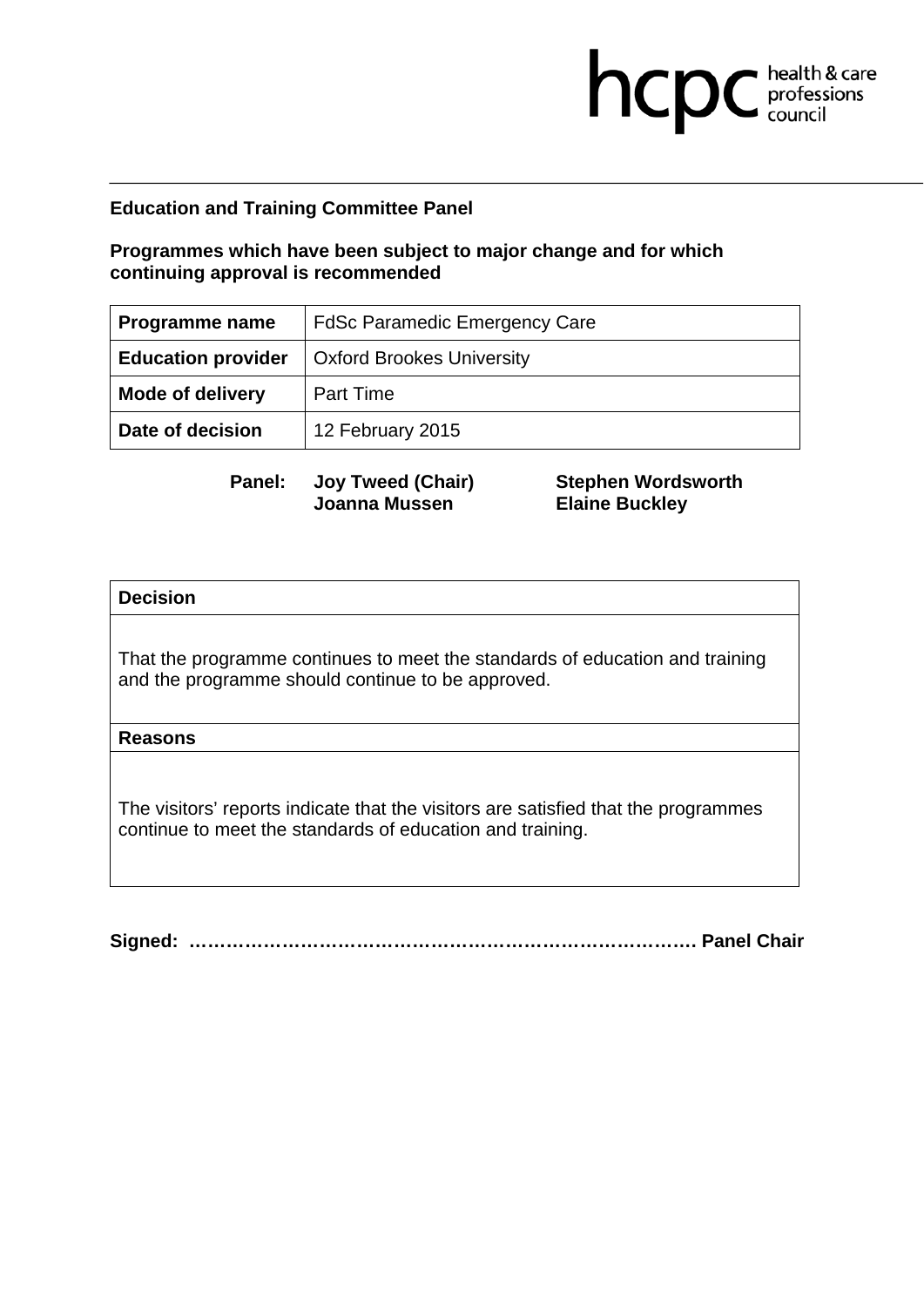## **Programmes which have been subject to major change and for which continuing approval is recommended**

| Programme name            | <b>MA Social Work</b>            |
|---------------------------|----------------------------------|
| <b>Education provider</b> | <b>Oxford Brookes University</b> |
| <b>Mode of delivery</b>   | Full Time                        |
| Date of decision          | 12 February 2015                 |

**Panel: Joy Tweed (Chair) Joanna Mussen** 

**Stephen Wordsworth Elaine Buckley** 

hcpc health & care

### **Decision**

That the programme continues to meet the standards of education and training and the programme should continue to be approved.

### **Reasons**

The visitors' reports indicate that the visitors are satisfied that the programmes continue to meet the standards of education and training.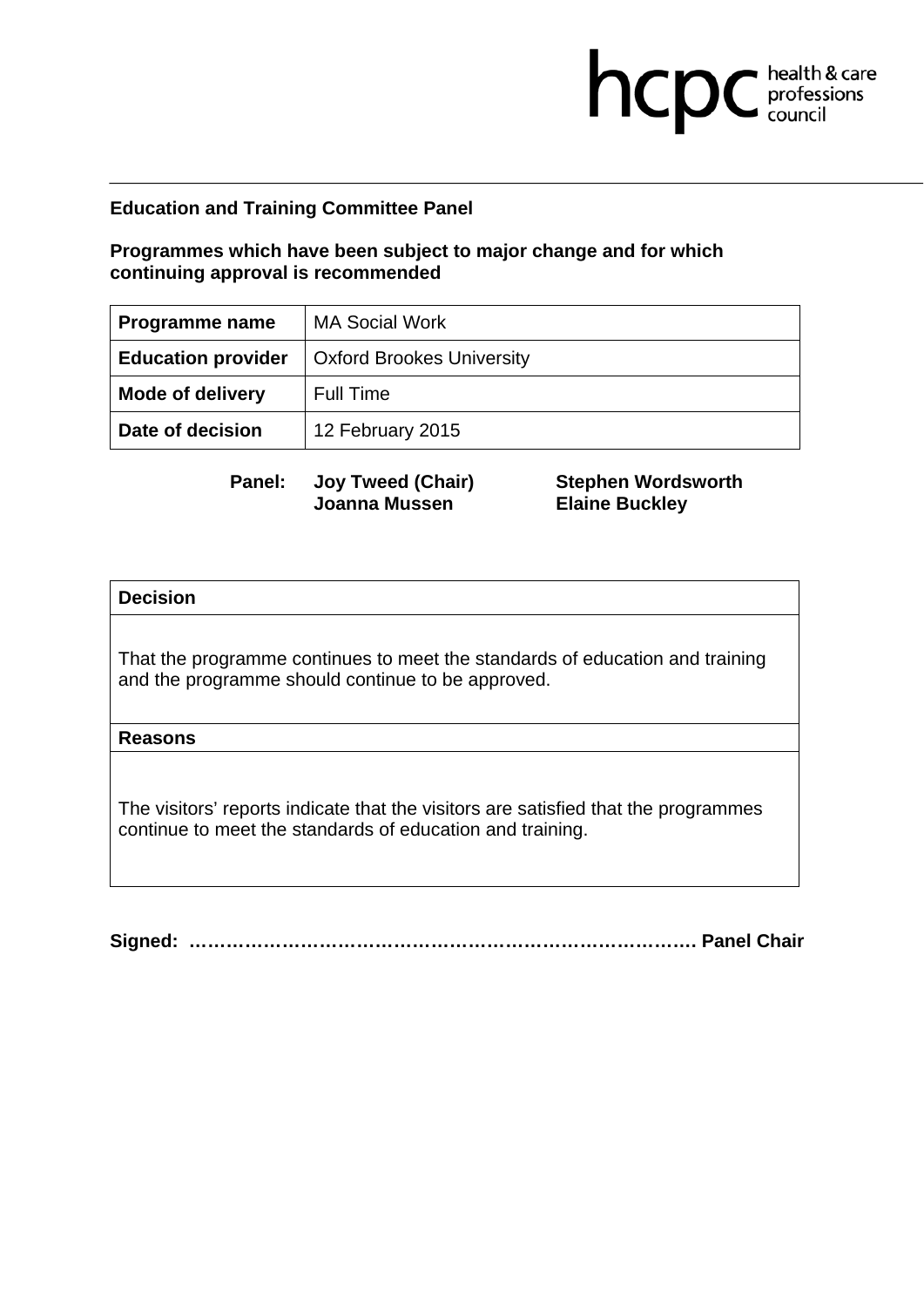## **Programmes which have been subject to major change and for which continuing approval is recommended**

| Programme name            | <b>MA Social Work</b>            |
|---------------------------|----------------------------------|
| <b>Education provider</b> | <b>Oxford Brookes University</b> |
| <b>Mode of delivery</b>   | <b>Part Time</b>                 |
| Date of decision          | 12 February 2015                 |

**Panel: Joy Tweed (Chair) Joanna Mussen** 

**Stephen Wordsworth Elaine Buckley** 

hcpc health & care

### **Decision**

That the programme continues to meet the standards of education and training and the programme should continue to be approved.

### **Reasons**

The visitors' reports indicate that the visitors are satisfied that the programmes continue to meet the standards of education and training.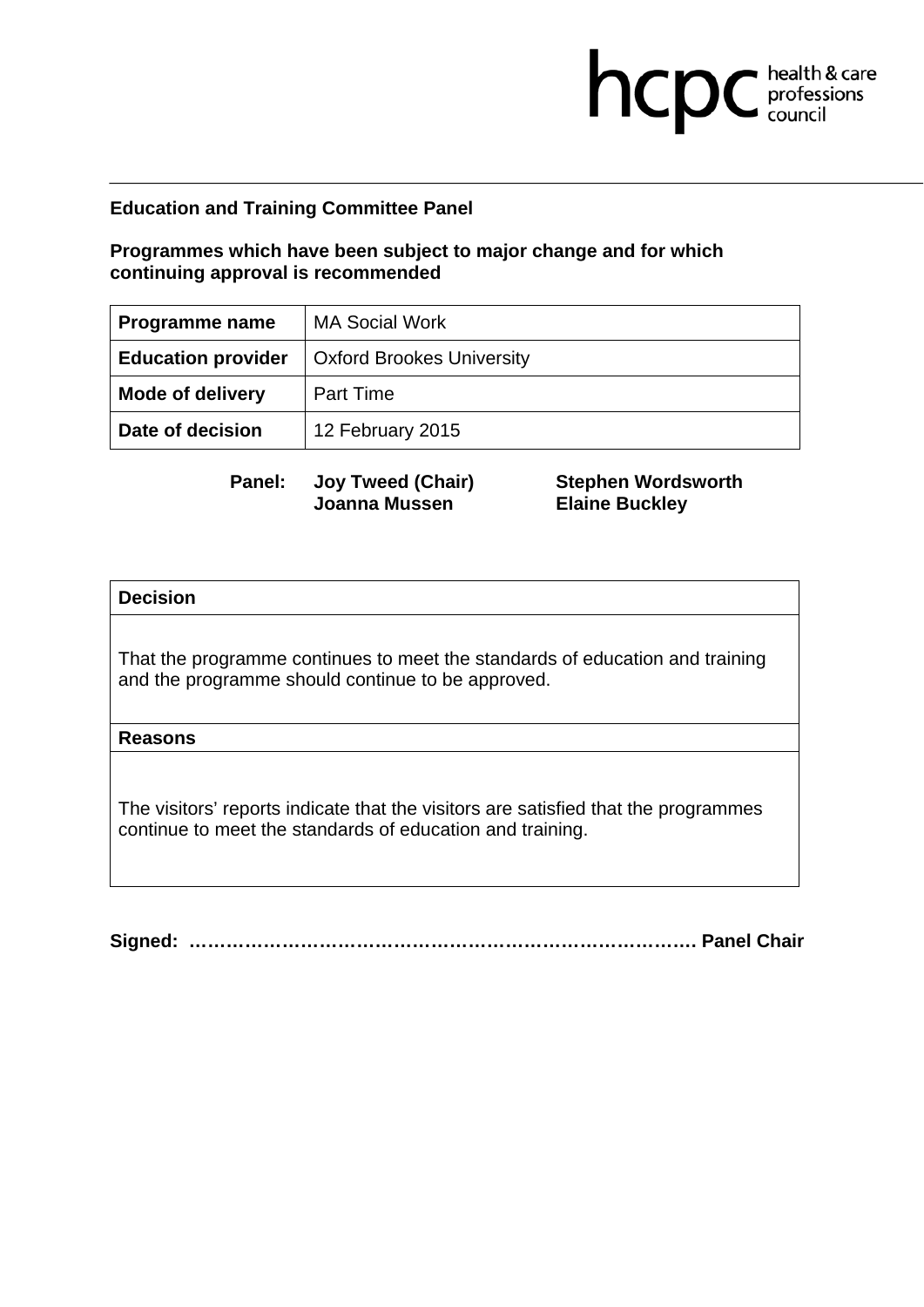## **Programmes which have been subject to major change and for which continuing approval is recommended**

| Programme name            | <b>PG Dip Social Work</b>        |
|---------------------------|----------------------------------|
| <b>Education provider</b> | <b>Oxford Brookes University</b> |
| <b>Mode of delivery</b>   | Full Time                        |
| Date of decision          | 12 February 2015                 |

**Panel: Joy Tweed (Chair) Joanna Mussen** 

**Stephen Wordsworth Elaine Buckley** 

hcpc health & care

### **Decision**

That the programme continues to meet the standards of education and training and the programme should continue to be approved.

### **Reasons**

The visitors' reports indicate that the visitors are satisfied that the programmes continue to meet the standards of education and training.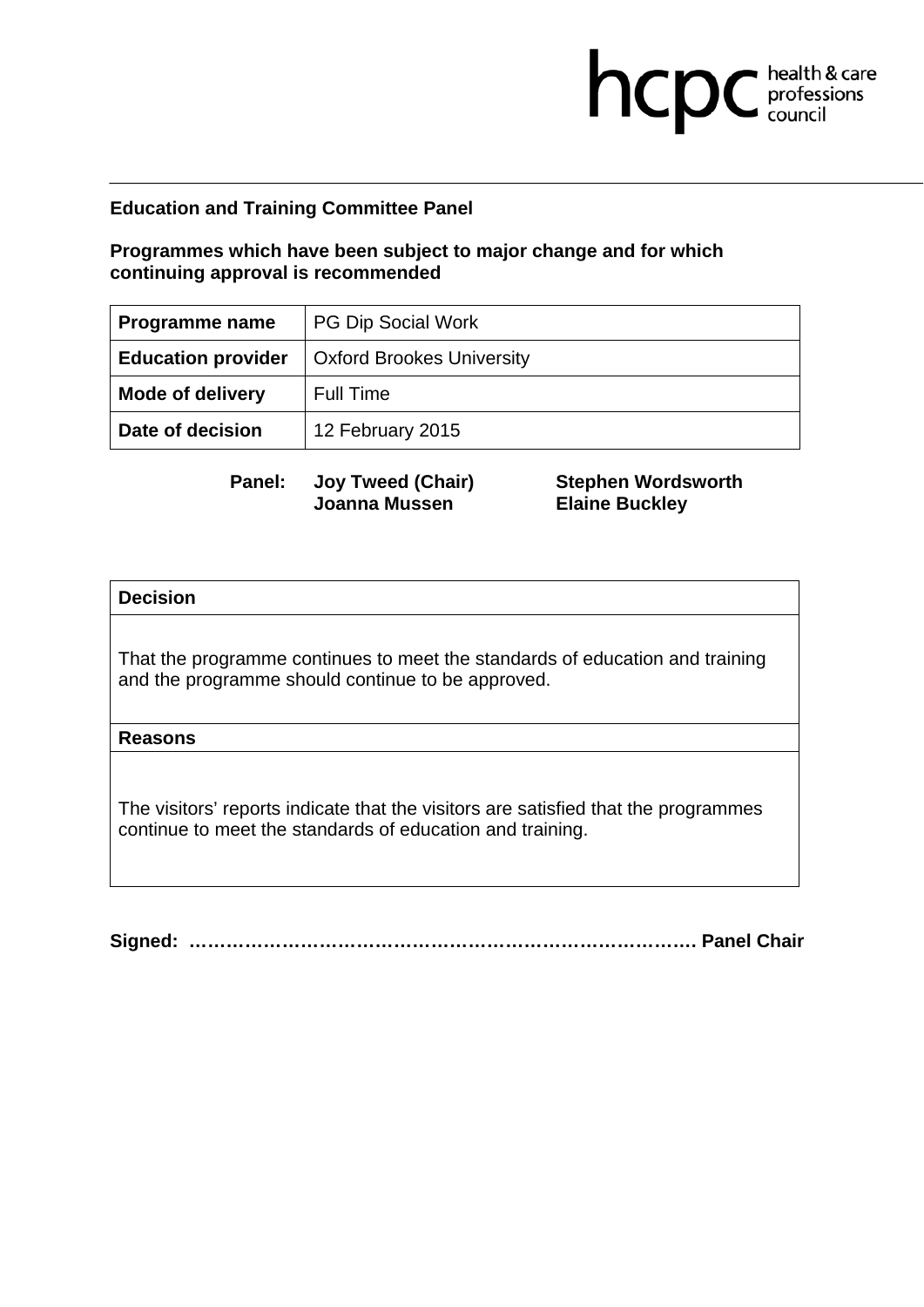## **Programmes which have been subject to major change and for which continuing approval is recommended**

| Programme name            | <b>PG Dip Social Work</b>        |
|---------------------------|----------------------------------|
| <b>Education provider</b> | <b>Oxford Brookes University</b> |
| <b>Mode of delivery</b>   | <b>Part Time</b>                 |
| Date of decision          | 12 February 2015                 |

**Panel: Joy Tweed (Chair) Joanna Mussen** 

**Stephen Wordsworth Elaine Buckley** 

hcpc health & care

### **Decision**

That the programme continues to meet the standards of education and training and the programme should continue to be approved.

### **Reasons**

The visitors' reports indicate that the visitors are satisfied that the programmes continue to meet the standards of education and training.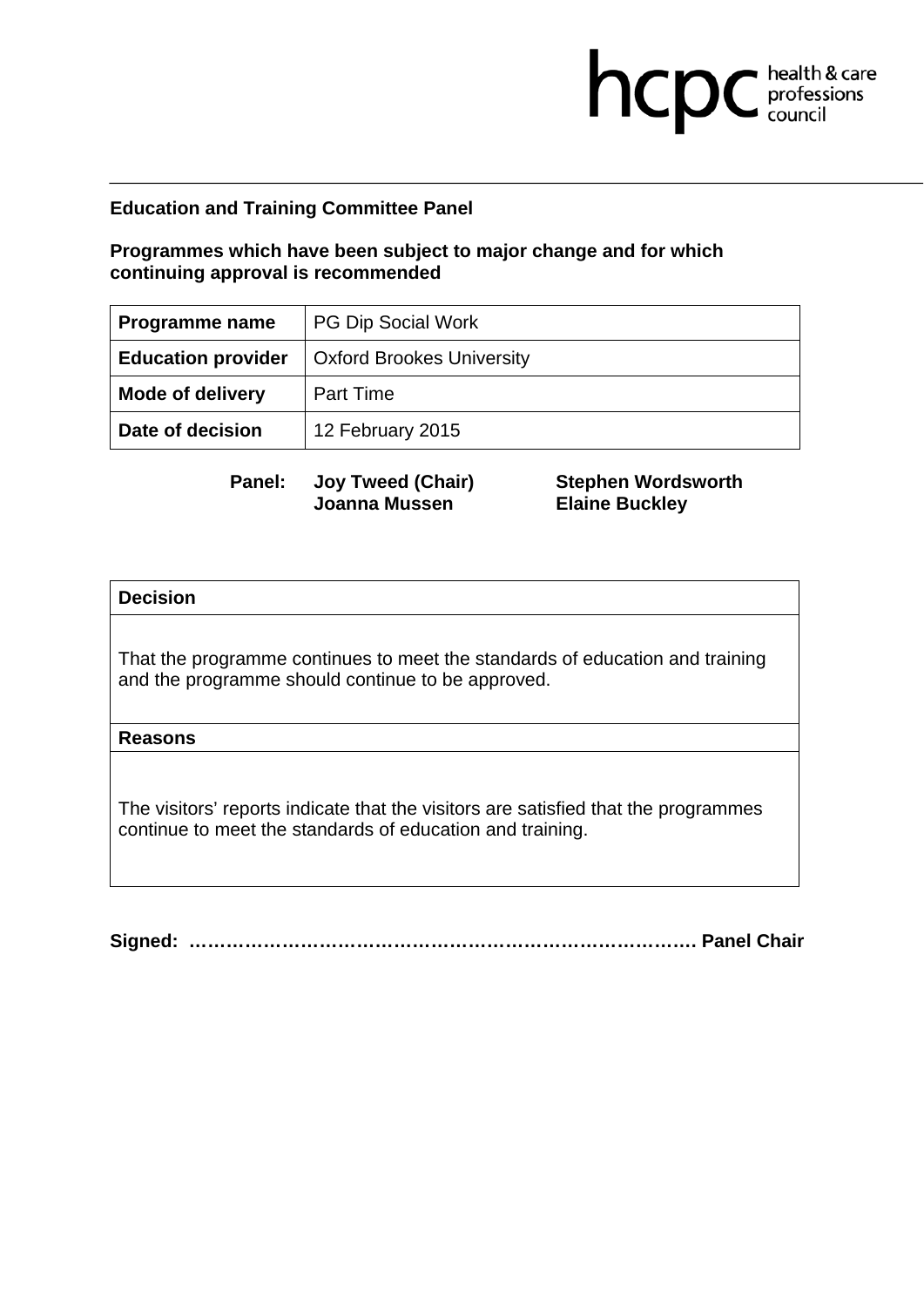# **Programmes which have been subject to major change and for which continuing approval is recommended**

| <b>Programme name</b>     | Aptitude Test in Hearing Aid Dispensing |
|---------------------------|-----------------------------------------|
| <b>Education provider</b> | <b>Queen Margaret University</b>        |
| <b>Mode of delivery</b>   | <b>Distance Learning</b>                |
| Date of decision          | 12 February 2015                        |

**Panel: Joy Tweed (Chair) Joanna Mussen** 

**Stephen Wordsworth Elaine Buckley** 

hcpc health & care

### **Decision**

That the programme continues to meet the standards of education and training and the programme should continue to be approved.

### **Reasons**

The visitors' reports indicate that the visitors are satisfied that the programmes continue to meet the standards of education and training.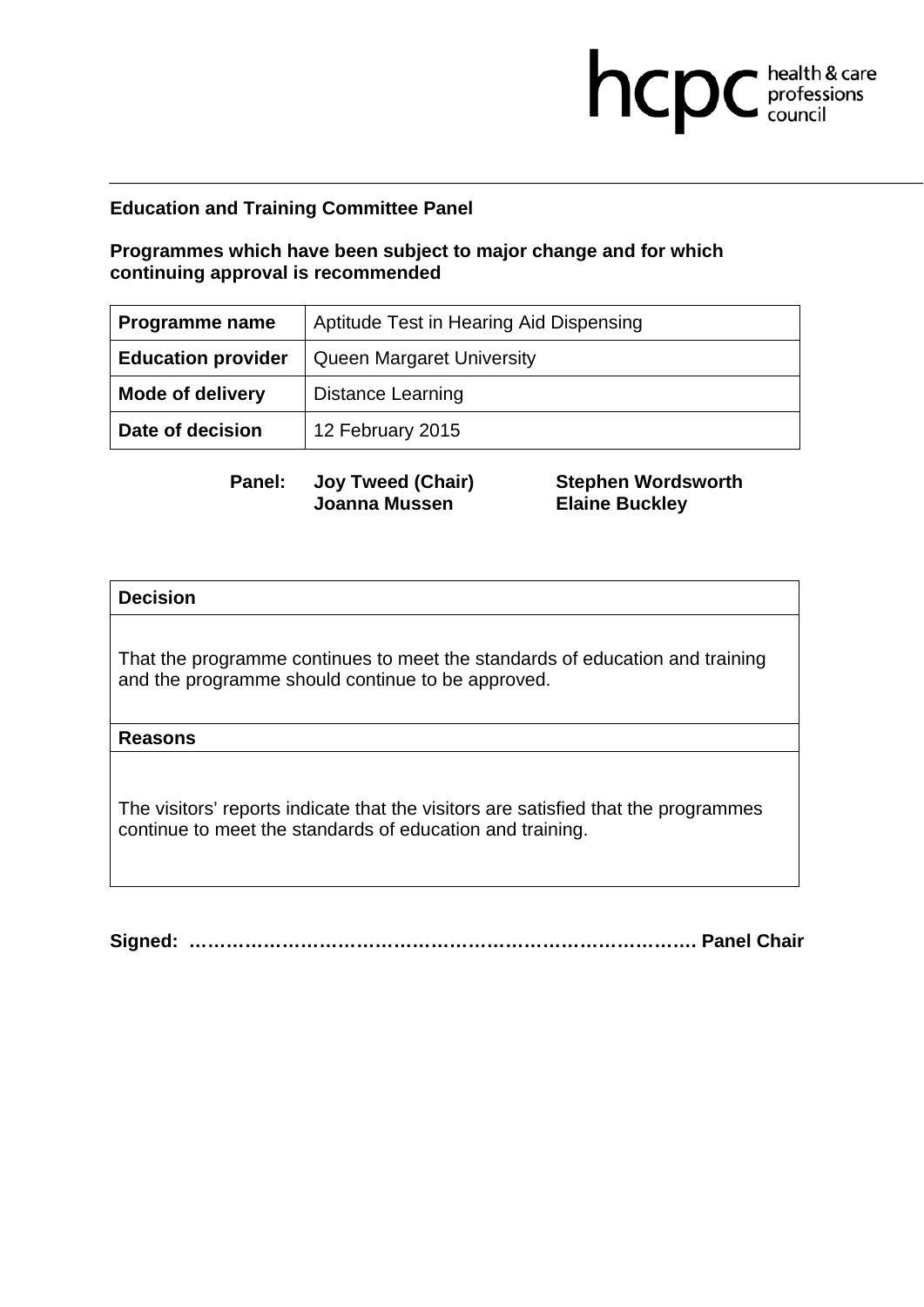# **Programmes which have been subject to major change and for which continuing approval is recommended**

| <b>Programme name</b>     | Diploma in Higher Education Hearing Aid Audiology |
|---------------------------|---------------------------------------------------|
| <b>Education provider</b> | <b>Queen Margaret University</b>                  |
| <b>Mode of delivery</b>   | <b>Full Time</b>                                  |
| Date of decision          | 12 February 2015                                  |

**Panel: Joy Tweed (Chair) Joanna Mussen** 

**Stephen Wordsworth Elaine Buckley** 

hcpc health & care

### **Decision**

That the programme continues to meet the standards of education and training and the programme should continue to be approved.

### **Reasons**

The visitors' reports indicate that the visitors are satisfied that the programmes continue to meet the standards of education and training.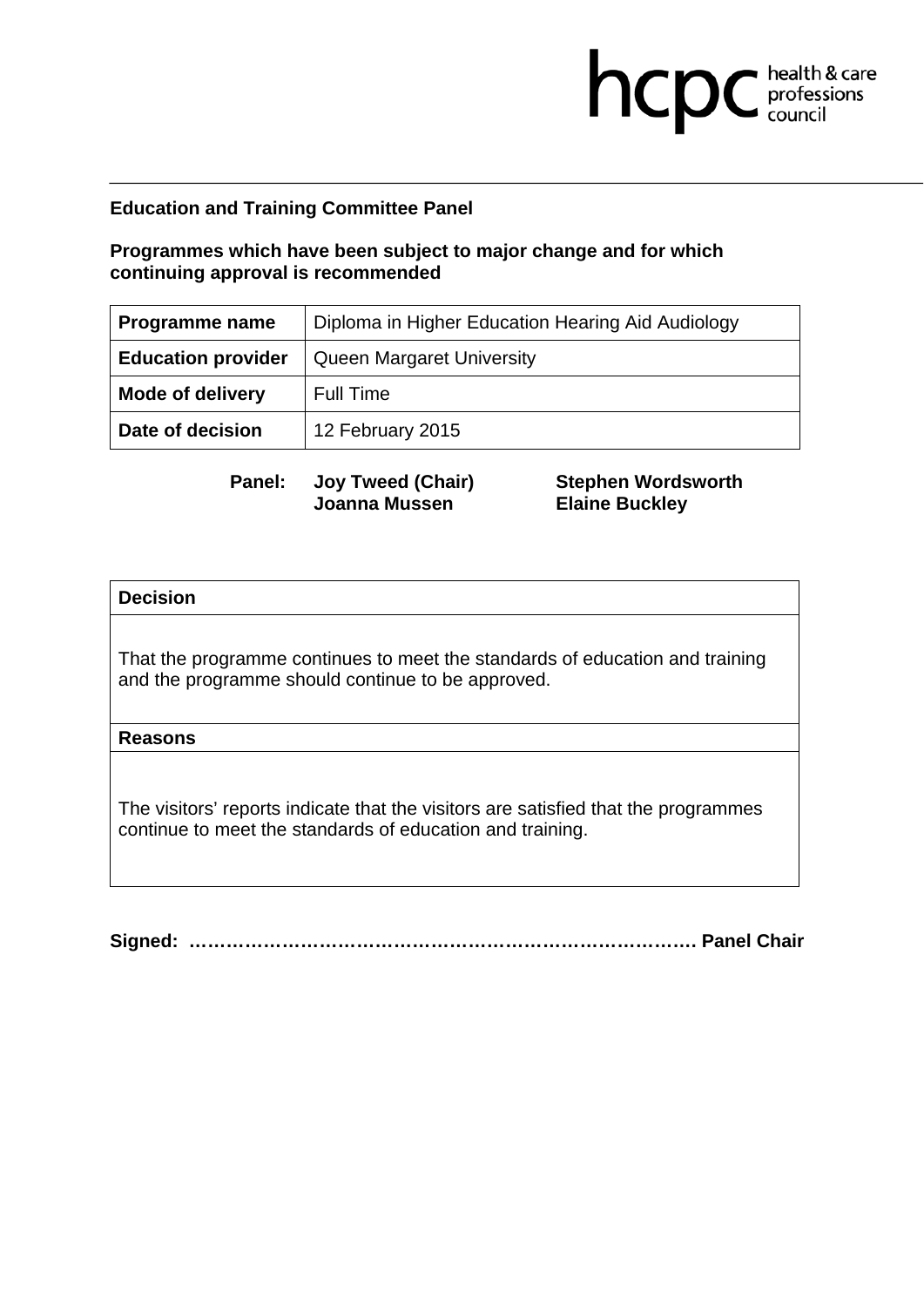# **Programmes which have been subject to major change and for which continuing approval is recommended**

| <b>Programme name</b>     | BSc (Hons) Physiotherapy (Practice Based Learning) |
|---------------------------|----------------------------------------------------|
| <b>Education provider</b> | <b>Sheffield Hallam University</b>                 |
| <b>Mode of delivery</b>   | <b>Work Based learning</b>                         |
| Date of decision          | 12 February 2015                                   |

**Panel: Joy Tweed (Chair) Joanna Mussen** 

**Stephen Wordsworth Elaine Buckley** 

hcpc health & care

### **Decision**

That the programme continues to meet the standards of education and training and the programme should continue to be approved.

### **Reasons**

The visitors' reports indicate that the visitors are satisfied that the programmes continue to meet the standards of education and training.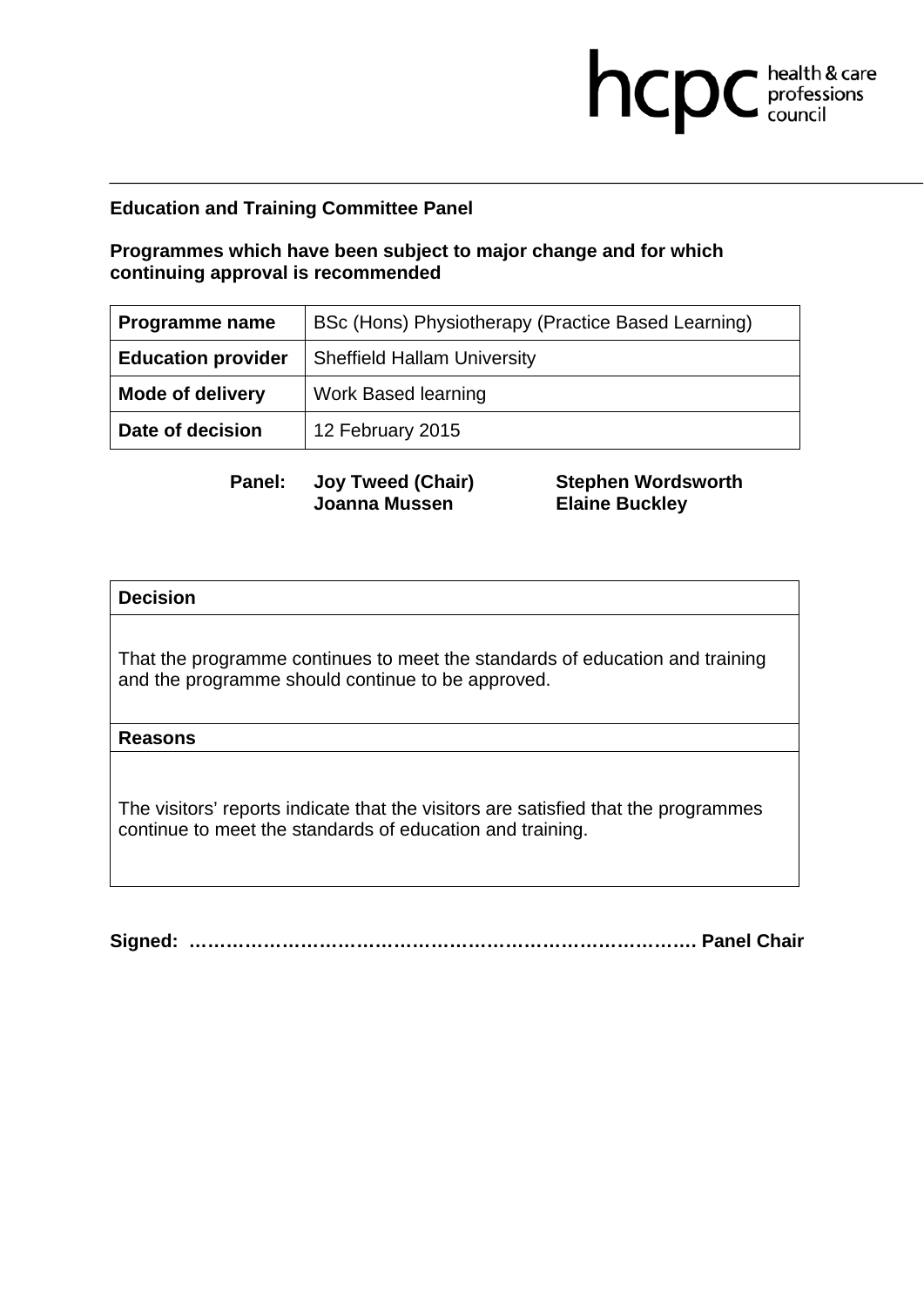# **Programmes which have been subject to major change and for which continuing approval is recommended**

| <b>Programme name</b>     | Foundation Science Degree in Paramedic Science |
|---------------------------|------------------------------------------------|
| <b>Education provider</b> | St George's, University of London              |
| <b>Mode of delivery</b>   | <b>Full Time</b>                               |
| Date of decision          | 12 February 2015                               |

**Panel: Joy Tweed (Chair) Joanna Mussen** 

**Stephen Wordsworth Elaine Buckley** 

hcpc health & care

### **Decision**

That the programme continues to meet the standards of education and training and the programme should continue to be approved.

### **Reasons**

The visitors' reports indicate that the visitors are satisfied that the programmes continue to meet the standards of education and training.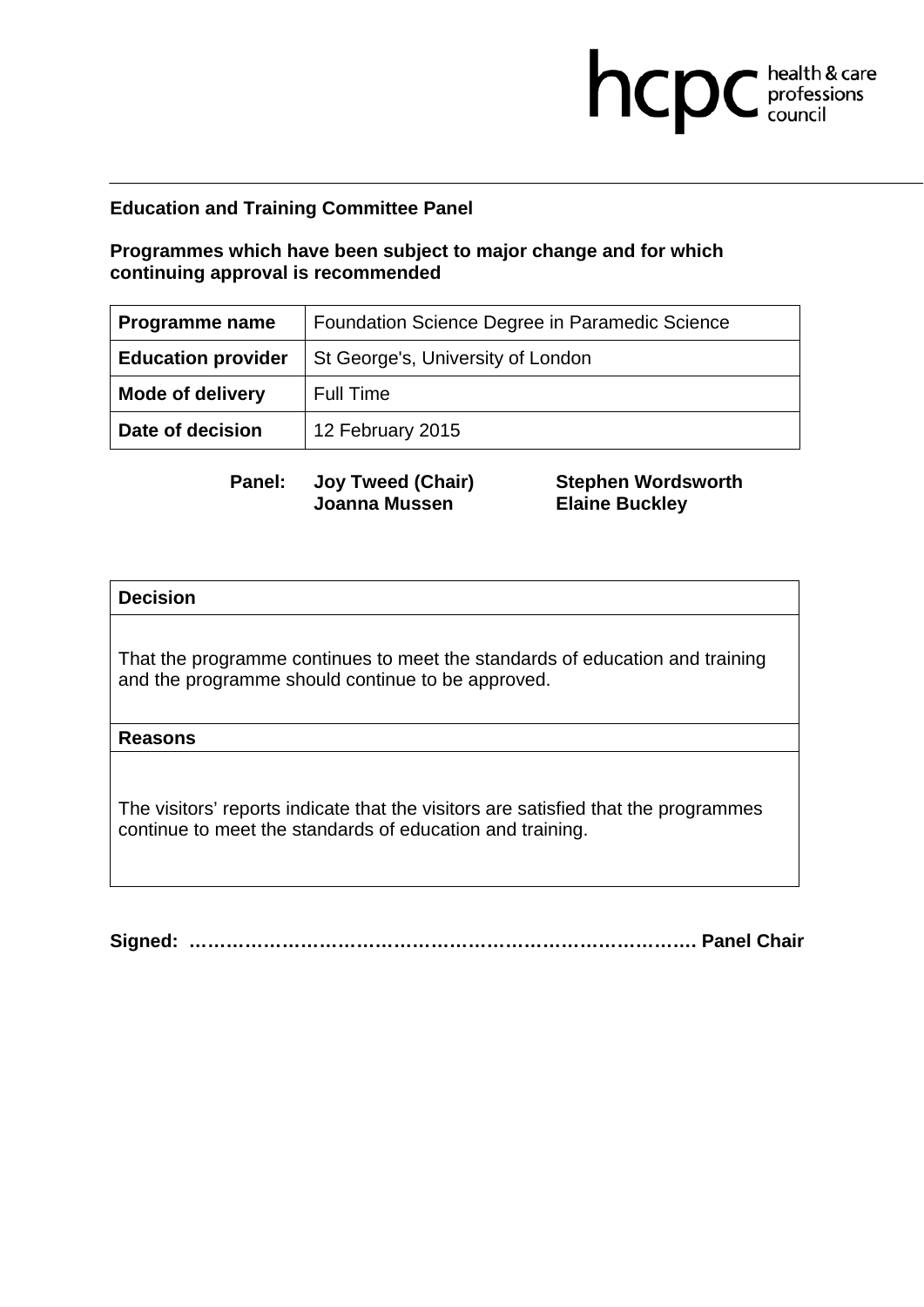# **Programmes which have been subject to major change and for which continuing approval is recommended**

| <b>Programme name</b>     | Foundation Science Degree in Paramedic Science |
|---------------------------|------------------------------------------------|
| <b>Education provider</b> | St George's, University of London              |
| <b>Mode of delivery</b>   | <b>Part Time</b>                               |
| Date of decision          | 12 February 2015                               |

**Panel: Joy Tweed (Chair) Joanna Mussen** 

**Stephen Wordsworth Elaine Buckley** 

hcpc health & care

### **Decision**

That the programme continues to meet the standards of education and training and the programme should continue to be approved.

### **Reasons**

The visitors' reports indicate that the visitors are satisfied that the programmes continue to meet the standards of education and training.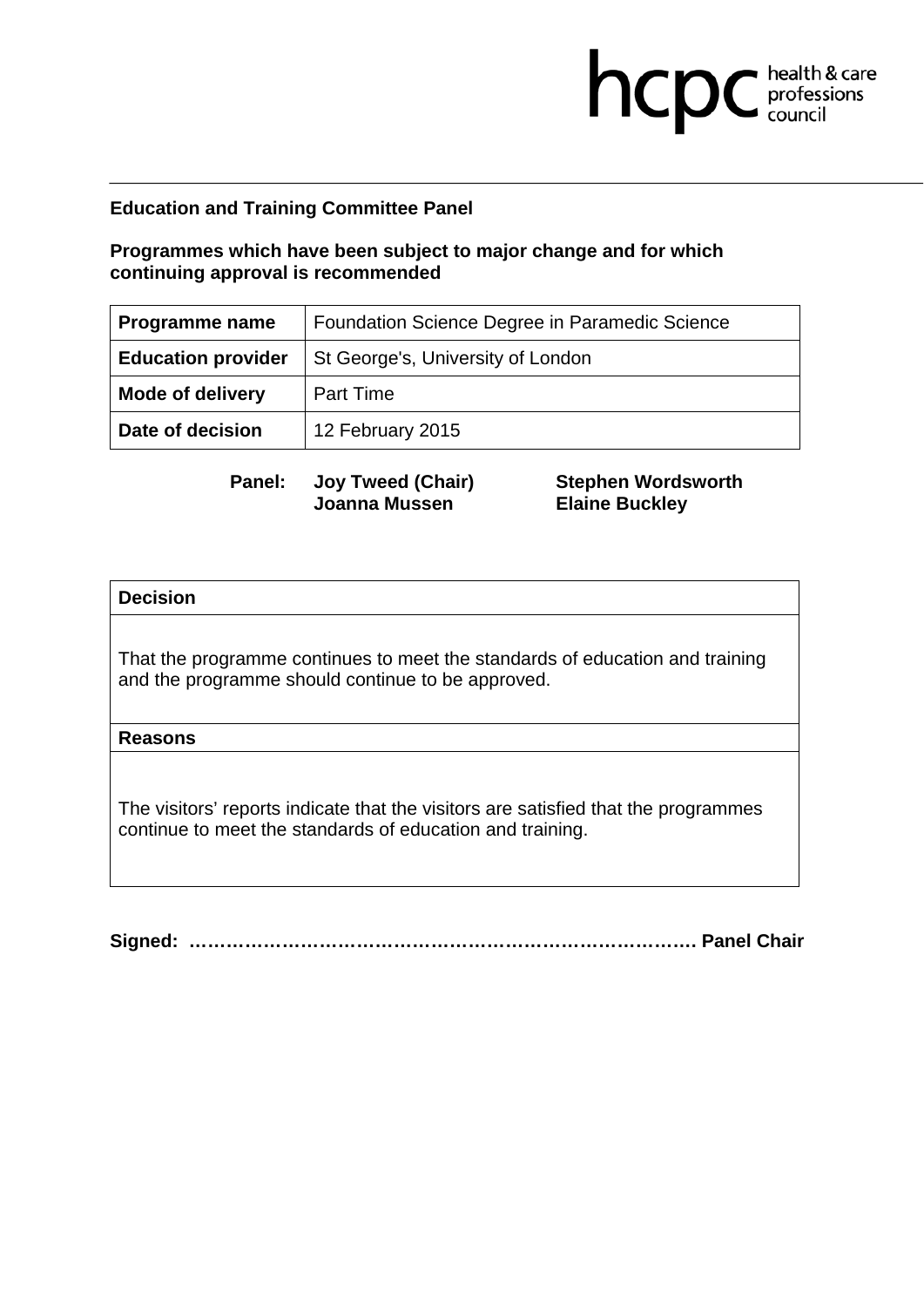# **Programmes which have been subject to major change and for which continuing approval is recommended**

| <b>Programme name</b>     | Foundation Science Degree in Paramedic Science<br>(Gibraltar) |
|---------------------------|---------------------------------------------------------------|
| <b>Education provider</b> | St George's, University of London                             |
| <b>Mode of delivery</b>   | <b>Part Time</b>                                              |
| Date of decision          | 12 February 2015                                              |

**Panel: Joy Tweed (Chair) Joanna Mussen** 

**Stephen Wordsworth Elaine Buckley** 

hcpc health & care

### **Decision**

That the programme continues to meet the standards of education and training and the programme should continue to be approved.

### **Reasons**

The visitors' reports indicate that the visitors are satisfied that the programmes continue to meet the standards of education and training.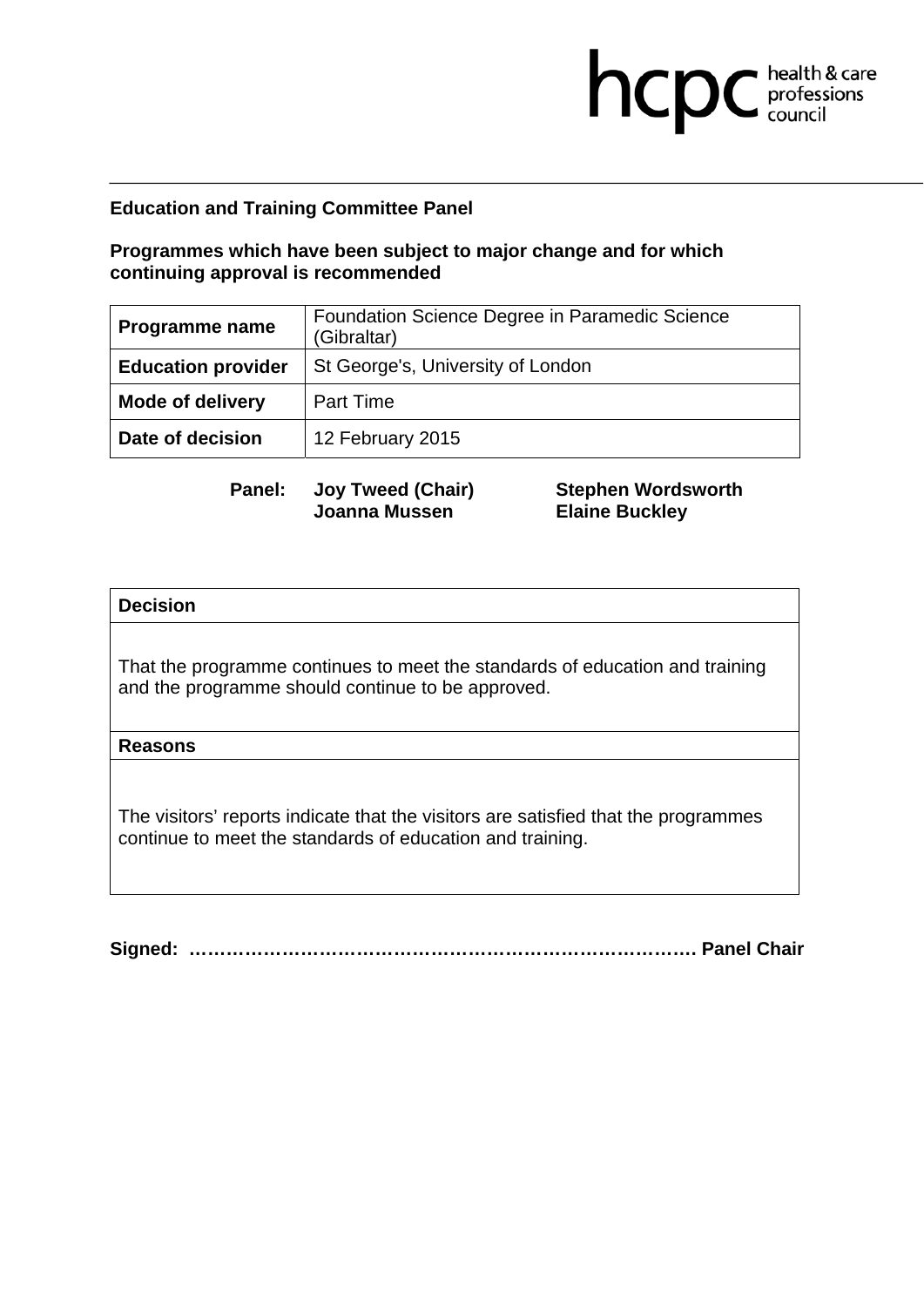## **Programmes which have been subject to major change and for which continuing approval is recommended**

| Programme name            | <b>BSc (Hons) Paramedic Practice</b> |
|---------------------------|--------------------------------------|
| <b>Education provider</b> | <b>Teesside University</b>           |
| <b>Mode of delivery</b>   | <b>Full Time</b>                     |
| Date of decision          | 12 February 2015                     |

**Panel: Joy Tweed (Chair) Joanna Mussen** 

**Stephen Wordsworth Elaine Buckley** 

hcpc health & care

### **Decision**

That the programme continues to meet the standards of education and training and the programme should continue to be approved.

### **Reasons**

The visitors' reports indicate that the visitors are satisfied that the programmes continue to meet the standards of education and training.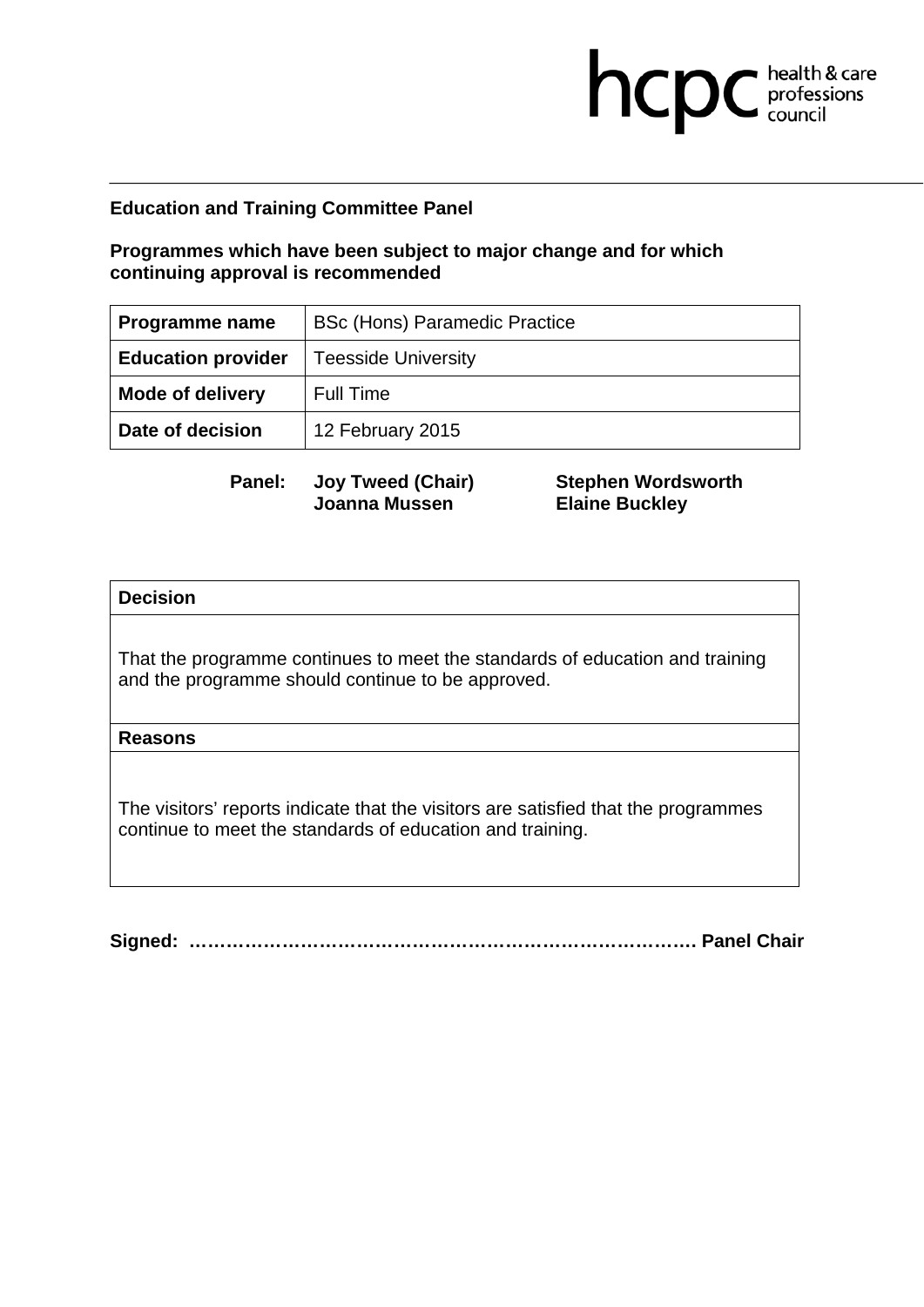# **Programmes which have been subject to major change and for which continuing approval is recommended**

| Programme name            | Non-Medical Prescribing IP and/or SP (HE6) |
|---------------------------|--------------------------------------------|
| <b>Education provider</b> | The University of Bolton                   |
| <b>Mode of delivery</b>   | <b>Part Time</b>                           |
| Date of decision          | 12 February 2015                           |

**Panel: Joy Tweed (Chair) Joanna Mussen** 

**Stephen Wordsworth Elaine Buckley** 

hcpc health & care

### **Decision**

That the programme continues to meet the standards of education and training and the programme should continue to be approved.

### **Reasons**

The visitors' reports indicate that the visitors are satisfied that the programmes continue to meet the standards of education and training.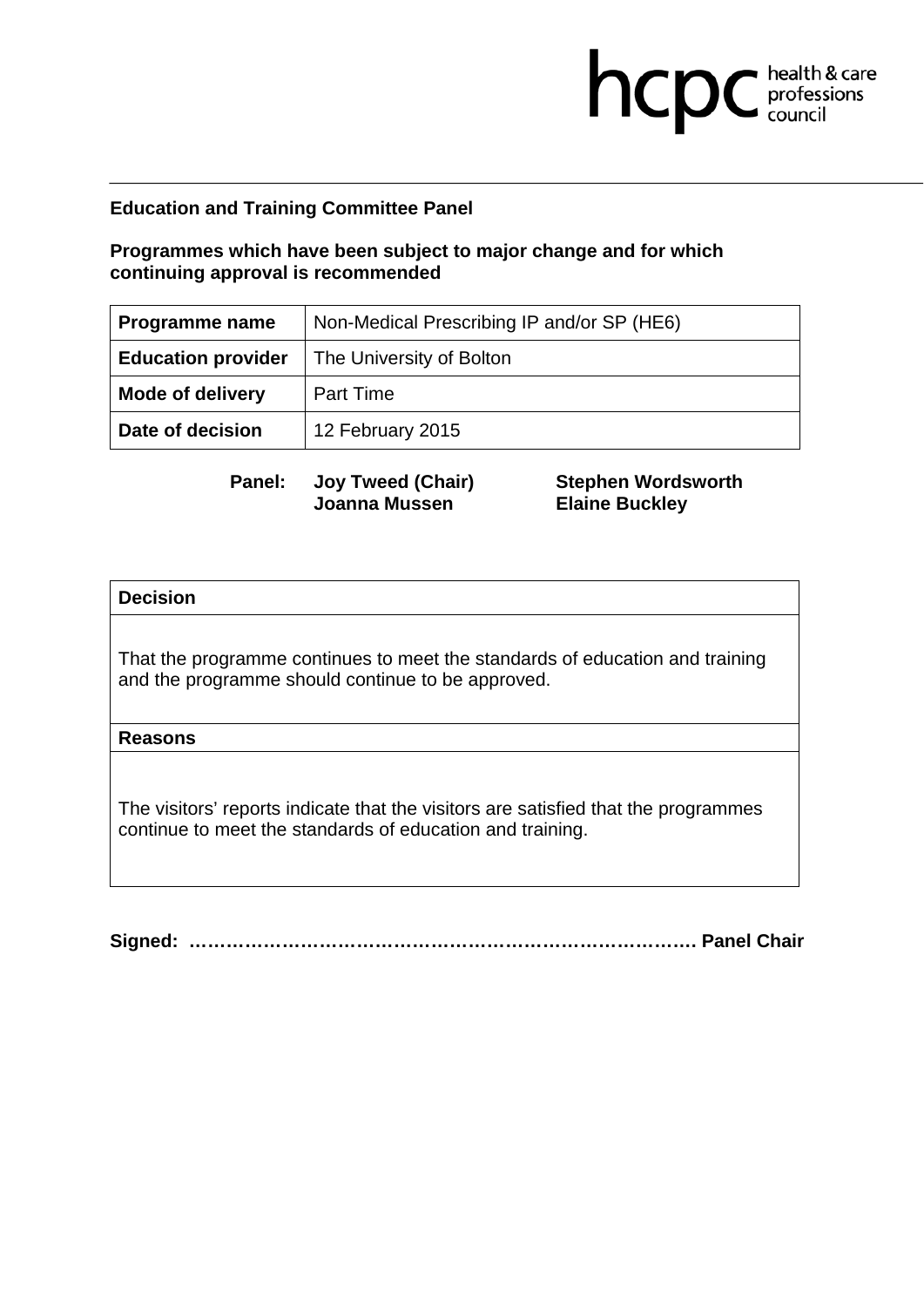# **Programmes which have been subject to major change and for which continuing approval is recommended**

| Programme name            | Non-Medical Prescribing IP and/or SP (HE7) |
|---------------------------|--------------------------------------------|
| <b>Education provider</b> | The University of Bolton                   |
| <b>Mode of delivery</b>   | <b>Part Time</b>                           |
| Date of decision          | 12 February 2015                           |

**Panel: Joy Tweed (Chair) Joanna Mussen** 

**Stephen Wordsworth Elaine Buckley** 

hcpc health & care

### **Decision**

That the programme continues to meet the standards of education and training and the programme should continue to be approved.

### **Reasons**

The visitors' reports indicate that the visitors are satisfied that the programmes continue to meet the standards of education and training.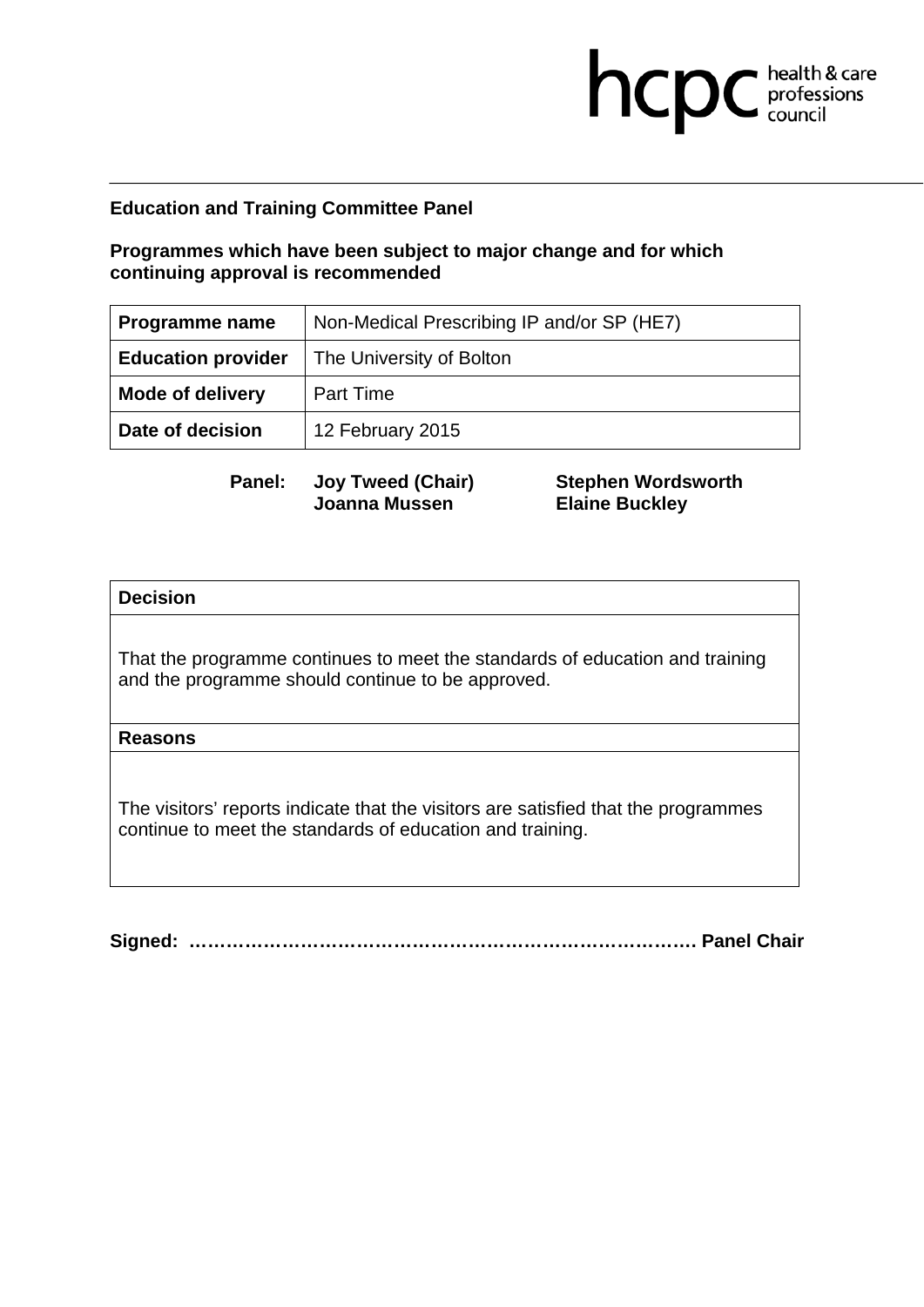# **Programmes which have been subject to major change and for which continuing approval is recommended**

| <b>Programme name</b>     | Doctorate in Forensic Psychology Practice (ForenPsyD) |
|---------------------------|-------------------------------------------------------|
| <b>Education provider</b> | University of Birmingham                              |
| <b>Mode of delivery</b>   | <b>Full Time</b>                                      |
| Date of decision          | 12 February 2015                                      |

**Panel: Joy Tweed (Chair) Joanna Mussen** 

**Stephen Wordsworth Elaine Buckley** 

hcpc health & care

### **Decision**

That the programme continues to meet the standards of education and training and the programme should continue to be approved.

### **Reasons**

The visitors' reports indicate that the visitors are satisfied that the programmes continue to meet the standards of education and training.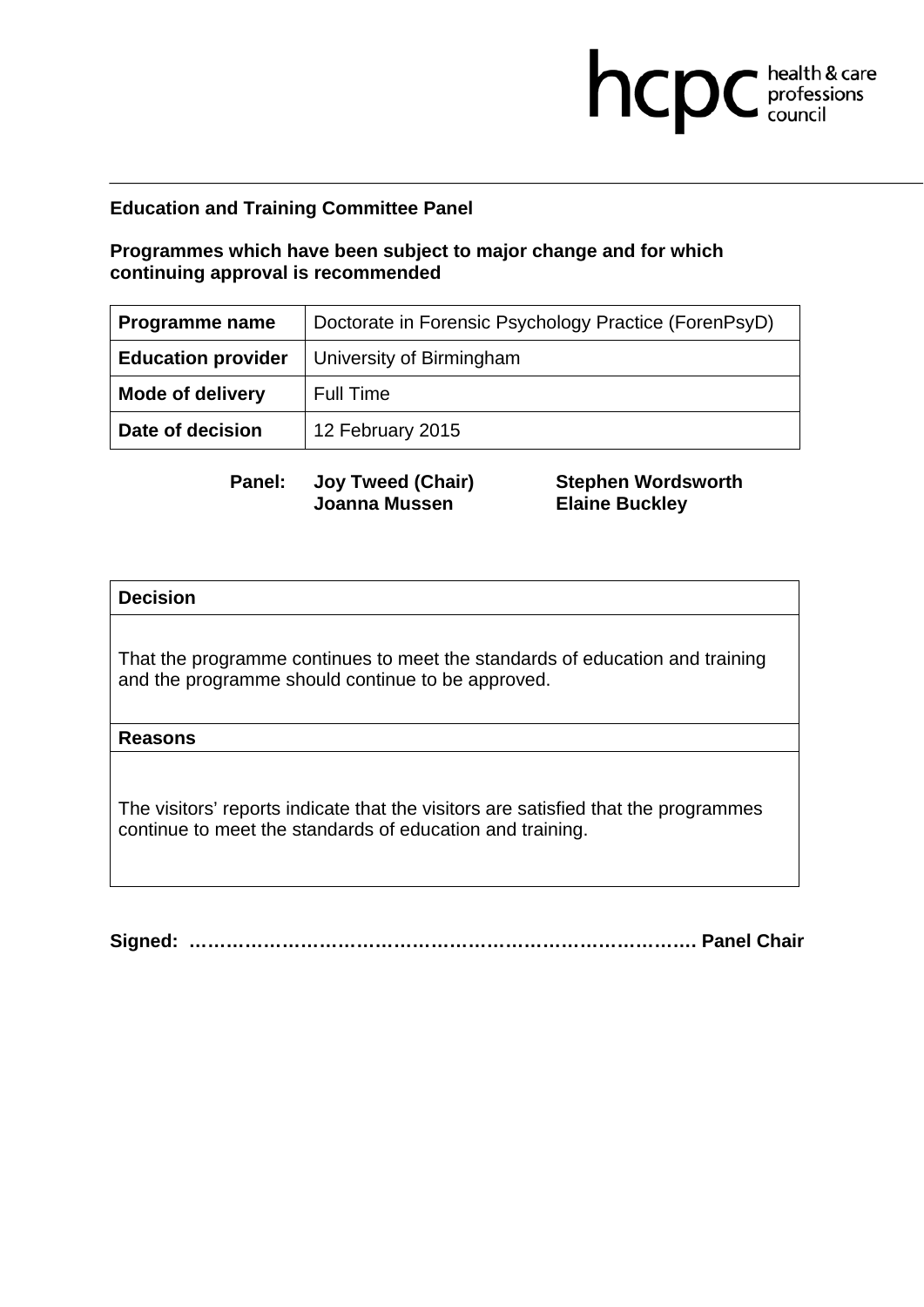# **Programmes which have been subject to major change and for which continuing approval is recommended**

| <b>Programme name</b>     | Doctorate in Forensic Psychology Practice (ForenPsyD) |
|---------------------------|-------------------------------------------------------|
| <b>Education provider</b> | University of Birmingham                              |
| <b>Mode of delivery</b>   | Part Time                                             |
| Date of decision          | 12 February 2015                                      |

**Panel: Joy Tweed (Chair) Joanna Mussen** 

**Stephen Wordsworth Elaine Buckley** 

hcpc health & care

### **Decision**

That the programme continues to meet the standards of education and training and the programme should continue to be approved.

### **Reasons**

The visitors' reports indicate that the visitors are satisfied that the programmes continue to meet the standards of education and training.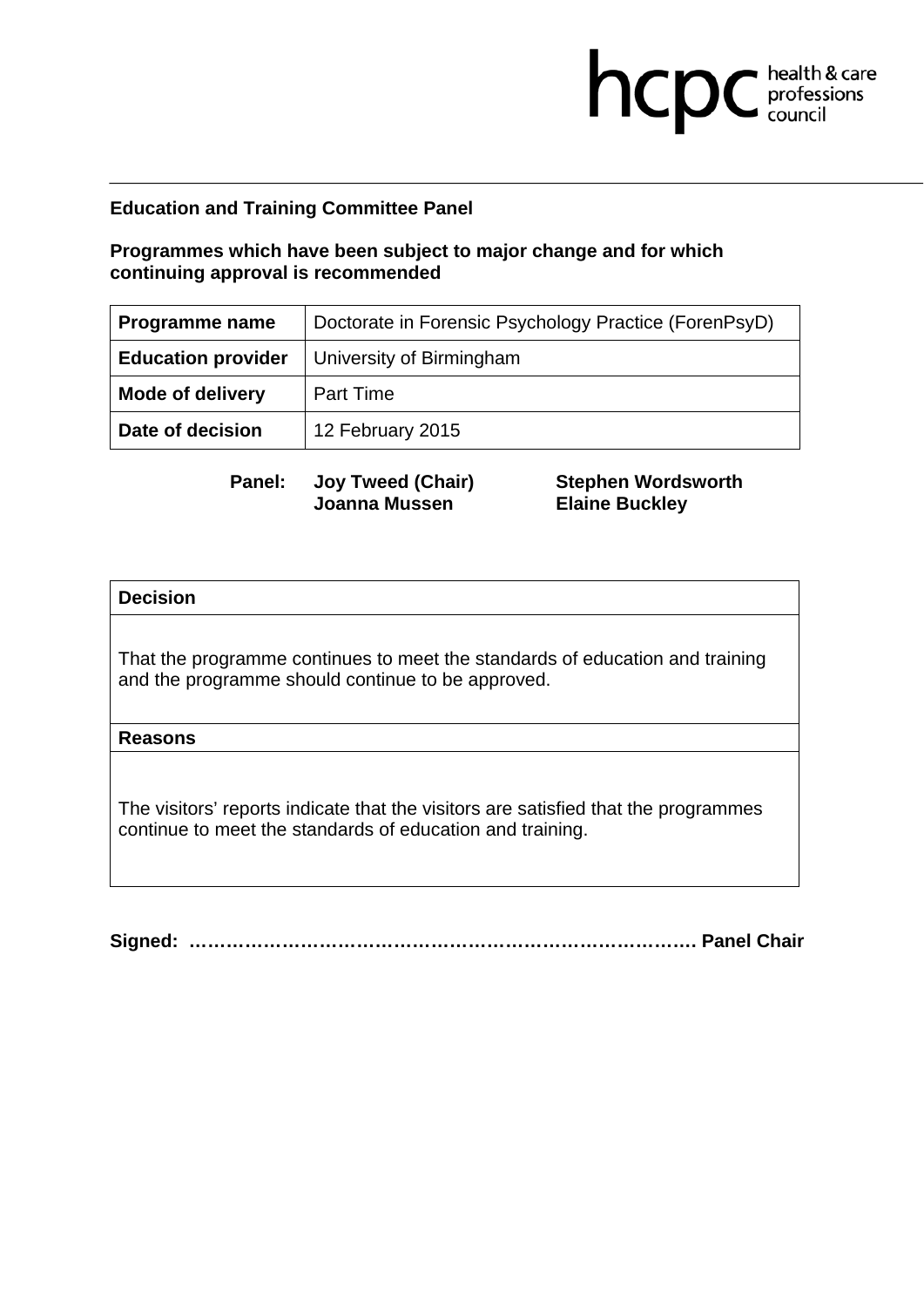## **Programmes which have been subject to major change and for which continuing approval is recommended**

| <b>Programme name</b>     | MSc Occupational Therapy (Pre-registration) |
|---------------------------|---------------------------------------------|
| <b>Education provider</b> | University of East Anglia                   |
| <b>Mode of delivery</b>   | <b>Full Time</b>                            |
| Date of decision          | 12 February 2015                            |

**Panel: Joy Tweed (Chair) Joanna Mussen** 

**Stephen Wordsworth Elaine Buckley** 

hcpc health & care

### **Decision**

That the programme continues to meet the standards of education and training and the programme should continue to be approved.

### **Reasons**

The visitors' reports indicate that the visitors are satisfied that the programmes continue to meet the standards of education and training.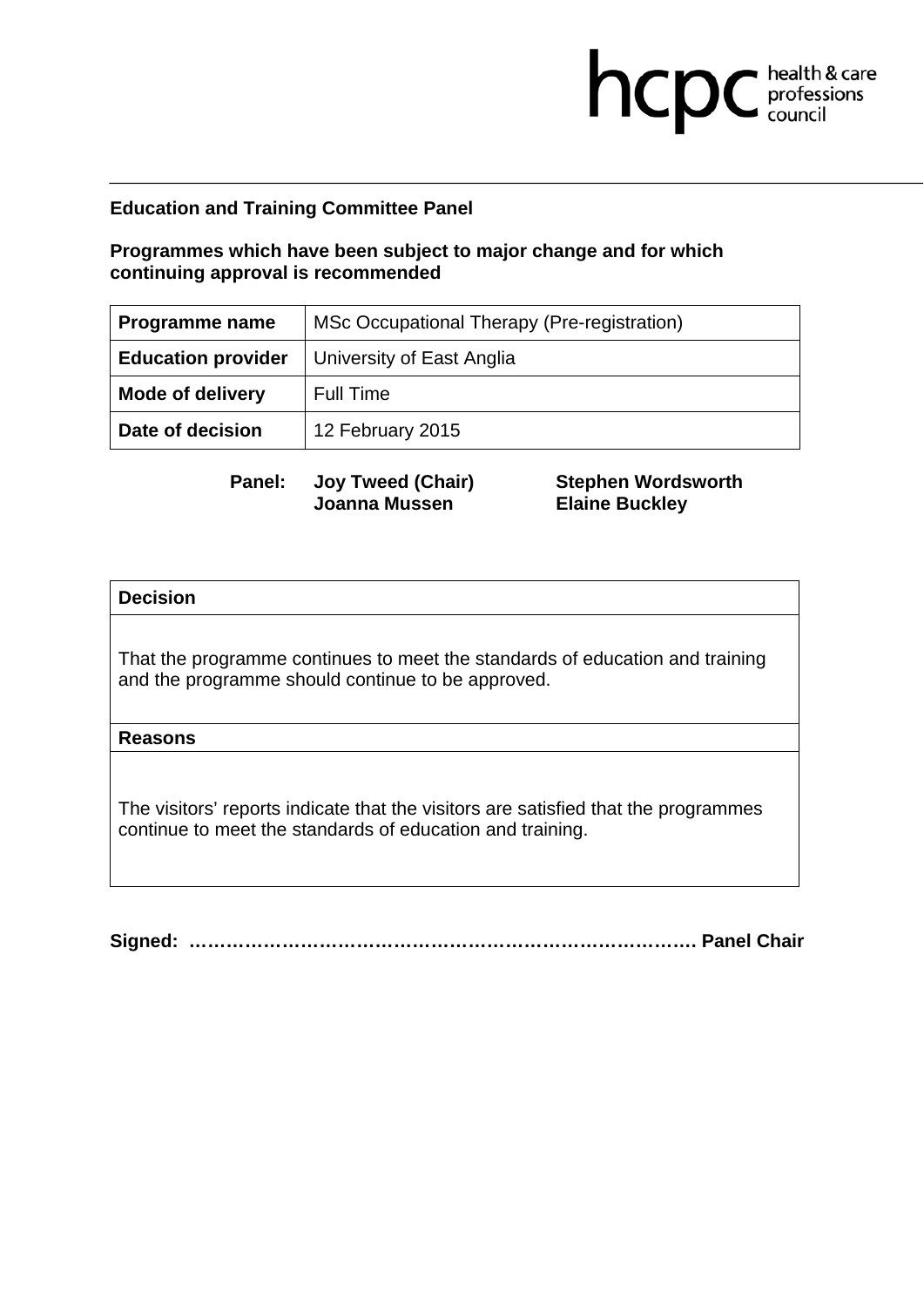# **Programmes which have been subject to major change and for which continuing approval is recommended**

| Programme name            | Practice Certificate in Supplementary Prescribing for<br><b>Allied Health Professionals</b> |
|---------------------------|---------------------------------------------------------------------------------------------|
| <b>Education provider</b> | University of Essex                                                                         |
| <b>Mode of delivery</b>   | <b>Part Time</b>                                                                            |
| Date of decision          | 12 February 2015                                                                            |

**Panel: Joy Tweed (Chair) Joanna Mussen** 

**Stephen Wordsworth Elaine Buckley** 

hcpc health & care

### **Decision**

That the programme continues to meet the standards of education and training and the programme should continue to be approved.

### **Reasons**

The visitors' reports indicate that the visitors are satisfied that the programmes continue to meet the standards of education and training.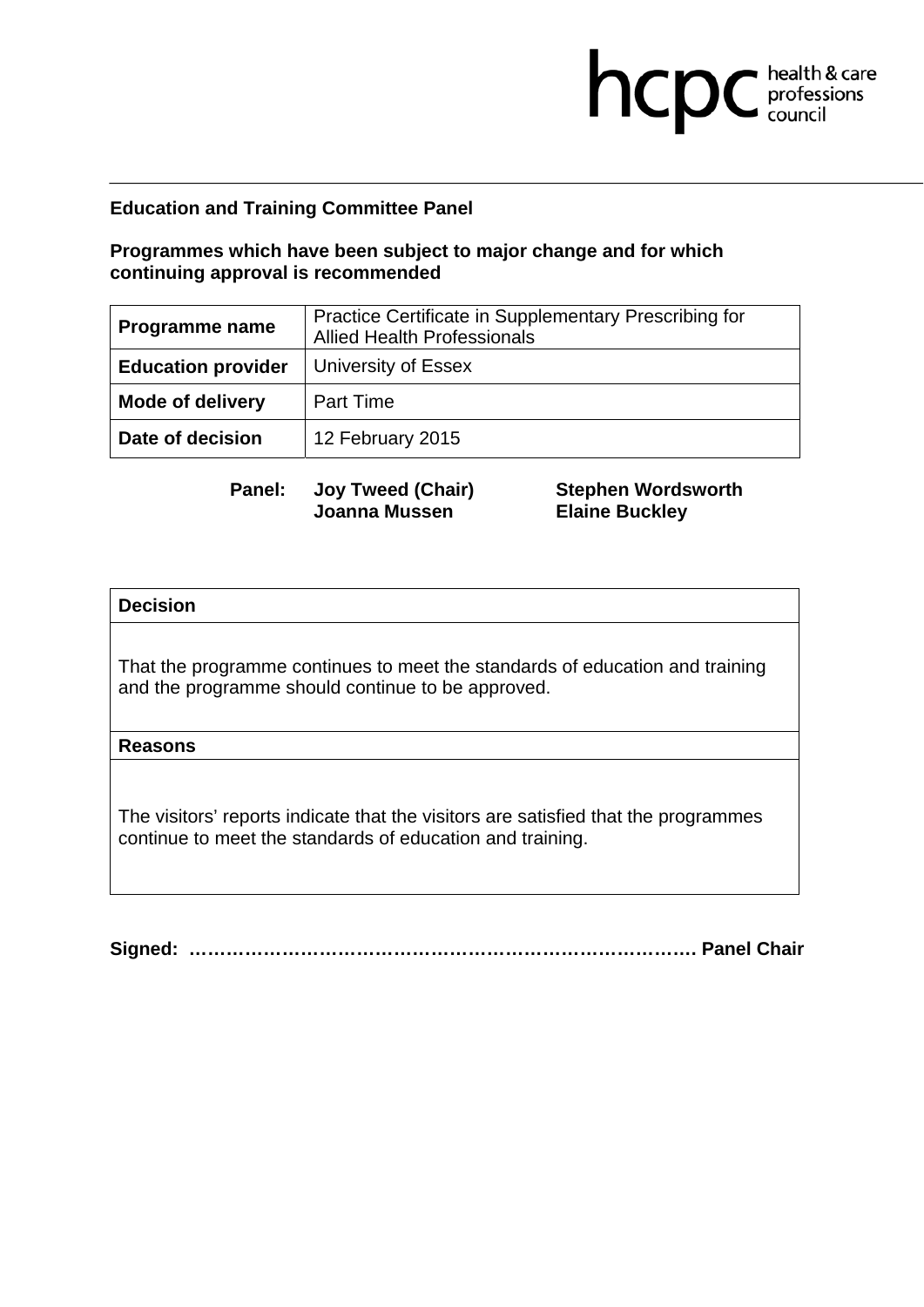# **Programmes which have been subject to major change and for which continuing approval is recommended**

| Programme name            | Doctorate in Clinical Psychology (DClinPsy) |
|---------------------------|---------------------------------------------|
| <b>Education provider</b> | University of Lancaster                     |
| <b>Mode of delivery</b>   | <b>Full Time</b>                            |
| Date of decision          | 12 February 2015                            |

**Panel: Joy Tweed (Chair) Joanna Mussen** 

**Stephen Wordsworth Elaine Buckley** 

hcpc health & care

### **Decision**

That the programme continues to meet the standards of education and training and the programme should continue to be approved.

### **Reasons**

The visitors' reports indicate that the visitors are satisfied that the programmes continue to meet the standards of education and training.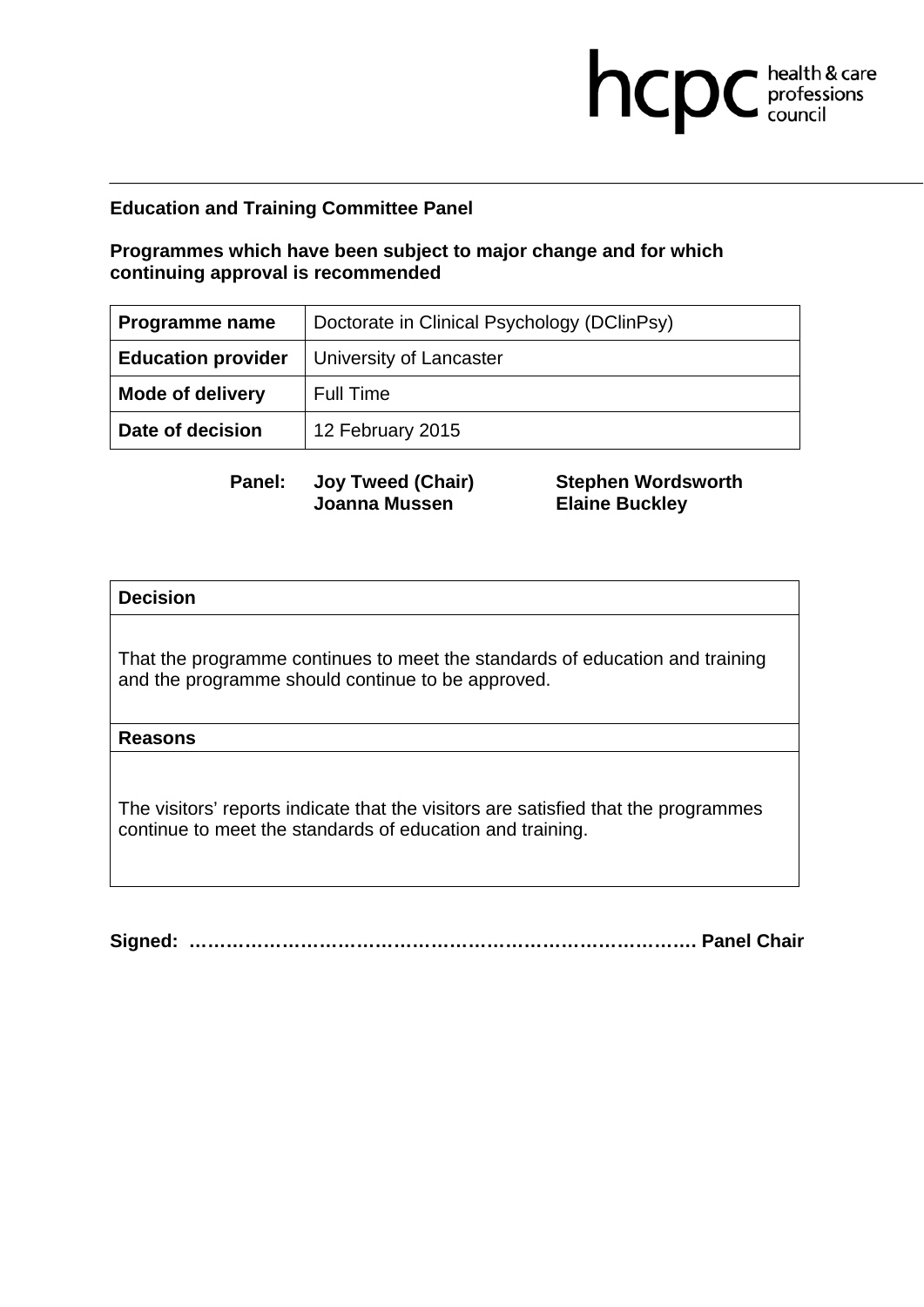## **Programmes which have been subject to major change and for which continuing approval is recommended**

| Programme name            | <b>DipHE Operating Department Practice</b> |
|---------------------------|--------------------------------------------|
| <b>Education provider</b> | University of Plymouth                     |
| <b>Mode of delivery</b>   | <b>Full Time</b>                           |
| Date of decision          | 12 February 2015                           |

**Panel: Joy Tweed (Chair) Joanna Mussen** 

**Stephen Wordsworth Elaine Buckley** 

hcpc health & care

### **Decision**

That the programme continues to meet the standards of education and training and the programme should continue to be approved.

### **Reasons**

The visitors' reports indicate that the visitors are satisfied that the programmes continue to meet the standards of education and training.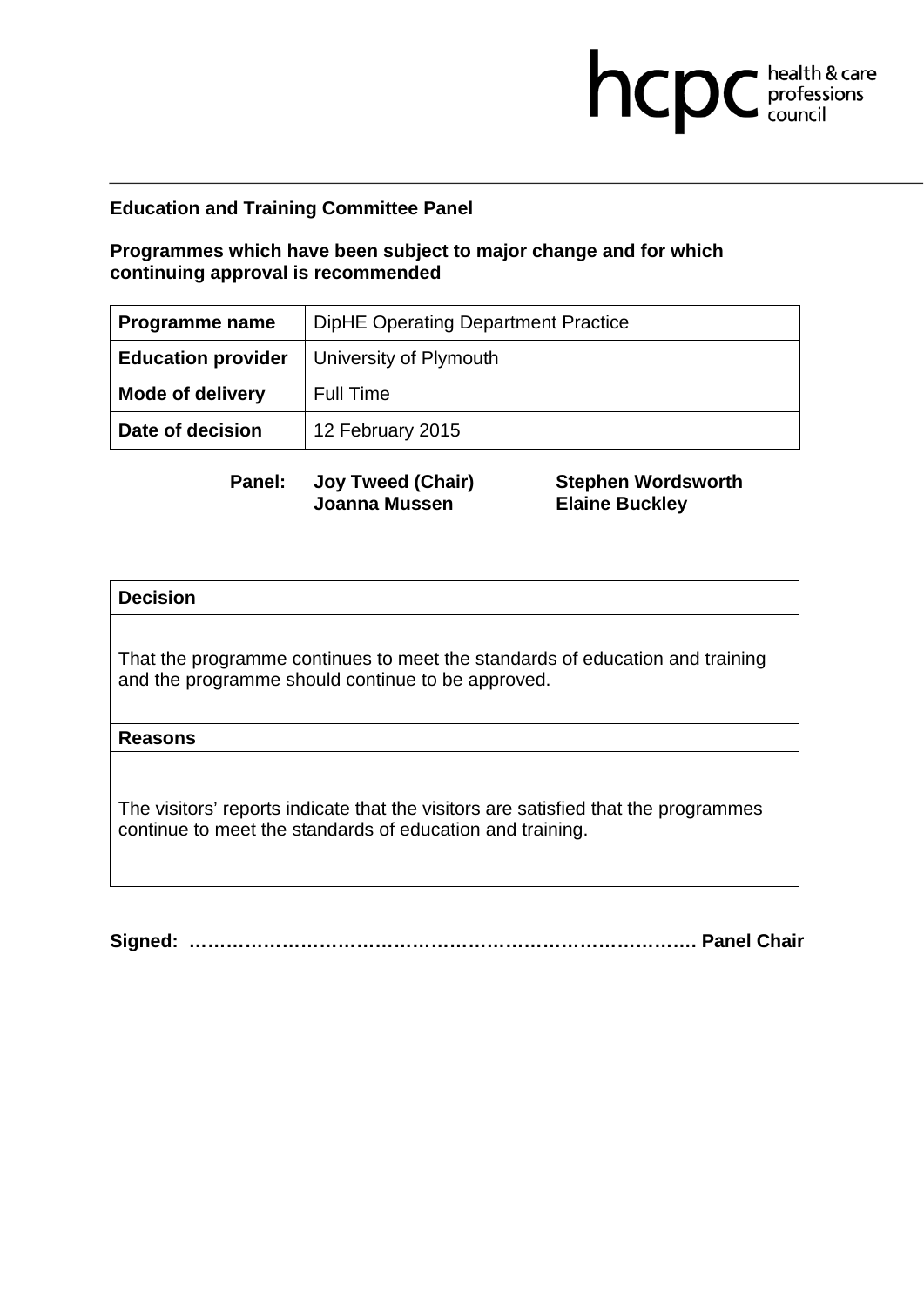# **Programmes which have been subject to major change and for which continuing approval is recommended**

| <b>Programme name</b>     | BSc (Hons) Speech and Language Pathology |
|---------------------------|------------------------------------------|
| <b>Education provider</b> | University of Strathclyde                |
| <b>Mode of delivery</b>   | <b>Full Time</b>                         |
| Date of decision          | 12 February 2015                         |

**Panel: Joy Tweed (Chair) Joanna Mussen** 

**Stephen Wordsworth Elaine Buckley** 

hcpc health & care

### **Decision**

That the programme continues to meet the standards of education and training and the programme should continue to be approved.

### **Reasons**

The visitors' reports indicate that the visitors are satisfied that the programmes continue to meet the standards of education and training.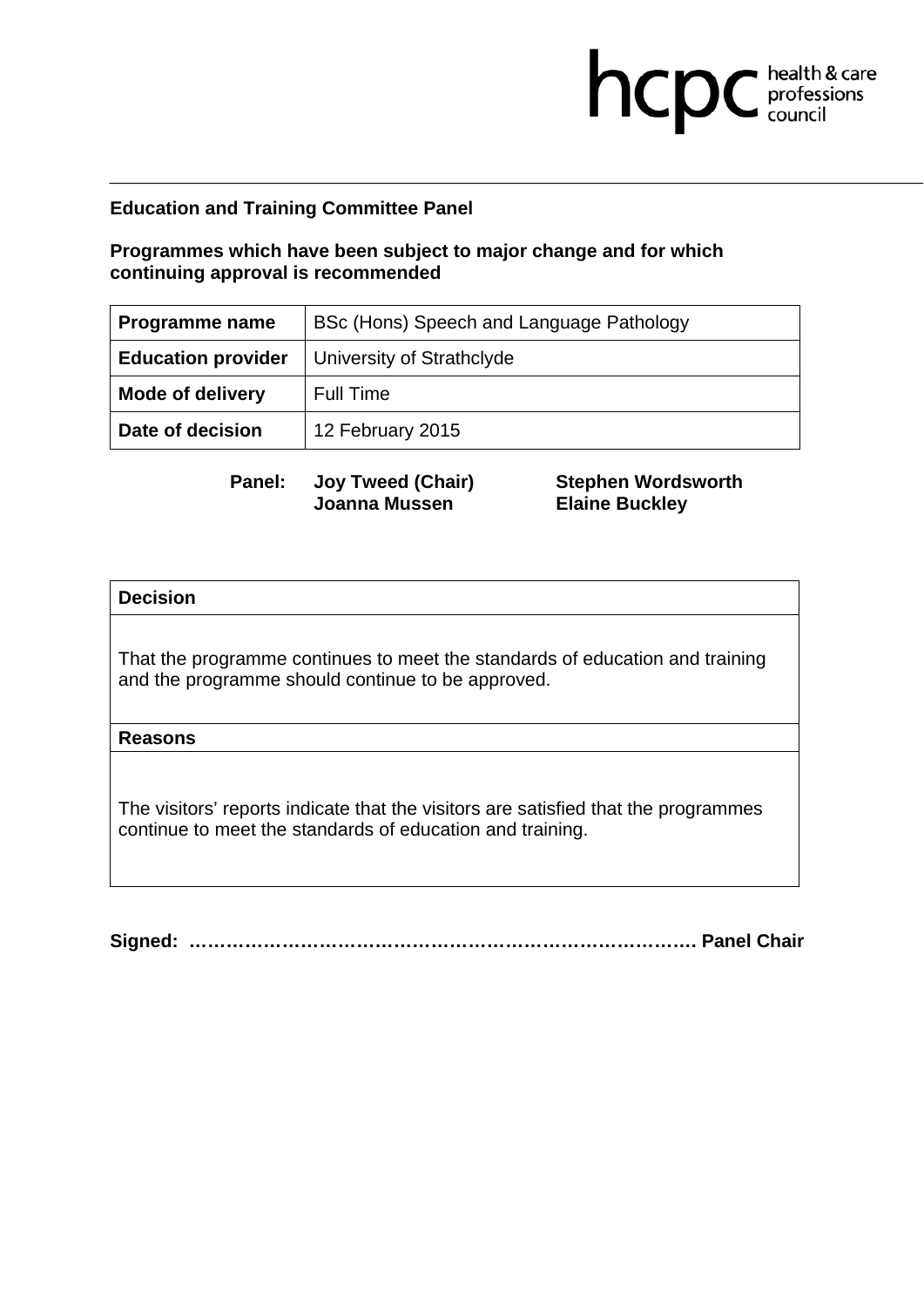# **Programmes which have been subject to major change and for which continuing approval is recommended**

| <b>Programme name</b>     | BSc (Hons) Diagnostic Radiography and Imaging |
|---------------------------|-----------------------------------------------|
| <b>Education provider</b> | University of Ulster                          |
| <b>Mode of delivery</b>   | <b>Full Time</b>                              |
| Date of decision          | 12 February 2015                              |

**Panel: Joy Tweed (Chair) Joanna Mussen** 

**Stephen Wordsworth Elaine Buckley** 

hcpc health & care

### **Decision**

That the programme continues to meet the standards of education and training and the programme should continue to be approved.

### **Reasons**

The visitors' reports indicate that the visitors are satisfied that the programmes continue to meet the standards of education and training.